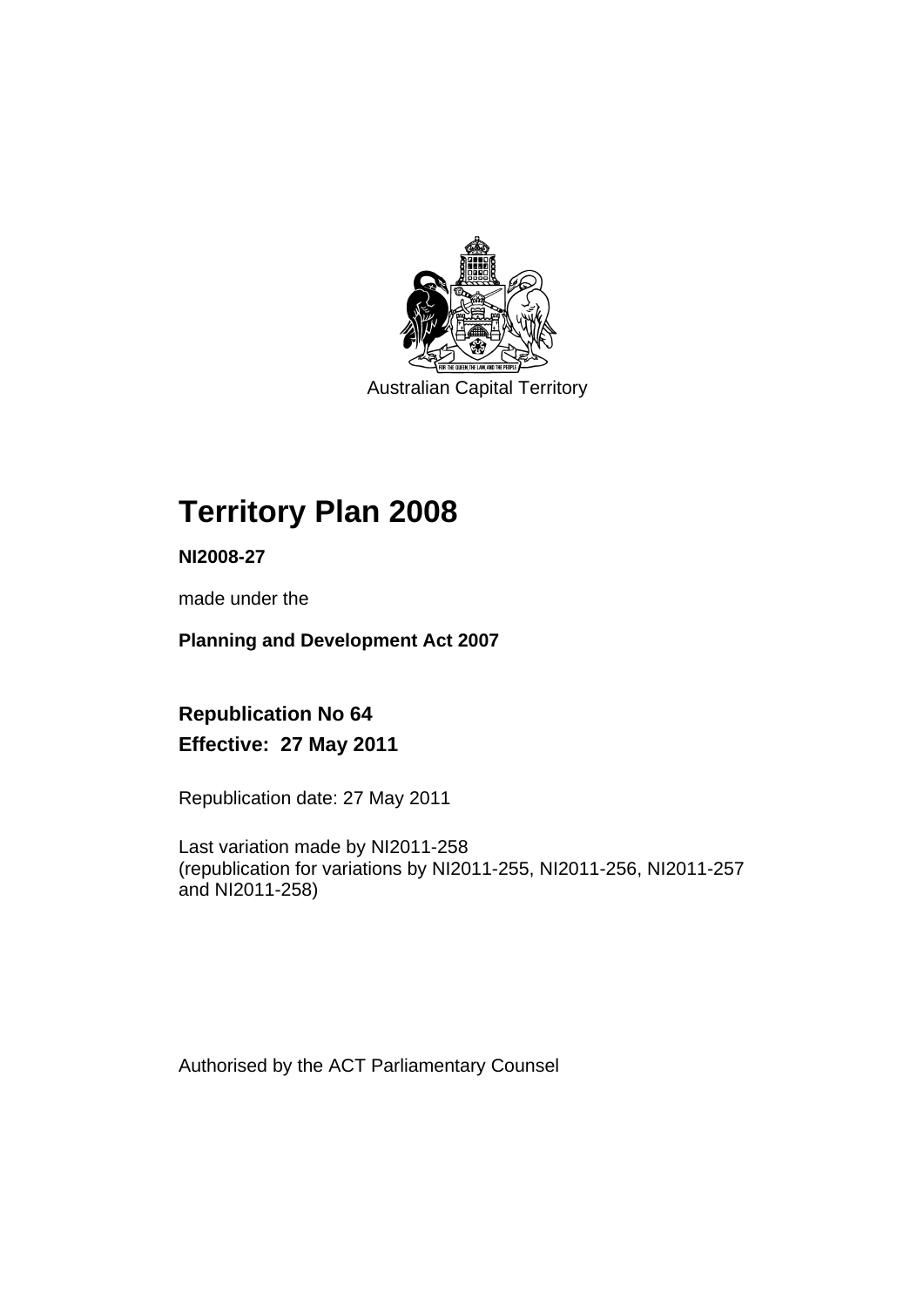1 About the endnotes

# **Endnotes**

## **1 About the endnotes**

Amending and modifying laws are annotated in the legislation history and the amendment history. Current modifications are not included in the republished law but are set out in the endnotes.

Not all editorial amendments made under the *Legislation Act 2001*, part 11.3 are annotated in the amendment history. Full details of any amendments can be obtained from the Parliamentary Counsel's Office.

Uncommenced amending laws and expiries are listed in the legislation history and the amendment history. These details are underlined. Uncommenced provisions and amendments are not included in the republished law but are set out in the last endnote.

If all the provisions of the law have been renumbered, a table of renumbered provisions gives details of previous and current numbering.

The endnotes also include a table of earlier republications.

| $A = Act$                                    | $NI =$ Notifiable instrument                |
|----------------------------------------------|---------------------------------------------|
| $AF =$ Approved form                         | $o = order$                                 |
| $am = amended$                               | $om = omitted/repealed$                     |
| $amdt = amendment$                           | $ord = ordinance$                           |
| $AR = Assembly resolution$                   | orig = original                             |
| $ch = chapter$                               | par = paragraph/subparagraph                |
| $CN =$ Commencement notice                   | $pres = present$                            |
| $def = definition$                           | $prev = previous$                           |
| $DI = Disallowable instrument$               | $(\text{prev}) = \text{previously}$         |
| $dict = dictionary$                          | $pt = part$                                 |
| disallowed = disallowed by the Legislative   | $r = rule/subrule$                          |
| Assembly                                     | $reloc = relocated$                         |
| $div = division$                             | $renum = renumbered$                        |
| $exp = expires/expired$                      | $R[X]$ = Republication No                   |
| $Gaz = gazette$                              | $RI = reissue$                              |
| $hdg = heading$                              | $s = section/subsection$                    |
| $IA = Interpretation Act 1967$               | $sch = schedule$                            |
| $ins = inserted/added$                       | $sdiv = subdivision$                        |
| $LA =$ Legislation Act 2001                  | $SL = Subordinate$ law                      |
| $LR =$ legislation register                  | $sub =$ substituted                         |
| $LRA =$ Legislation (Republication) Act 1996 | underlining $=$ whole or part not commenced |
| $mod = modified/modification$                | or to be expired                            |

# **2 Abbreviation key**

page 2 Territory Plan 2008 Effective: 27/05/11

R64 27/05/11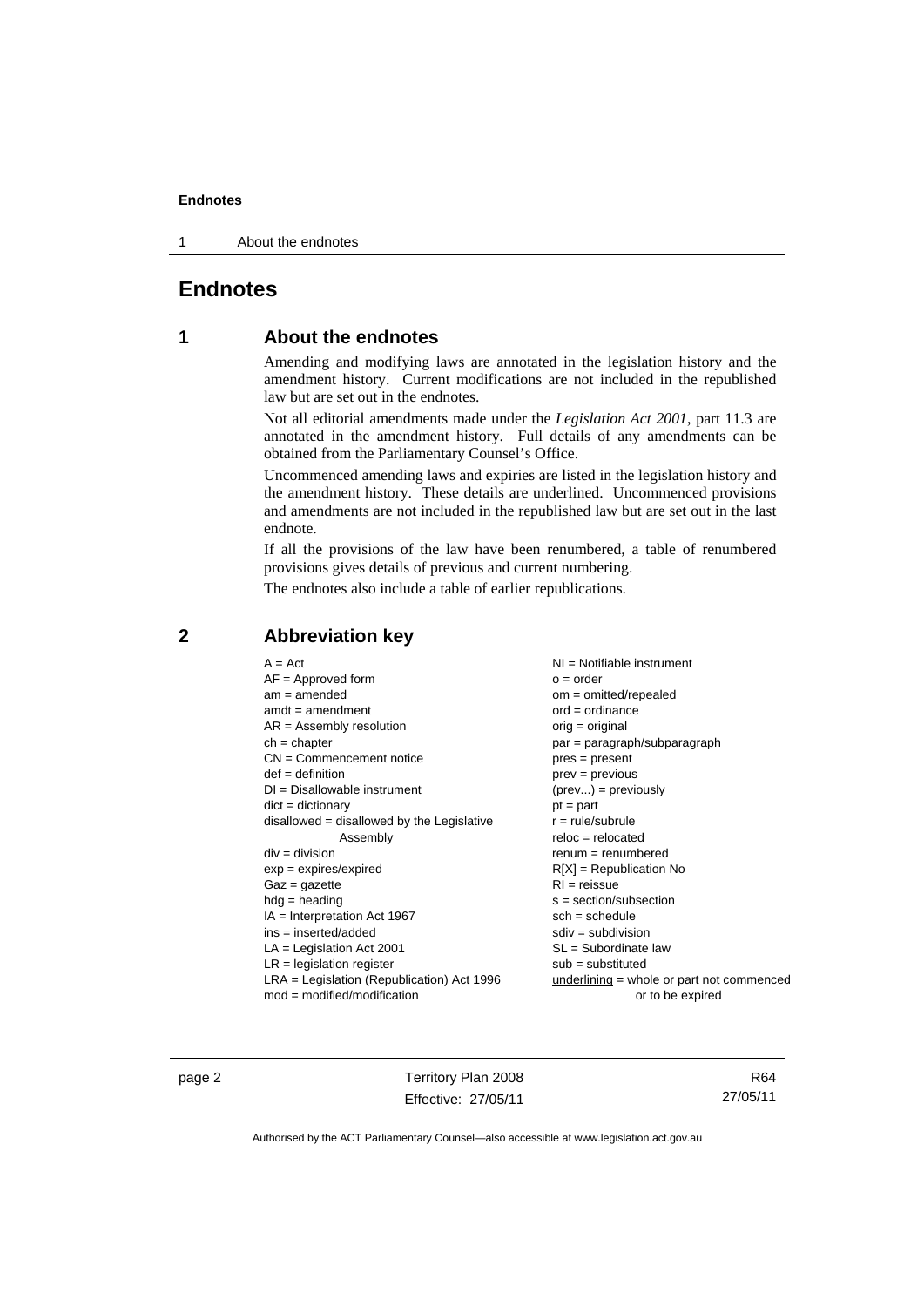## **3 Legislation history**

#### **Territory Plan 2008 NI2008-27**

notified LR 13 February 2008 commenced 31 March 2008 (see Planning and Development Act 2007 s 432 (3) (a))

as amended by

#### **Variation to the Territory Plan No 285**

(as notified in Planning and Development (Plan Variation No 285) Notice 2008 NI2008-123) commenced 18 April 2008 (CN2008-4)

## **Planning and Development (Technical Plan Variation—Forde) Notice 2008 NI2008-201**

notified LR 5 June 2008 commenced 6 June 2008 (LA s 73 (2) (a))

#### **Variation to the Territory Plan No 293**

(as notified in Planning and Development (Plan Variation No 293) Notice 2008 NI2008-219) commenced 15 August 2008 (CN2008-11)

## **Planning and Development (Technical Plan Variation—Residential and Commercial Zones Codes) Notice 2008 NI2008-289**

notified LR 10 July 2008 commenced 11 July 2008 (LA s 73 (2) (a))

**Planning and Development (Technical Plan Variation—Error Variation) Notice 2008 NI2008-290** 

notified LR 10 July 2008 commenced 11 July 2008 (LA s 73 (2) (a))

## **Planning and Development (Technical Plan Variation—Boundary Changes) Notice 2008 NI2008-298**

notified LR 31 July 2008 commenced 1 August 2008 (LA s 73 (2) (a))

## **Planning and Development (Technical Plan Variation—Dunlop) Notice 2008 NI2008-328**

notified LR 14 August 2008 commenced 15 August 2008 (LA s 73 (2) (a))

R64 27/05/11 Territory Plan 2008 Effective: 27/05/11 page 3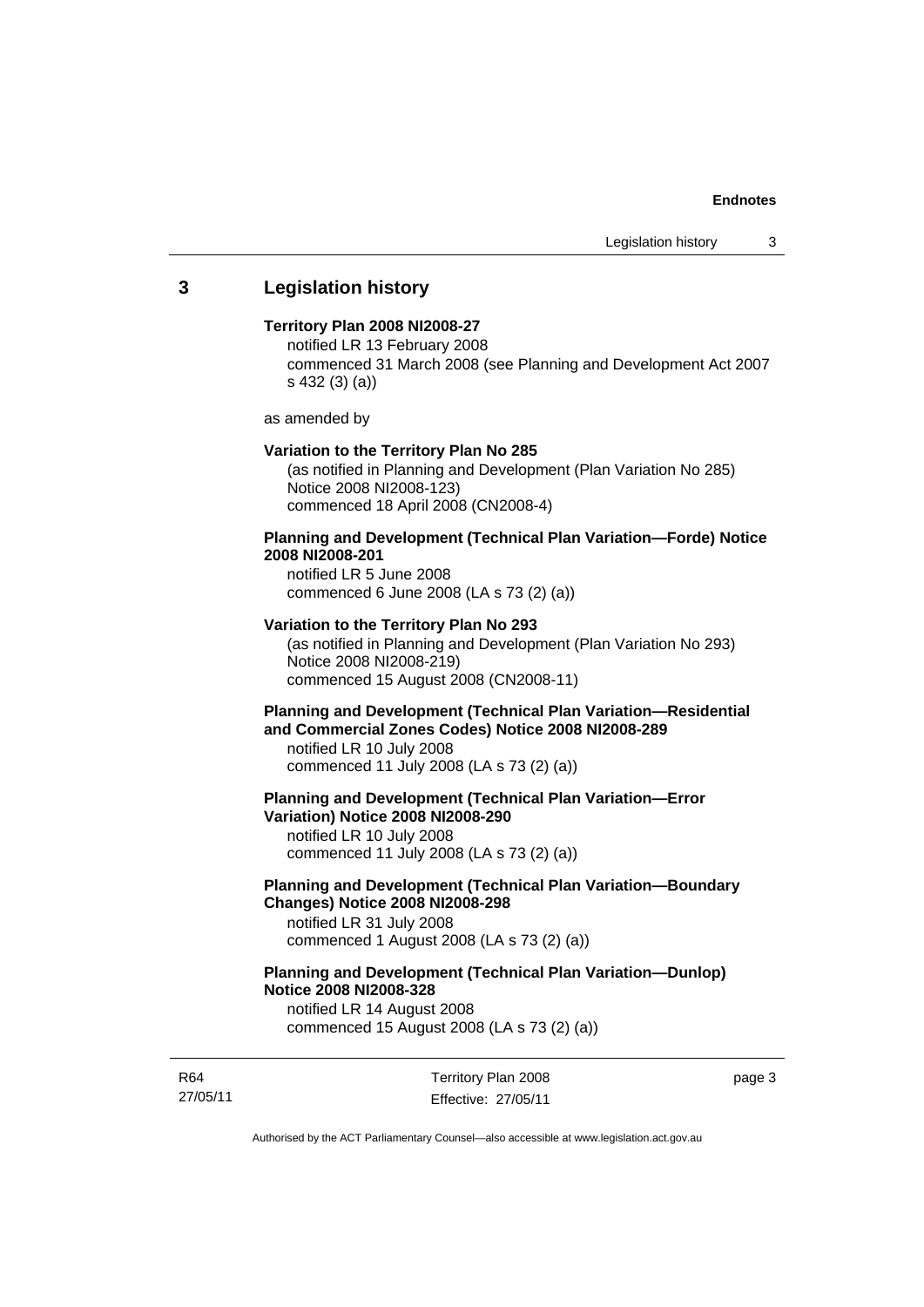| 3 | Legislation history |
|---|---------------------|
|---|---------------------|

## **Planning and Development (Technical Plan Variation—Watson) Notice 2008 NI2008-336**

notified LR 14 August 2008 commenced 15 August 2008 (LA s 73 (2) (a))

## **Variation to the Territory Plan No 289**

(as notified in Planning and Development (Plan Variation No 289) Notice 2008 NI2008-339) commenced 5 September 2008 (CN2008-14)

#### **Variation to the Territory Plan No 281**

(as notified in Planning and Development (Plan Variation No 281) Notice 2008 NI2008-352) commenced 12 December 2008 (CN2008-16)

#### **Planning and Development (Technical Plan Variation—Residential Zones Codes) Notice 2008 NI2008-358**

notified LR 28 August 2008 commenced 29 August 2008 (LA s 73 (2) (a))

#### **Planning and Development (Technical Plan Variation—Franklin) Notice 2008 NI2008-499**

notified LR 30 October 2008 commenced 31 October 2008 (LA s 73 (2) (a))

## **Planning and Development (Technical Plan Variation—Gungahlin) Notice 2008 NI2008-516**

notified LR 6 November 2008 commenced 7 November 2008 (LA s 73 (2) (a))

## **Planning and Development (Technical Plan Variation—Error Variation) Notice 2008 (No 2) NI2008-541**

notified LR 20 November 2008 commenced 21 November 2008 (LA s 73 (2) (a))

## **Planning and Development (Technical Plan Variation—Residential Zones Code) Notice 2008 (No 2) NI2008-542**

notified LR 20 November 2008 commenced 21 November 2008 (LA s 73 (2) (a))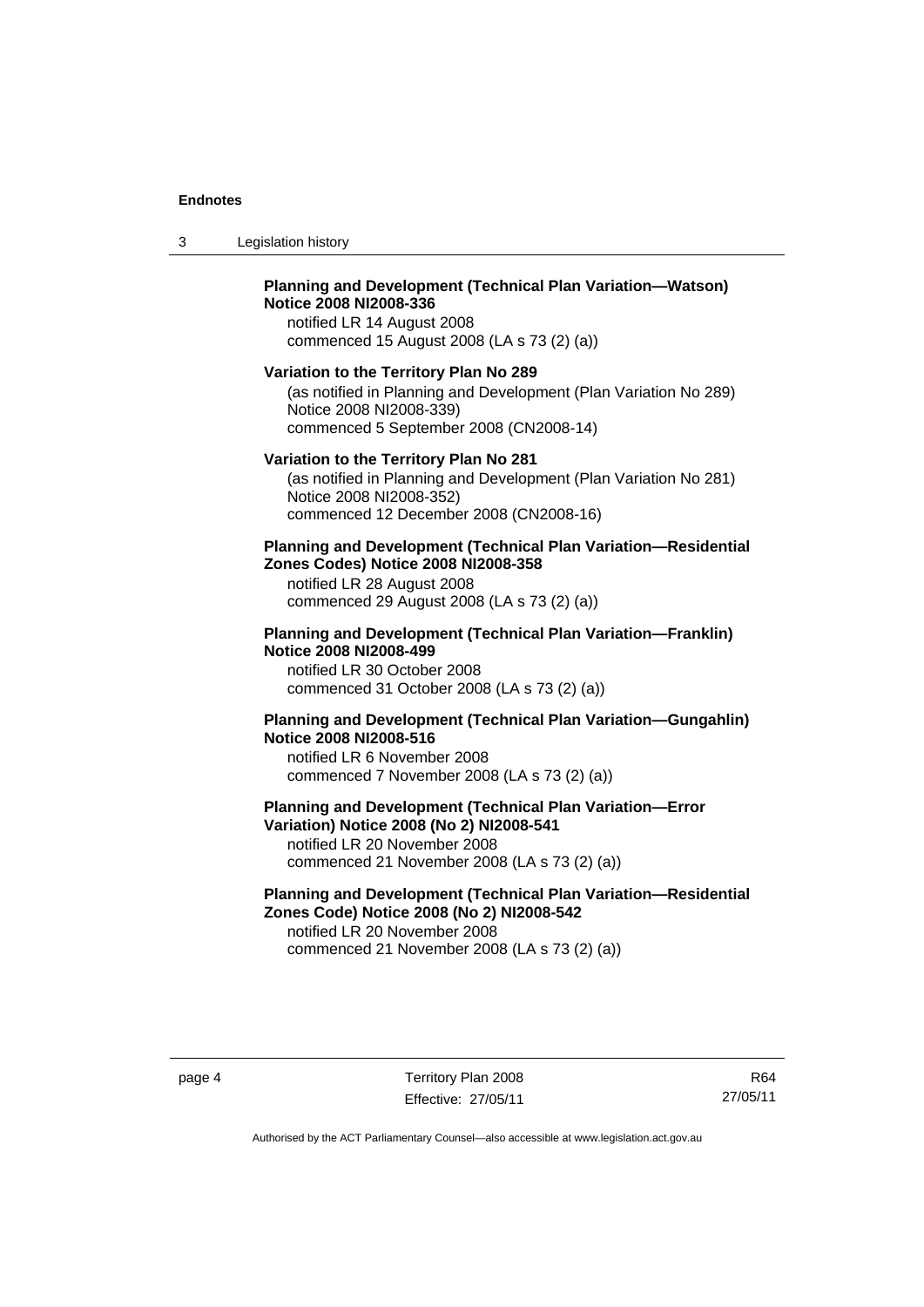## **Planning and Development (Technical Plan Variation—Error Variation) Notice 2008 (No 3) NI2008-590**

notified LR 18 December 2008 commenced 19 December 2008 (LA s 73 (2) (a))

## **Planning and Development (Technical Plan Variation—Belconnen District) Notice 2009 NI2009-6**

notified LR 8 January 2009 commenced 9 January 2009 (LA s 73 (2) (a))

#### **Planning and Development (Technical Plan Variation—Macgregor) Notice 2009 NI2009-17**

notified LR 15 January 2009 commenced 16 January 2009 (LA s 73 (2) (a))

## **Planning and Development (Technical Plan Variation—Error Variation) Notice 2009 NI2009-37**

notified LR 5 February 2009 commenced 6 February 2009 (LA s 73 (2) (a))

#### **Planning and Development (Technical Plan Variation—Residential Zones Code) Notice 2009 NI2009-38**

notified LR 5 February 2009 commenced 6 February 2009 (LA s 73 (2) (a))

## **Planning and Development (Technical Plan Variation—Boundary Changes) Notice 2009 NI2009-59**

notified LR 12 February 2009 commenced 13 February 2009 (LA s 73 (2) (a))

## **Planning and Development (Technical Plan Variation—Forde) Notice 2009 NI2009-70**

notified LR 26 February 2009 commenced 27 February 2009 (LA s 73 (2) (a))

## **Planning and Development (Technical Plan Variation—Error Variation) Notice 2009 (No 2) NI2009-99**

notified LR 19 March 2009 commenced 20 March 2009 (LA s 73 (2) (a))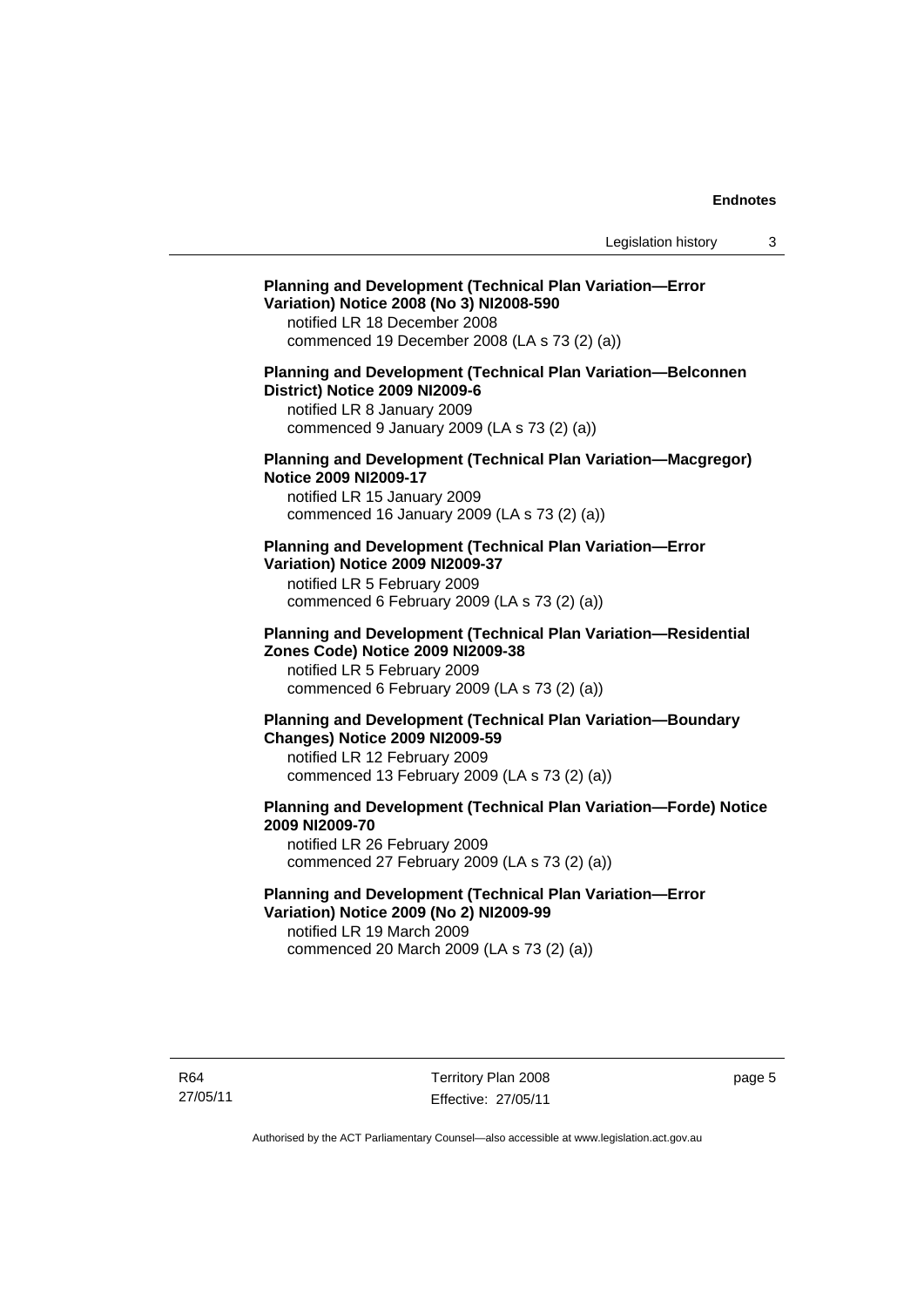3 Legislation history

# **Variation to the Territory Plan No 261**  (as notified in Planning and Development (Plan Variation No 261) Notice 2009 NI2009-107) commenced 17 April 2009 (CN2008-10) **Variation to the Territory Plan No 296**  (as notified in Planning and Development (Plan Variation No 296) Notice 2009 NI2009-108) commenced 17 April 2009 (CN2008-9) **Planning and Development (Technical Plan Variation—Gungahlin) Notice 2009 NI2009-181**  notified LR 16 April 2009 commenced 17 April 2009 (LA s 73 (2) (a)) **Planning and Development (Technical Plan Variation—Gungahlin) Notice 2009 (No 2) NI2009-199**  notified LR 30 April 2009 commenced 1 May 2009 (LA s 73 (2) (a)) **Planning and Development (Technical Plan Variation—Harrison) Notice 2009 NI2009-200**  notified LR 30 April 2009 commenced 1 May 2009 (LA s 73 (2) (a)) **Planning and Development (Technical Plan Variation—Franklin) Notice 2009 NI2009-216**  notified LR 14 May 2009 commenced 15 May 2009 (LA s 73 (2) (a)) **Planning and Development (Technical Plan Variation—Macgregor) Notice 2009 (No 2) NI2009-217**  notified LR 14 May 2009 commenced 15 May 2009 (LA s 73 (2) (a)) **Planning and Development (Technical Plan Variation—Harrison) Notice 2009 (No 2) NI2009-237**  notified LR 21 May 2009 commenced 22 May 2009 (LA s 73 (2) (a)) **Planning and Development (Technical Plan Variation—Casey) Notice**

**2009 NI2009-238**  notified LR 21 May 2009

commenced 22 May 2009 (LA s 73 (2) (a))

page 6 Territory Plan 2008 Effective: 27/05/11

R64 27/05/11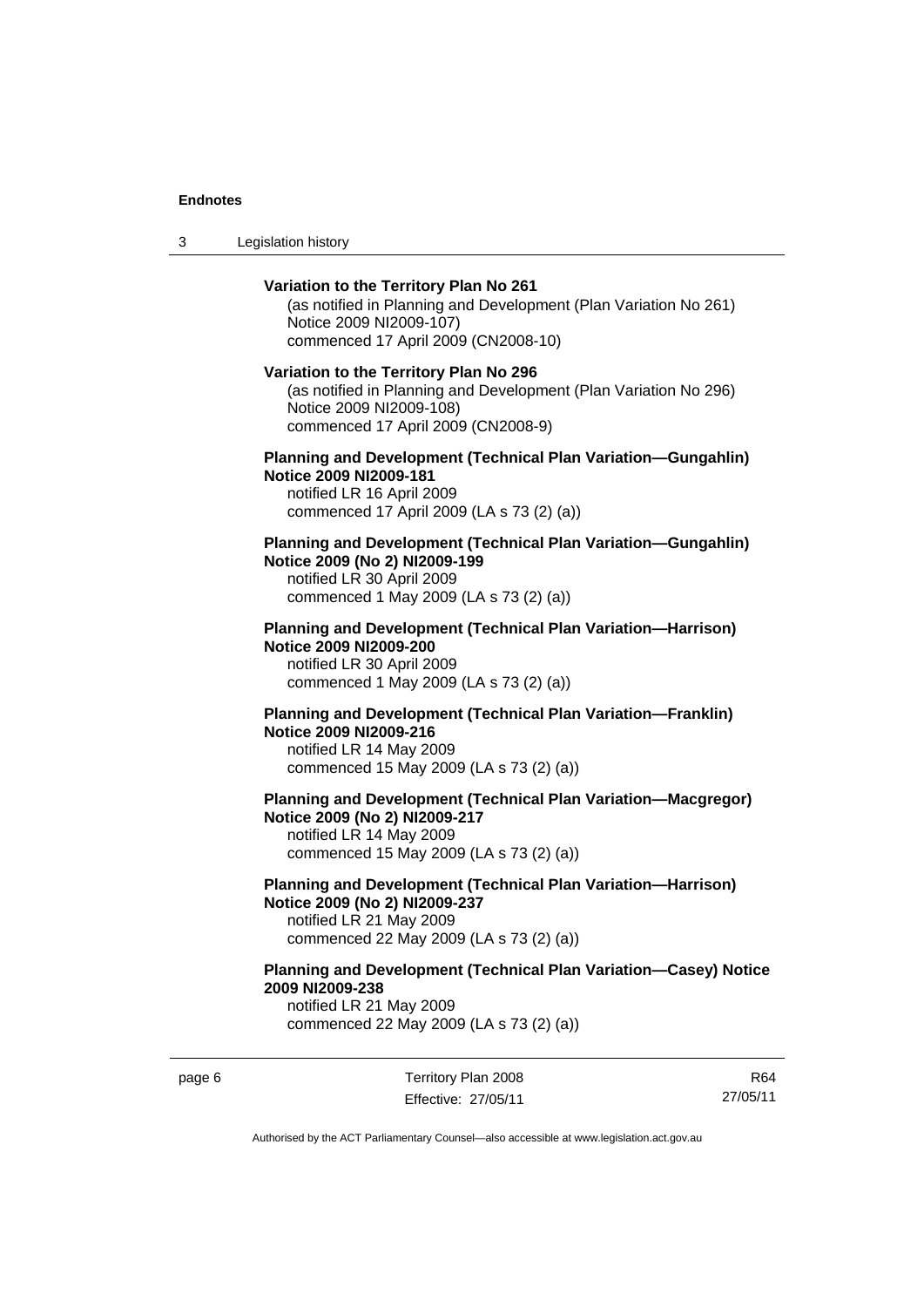# **Planning and Development (Technical Plan Variation—Franklin) Notice 2009 (No 2) NI2009-254**  notified LR 4 June 2009 commenced 5 June 2009 (LA s 73 (2) (a)) **Planning and Development (Technical Plan Variation—Dunlop) Notice 2009 NI2009-255**  notified LR 4 June 2009 commenced 5 June 2009 (LA s 73 (2) (a)) **Planning and Development (Technical Plan Variation—Forde) Notice 2009 (No 2) NI2009-256**  notified LR 4 June 2009 commenced 5 June 2009 (LA s 73 (2) (a)) **Planning and Development (Technical Amendment—Harrison and Flemington Road Corridor Concept Plan) Plan Variation 2009 (No 1) NI2009-272**  notified LR 18 June 2009 commenced 19 June 2009 (LA s 73 (2) (a)) **Planning and Development (Technical Amendment—Macgregor West Precinct Code) Plan Variation 2009 (No 1) NI2009-321**  notified LR 9 July 2009 commenced 10 July 2009 (LA s 73 (2) (a)) **Planning and Development (Technical Amendment—Residential Zones Codes and WaterWays General Code) Plan Variation 2009 (No 1) NI2009-322**  notified LR 9 July 2009 commenced 10 July 2009 (LA s 73 (2) (a)) **Planning and Development (Technical Amendment—Duffy) Plan Variation 2009 NI2009-323**  notified LR 16 July 2009 commenced 17 July 2009 (LA s 73 (2) (a)) **Planning and Development (Technical Amendment—Error) Plan Variation 2009 (No 1) NI2009-324**  notified LR 9 July 2009 commenced 10 July 2009 (LA s 73 (2) (a))

R64 27/05/11 page 7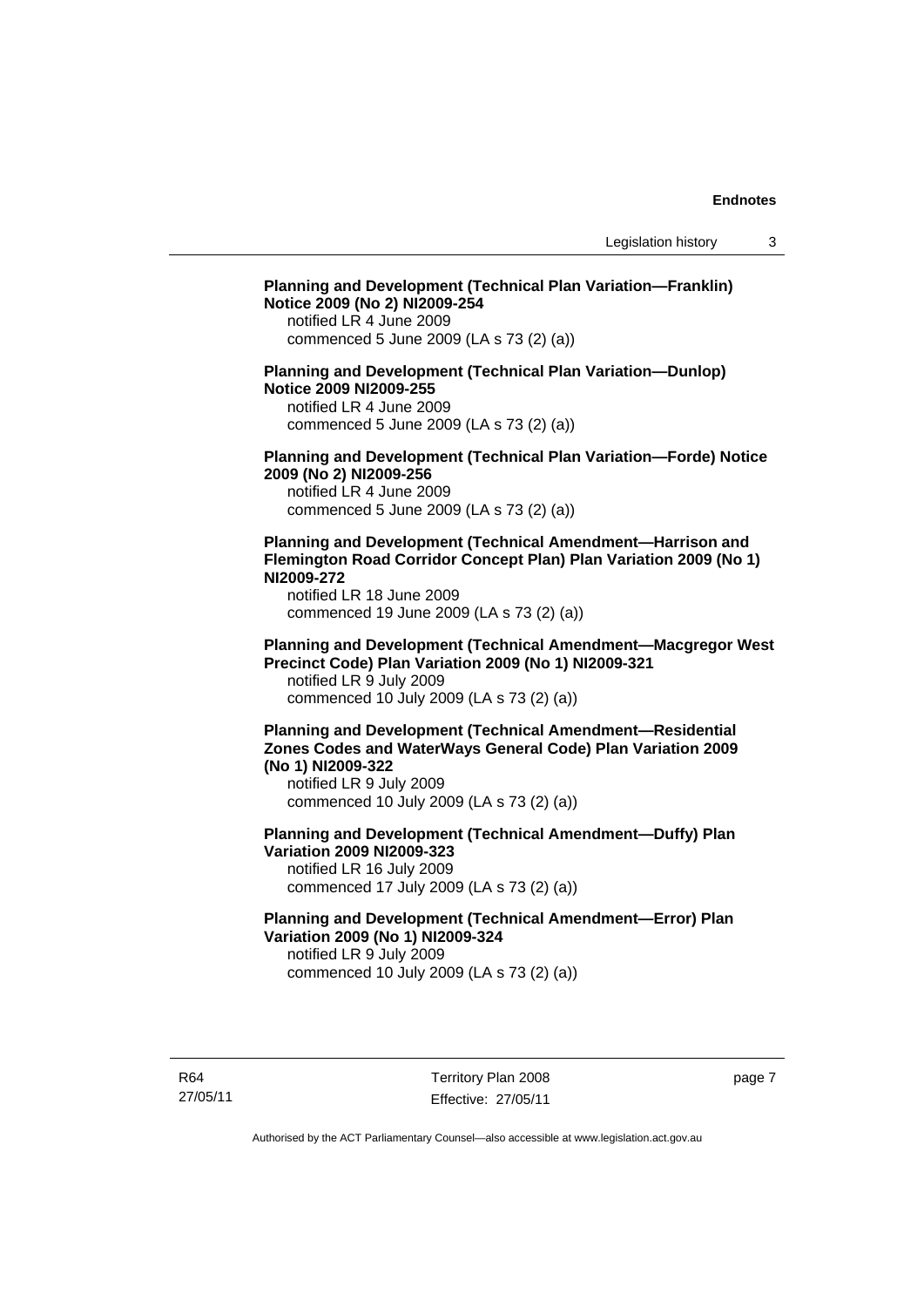| 3 | Legislation history |
|---|---------------------|
|---|---------------------|

## **Planning and Development (Technical Amendment—Kingston) Plan Variation 2009 NI2009-338**

notified LR 16 July 2009 commenced 17 July 2009 (LA s 73 (2) (a))

## **Planning and Development (Technical Amendment—Access and Mobility General Code) Plan Variation 2009 (No 1) NI2009-342**

notified LR 23 July 2009 commenced 24 July 2009 (LA s 73 (2) (a))

#### **Variation to the Territory Plan No 288**

(as notified in Planning and Development (Plan Variation No 288) Notice 2009 NI2009-391) commenced 4 September 2009 (CN2009-12)

## **Planning and Development (Technical Amendment—Miscellaneous Amendments) Plan Variation 2009 (No 1) NI2009-392**

notified LR 20 August 2009 commenced 21 August 2009 (LA s 73 (2) (a))

## **Planning and Development (Technical Amendment—Bonner) Plan Variation 2009 NI2009-409**

notified LR 27 August 2009 commenced 28 August 2009 (LA s 73 (2) (a))

## **Planning and Development (Technical Amendment—Franklin) Plan Variation 2009 (No 1) NI2009-410**  notified LR 27 August 2009

commenced 28 August 2009 (LA s 73 (2) (a))

# **Planning and Development (Technical Amendment—Griffith) Plan Variation 2009 NI2009-418**

notified LR 3 September 2009 commenced 4 September 2009 (LA s 73 (2) (a))

## **Planning and Development (Technical Amendment—Residential Zones Development Codes and Other Codes) Plan Variation 2009 (No 1) NI2009-487**

notified LR 1 October 2009 commenced 2 October 2009 (LA s 73 (2) (a))

R64 27/05/11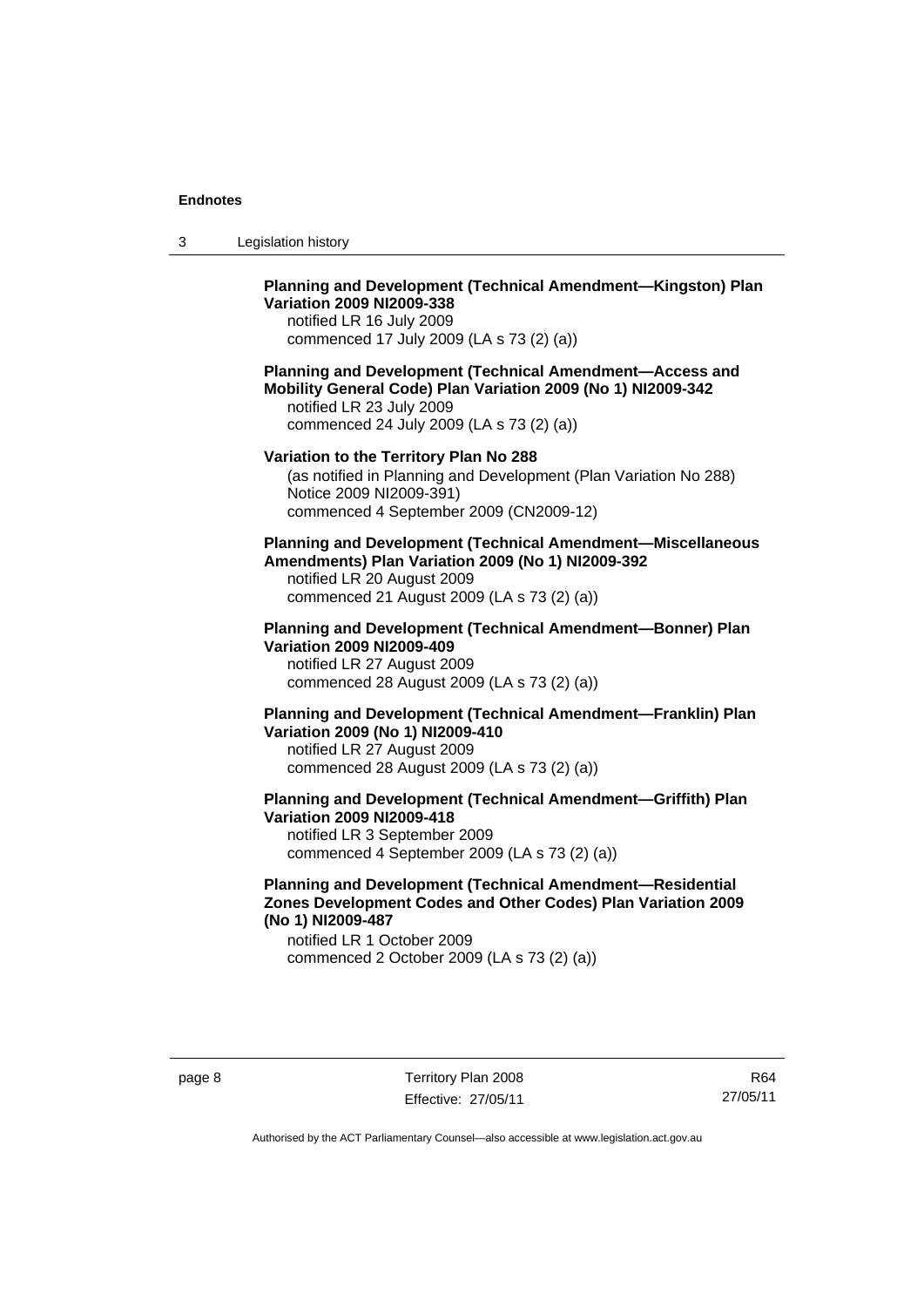# **Planning and Development (Technical Amendment—Single Dwelling Housing Development Code) Plan Variation 2009 (No 1) NI2009-488**  notified LR 1 October 2009 commenced 2 October 2009 (LA s 73 (2) (a)) **Planning and Development (Technical Amendment—Hume) Plan Variation 2009 NI2009-570**  notified LR 12 November 2009 commenced 13 November 2009 (LA s 73 (2) (a)) **Planning and Development (Technical Amendment—Macgregor) Plan Variation 2009 NI2009-617**  notified LR 3 December 2009 commenced 4 December 2009 (LA s 73 (2) (a)) **Planning and Development (Technical Amendment—Bonner) Plan Variation 2009 (No 2) NI2009-618**  notified LR 3 December 2009 commenced 4 December 2009 (LA s 73 (2) (a)) **Planning and Development (Technical Amendment—Nicholls) Plan Variation 2009 NI2009-619**  notified LR 3 December 2009 commenced 4 December 2009 (LA s 73 (2) (a)) **Planning and Development (Technical Amendment—Miscellaneous Amendments) Plan Variation 2010 (No 1) NI2010-21**  notified LR 21 January 2010 commenced 22 January 2010 (LA s 73 (2) (a)) **Planning and Development (Technical Amendment—Changes to concept plans (Flemington Road corridor, Coombs and Wright) and various code and miscellaneous changes) Plan Variation 2010 NI2010-22**  notified LR 21 January 2010 commenced 22 January 2010 (LA s 73 (2) (a)) **Planning and Development (Technical Amendment—Changes to a commercial code and general codes) Plan Variation 2010 NI2010-23**  notified LR 21 January 2010 commenced 22 January 2010 (LA s 73 (2) (a))

R64 27/05/11 Territory Plan 2008 Effective: 27/05/11 page 9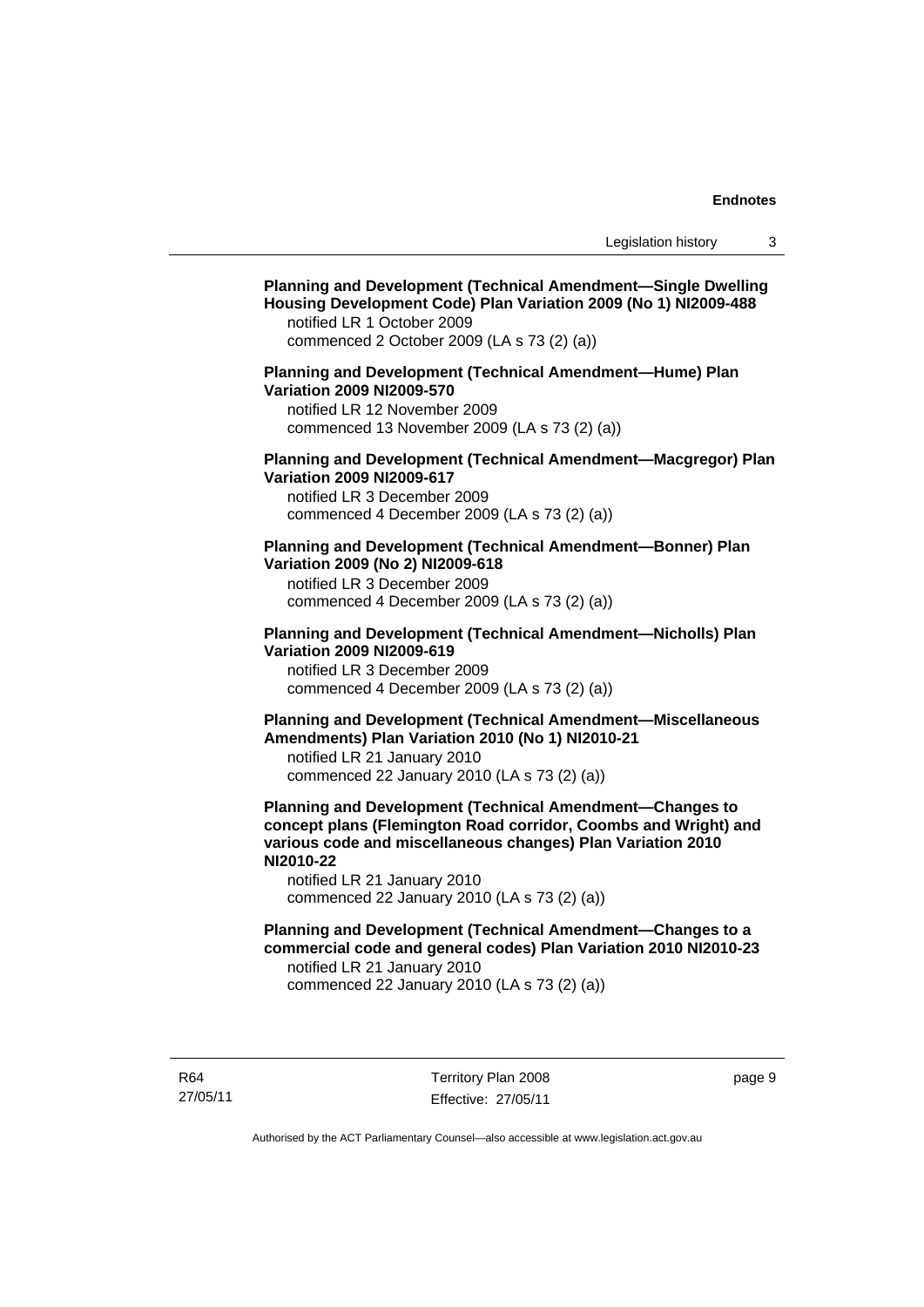| -3 | Legislation history |  |
|----|---------------------|--|
|----|---------------------|--|

## **Planning and Development (Technical Amendment—Franklin) Plan Variation 2010 NI2010-45**

notified LR 4 February 2010 commenced 5 February 2010 (LA s 73 (2) (a))

## **Planning and Development (Technical Amendment—Harrison) Plan Variation 2010 NI2010-82**

notified LR 25 February 2010 commenced 26 February 2010 (LA s 73 (2) (a))

## **Planning and Development (Technical Amendment—Casey) Plan Variation 2010 NI2010-83**

notified LR 25 February 2010 commenced 26 February 2010 (LA s 73 (2) (a))

#### **Planning and Development (Technical Amendment—Gungahlin) Plan Variation 2010 NI2010-84**

notified LR 25 February 2010 commenced 26 February 2010 (LA s 73 (2) (a))

#### **Planning and Development (Technical Amendment—Macgregor) Plan Variation 2010 NI2010-123**

notified LR 18 March 2010 commenced 19 March 2010 (LA s 73 (2) (a))

## **Planning and Development (Technical Amendment—Bonner) Plan Variation 2010 NI2010-124**

notified LR 18 March 2010 commenced 19 March 2010 (LA s 73 (2) (a))

#### **Planning and Development (Technical Amendment—Bruce) Plan Variation 2010 NI2010-125**  notified LR 18 March 2010

commenced 19 March 2010 (LA s 73 (2) (a))

### **Planning and Development (Technical Amendment—Miscellaneous Amendments and Corrections) Plan Variation 2010 (No 1) NI2010-217**  notified LR 6 May 2010

commenced 7 May 2010 (LA s 73 (2) (a))

page 10 Territory Plan 2008 Effective: 27/05/11

R64 27/05/11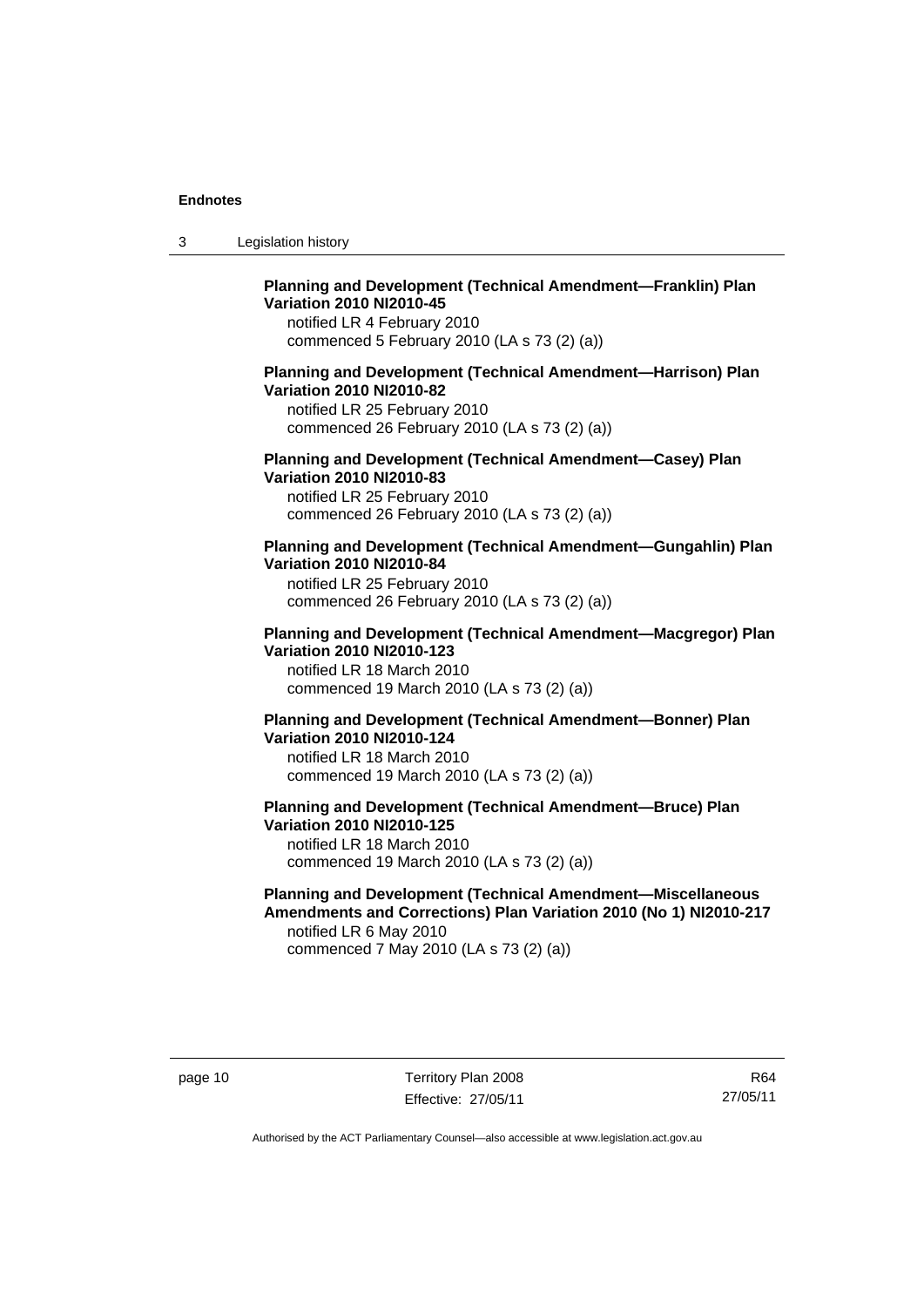**Planning and Development (Technical Amendment—Changes to noise attenuation provisions (single dwelling housing development code and multi unit housing development code) and other amendments) Plan Variation 2010 NI2010-218**  notified LR 6 May 2010 commenced 7 May 2010 (LA s 73 (2) (a)) **Planning and Development (Technical Amendment—Realignment of designated boundary and rezone future urban area - Molonglo) Plan Variation 2010 NI2010-219**  notified LR 6 May 2010 commenced 7 May 2010 (LA s 73 (2) (a)) **Planning and Development (Technical Amendment—Forde) Plan Variation 2010 NI2010-243**  notified LR 27 May 2010 commenced 28 May 2010 (LA s 73 (2) (a)) **Planning and Development (Technical Amendment—Crace) Plan Variation 2010 NI2010-244**  notified LR 27 May 2010 commenced 28 May 2010 (LA s 73 (2) (a)) **Planning and Development (Technical Amendment—Kingston) Plan Variation 2010 NI2010-246**  notified LR 3 June 2010 commenced 4 June 2010 (LA s 73 (2) (a)) **Planning and Development (Technical Amendment—Rezoning boundary changes) Plan Variation 2010 (No 1) NI2010-258**  notified LR 27 May 2010 commenced 28 May 2010 (LA s 73 (2) (a)) **Planning and Development (Technical Amendment—Gungahlin) Plan Variation 2010 (No 2) NI2010-321**  notified LR 24 June 2010 commenced 25 June 2010 (LA s 73 (2) (a)) **Planning and Development (Technical Amendment—Mitchell and Lyneham) Plan Variation 2010 NI2010-370**  notified LR 8 July 2010 commenced 9 July 2010 (LA s 73 (2) (a))

R64 27/05/11 Territory Plan 2008 Effective: 27/05/11 page 11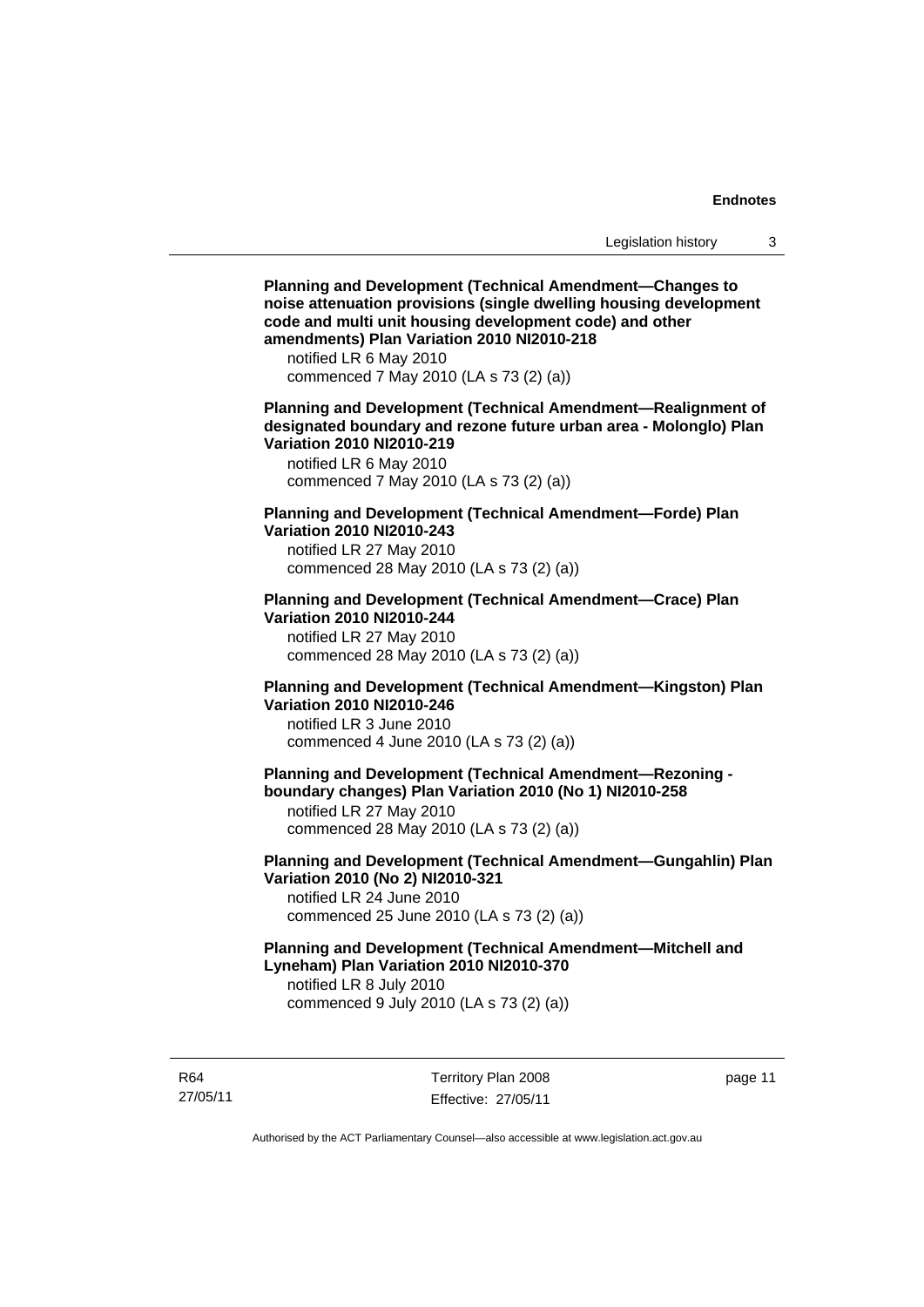3 Legislation history

**Planning and Development (Technical Amendment—Kingston) Plan Variation 2010 (No 2) NI2010-371** 

notified LR 8 July 2010 commenced 9 July 2010 (LA s 73 (2) (a))

**Planning and Development (Technical Amendment—Casey) Plan Variation 2010 (No 2) NI2010-384** 

notified LR 15 July 2010 commenced 16 July 2010 (LA s 73 (2) (a))

**Planning and Development (Technical Amendment - Miscellaneous Amendments) Plan Variation 2010 (No 2) NI2010-409** 

notified LR 22 July 2010 commenced 23 July 2010 (LA s 73 (2) (a))

**Planning and Development (Technical Amendment—Code and miscellaneous changes to parking and vehicular access general code) Plan Variation 2010 NI2010-410** 

notified LR 29 July 2010 commenced 30 July 2010 (LA s 73 (2) (a))

**Planning and Development (Technical Amendment—Inclusion of definitions to bring the Territory Plan into line with the National Capital Plan and miscellaneous amendments and corrections) Plan Variation 2010 NI2010-411** 

notified LR 29 July 2010 commenced 30 July 2010 (LA s 73 (2) (a))

**Planning and Development (Technical Amendment—Code changes to Coombs and Wright concept plan and changes to town centres development code) Plan Variation 2010 NI2010-412** 

notified LR 29 July 2010 commenced 30 July 2010 (LA s 73 (2) (a))

**Planning and Development (Technical Amendment—Harrison) Plan Variation 2010 (No 2) NI2010-426**  notified LR 29 July 2010

commenced 30 July 2010 (LA s 73 (2) (a))

**Planning and Development (Technical Amendment—Forde) Plan Variation 2010 (No 2) NI2010-440**  notified LR 12 August 2010

commenced 13 August 2010 (LA s 73 (2) (a))

page 12 Territory Plan 2008 Effective: 27/05/11

R64 27/05/11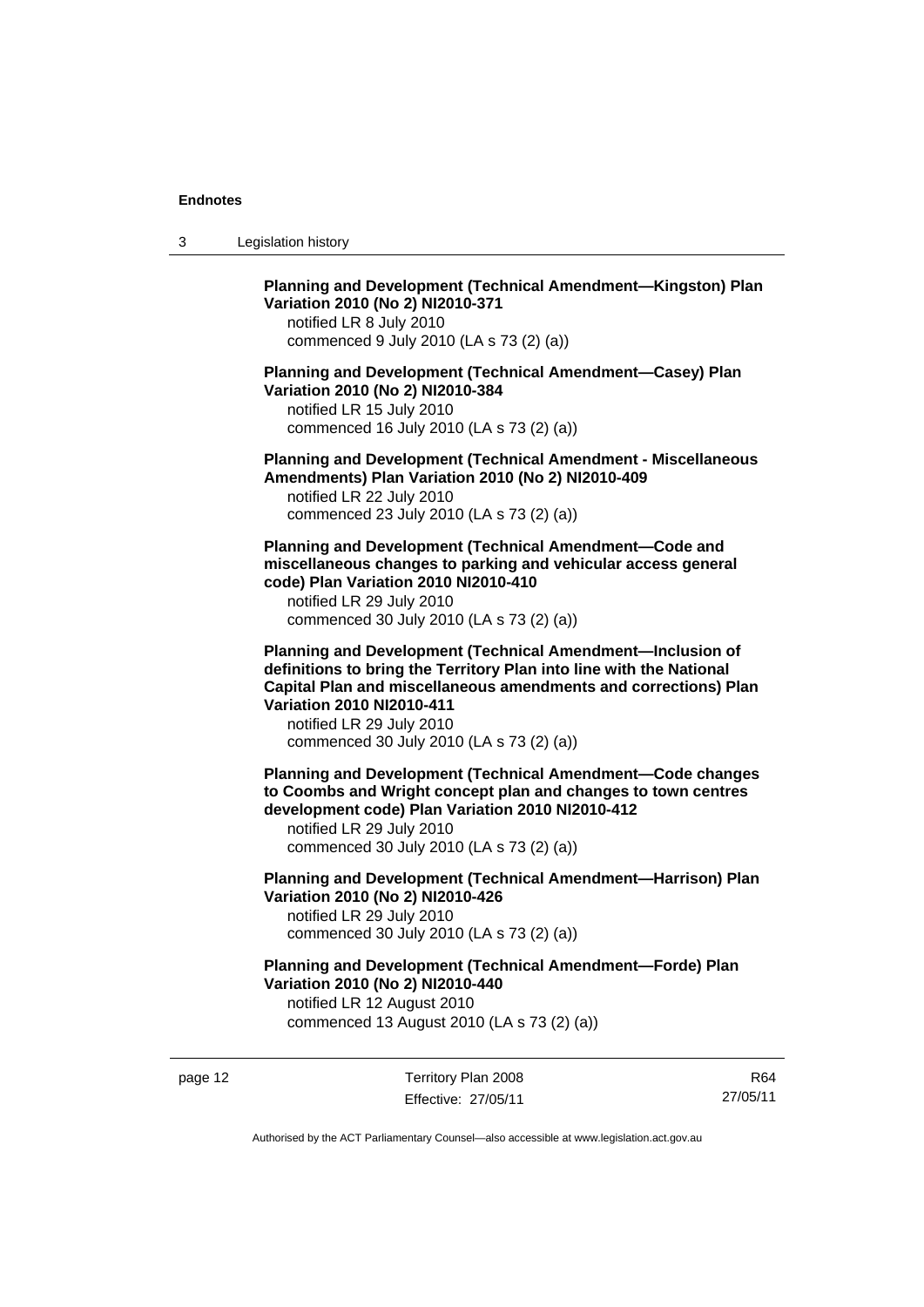## **Planning and Development (Technical Amendment—Weston) Plan Variation 2010 NI2010-441**

notified LR 12 August 2010 commenced 13 August 2010 (LA s 73 (2) (a))

## **Planning and Development (Technical Amendment—Casey) Plan Variation 2010 (No 3) NI2010-538**

notified LR 23 September 2010 commenced 24 September 2010 (LA s 73 (2) (a))

## **Planning and Development (Technical Amendment—Dunlop) Plan Variation 2010 NI2010-539**

notified LR 23 September 2010 commenced 24 September 2010 (LA s 73 (2) (a))

## **Planning and Development (Technical Amendment—Bonner) Plan Variation 2010 (No 2) NI2010-540**

notified LR 23 September 2010 commenced 24 September 2010 (LA s 73 (2) (a))

## **Planning and Development (Technical Amendment—Casey) Plan Variation 2010 (No 4) NI2010-566**

notified LR 7 October 2010 commenced 8 October 2010 (LA s 73 (2) (a))

## **Variation to the Territory Plan No 299**

(as notified in Planning and Development (Plan Variation No 299) Notice 2010 NI2010-575) commenced 5 November 2010 (CN2010-12)

**Planning and Development (Technical Amendment—Changes to Flemington Road corridor concept plan, non urban zones development code and group centres development code) Plan Variation 2010 NI2010-601** 

notified LR 28 October 2010 commenced 29 October 2010 (LA s 73 (2) (a))

#### **Planning and Development (Technical Amendment—Miscellaneous Amendments and Corrections) Plan Variation 2010 (No 2) NI2010-602**  notified LR 28 October 2010

commenced 29 October 2010 (LA s 73 (2) (a))

R64 27/05/11 Territory Plan 2008 Effective: 27/05/11 page 13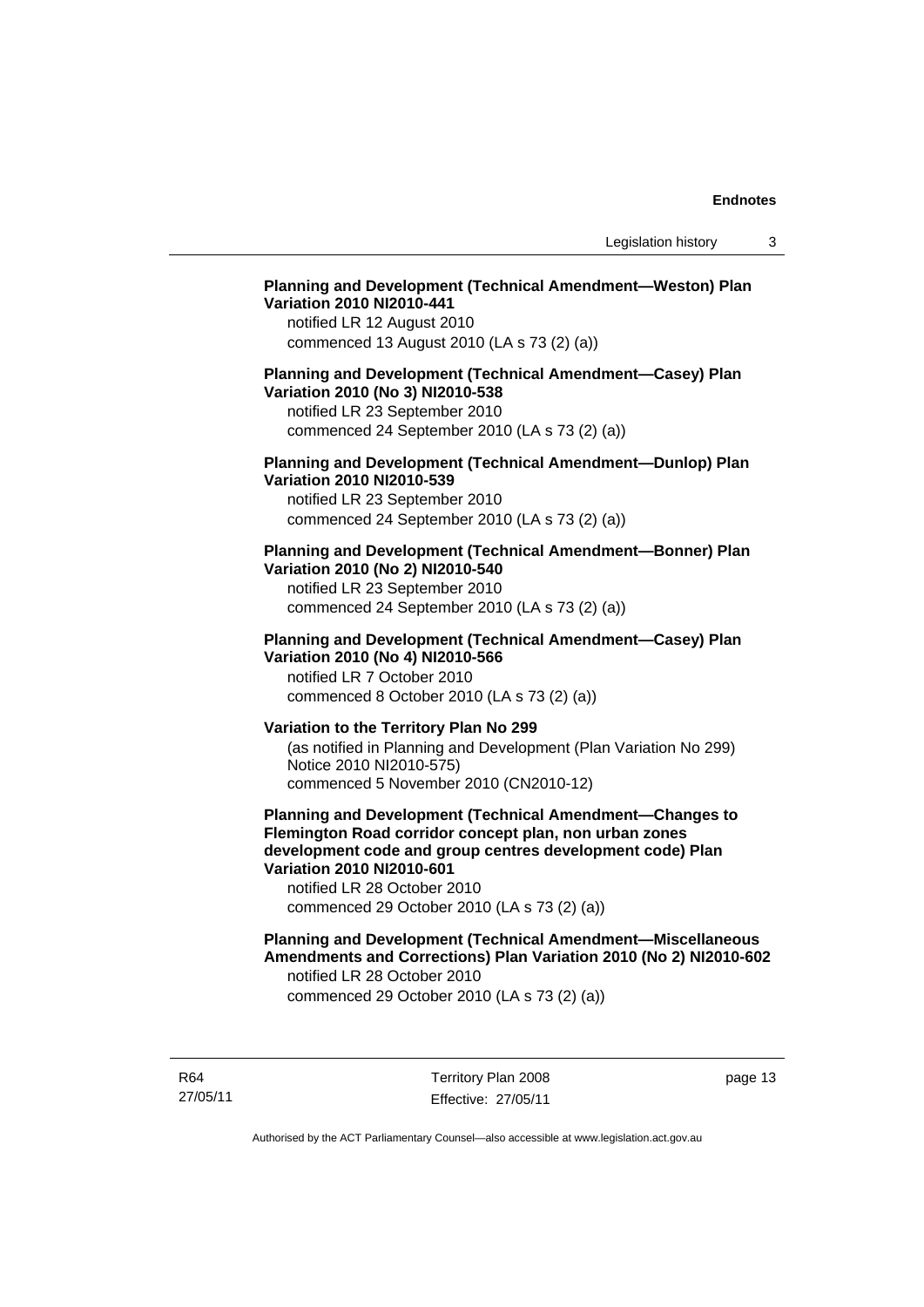| 3 | Legislation history |  |
|---|---------------------|--|
|---|---------------------|--|

| <b>Planning and Development (Technical Amendment-Changes to</b><br>commercial and industrial codes, PRZ2 restricted access recreation<br>zone and other codes) Plan Variation 2010 NI2010-697<br>notified LR 20 December 2010<br>commenced 22 December 2010 (LA s 73 (2) (b)) |
|-------------------------------------------------------------------------------------------------------------------------------------------------------------------------------------------------------------------------------------------------------------------------------|
| Planning and Development (Technical Amendment-Forde) Plan<br><b>Variation 2011 NI2011-23</b><br>notified LR 1 February 2011<br>commenced 2 February 2011 (LA s 73 (2) (a))                                                                                                    |
| Planning and Development (Technical Amendment-Rezoning-<br>boundary changes) Plan Variation 2011 (No 1) NI2011-30<br>notified LR 3 February 2011<br>commenced 4 February 2011 (LA s 73 (2) (a))                                                                               |
| Planning and Development (Technical Amendment-Franklin) Plan<br>Variation 2011 (No 1) NI2011-42<br>notified LR 10 February 2011<br>commenced 11 February 2011 (LA s 73 (2) (a))                                                                                               |
| Planning and Development (Technical Amendment-Miscellaneous<br>Amendments) Plan Variation 2011 (No 1) NI2011-81<br>notified LR 3 March 2011<br>commenced 4 March 2011 (LA s 73 (2) (a))                                                                                       |
| Planning and Development (Technical Amendment-Casey) Plan<br>Variation 2011 (No 1) NI2011-126<br>notified LR 10 March 2011<br>commenced 11 March 2011 (LA s 73 (2) (a))                                                                                                       |
| Variation to the Territory Plan No 298<br>(as notified in Planning and Development (Plan Variation No 298)<br>Notice 2011 NI2011-152)<br>commenced 18 March 2011 (CN2011-4)                                                                                                   |
| Planning and Development (Technical Amendment-Bonner) Plan<br>Variation 2011 (No 1) NI2011-153<br>notified LR 17 March 2011<br>commenced 18 March 2011 (LA s 73 (2) (a))                                                                                                      |

page 14 Territory Plan 2008 Effective: 27/05/11

R64 27/05/11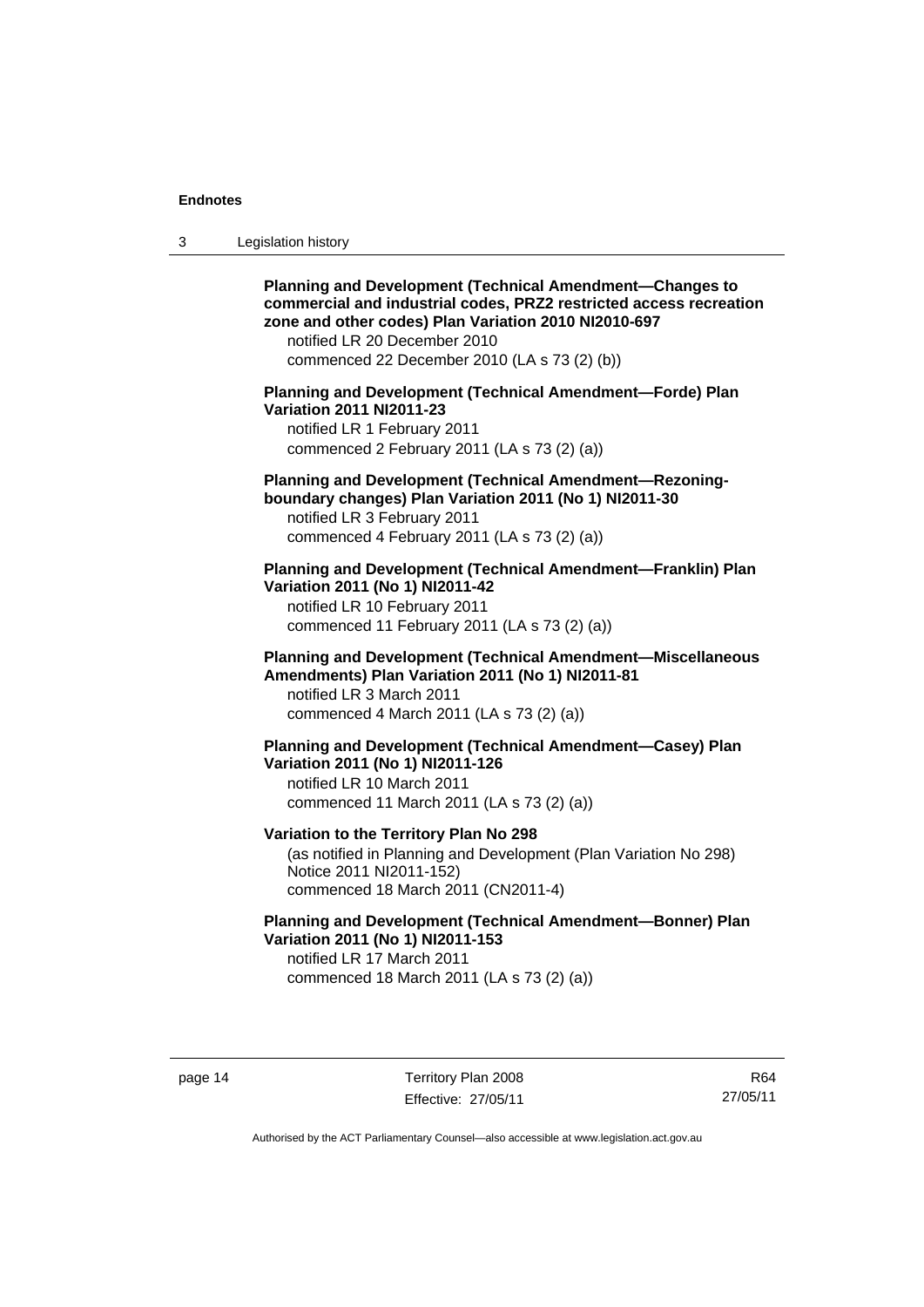Legislation history 3

## **Planning and Development (Technical Amendment—Macgregor) Plan Variation 2011 (No 1) NI2011-193**

notified LR 14 April 2011 commenced 15 April 2011 (LA s 73 (2) (a))

#### **Planning and Development (Technical Amendment—Franklin) Plan Variation 2011 (No 2) NI2011-194**

notified LR 14 April 2011 commenced 15 April 2011 (LA s 73 (2) (a))

**Planning and Development (Technical Amendment—Giralang) Plan Variation 2011 (No 1) NI2011-204** 

notified LR 20 April 2011 commenced 21 April 2011 (LA s 73 (2) (a))

**Planning and Development (Technical Amendment—Miscellaneous amendments and corrections, changes to bring the Territory Plan in line with the National Capital Plan, and removal of redundant provisions) Plan Variation 2011 NI2011-206** 

notified LR 28 April 2011 commenced 29 April 2011 (LA s 73 (2) (a))

**Planning and Development (Technical Amendment—Changes to multi unit housing development code, industrial zones development code, inner north precinct code and parking and vehicular access general code) Plan Variation 2011 NI2011-207** 

notified LR 28 April 2011 commenced 29 April 2011 (LA s 73 (2) (a))

**Planning and Development (Technical Amendment—Harrison) Plan Variation 2011 (No 1) NI2011-226** 

notified LR 11 May 2011 commenced 12 May 2011 (LA s 73 (2) (a))

**Planning and Development (Technical Amendment—Crace) Plan Variation 2011 (No 1) NI2011-237**  notified LR 18 May 2011

commenced 19 May 2011 (LA s 73 (2) (a))

**Planning and Development (Technical Amendment—Dickson) Plan Variation 2011 (No 1) NI2011-238** 

notified LR 18 May 2011 commenced 19 May 2011 (LA s 73 (2) (a))

| R64      | Territory Plan 2008 | page 15 |
|----------|---------------------|---------|
| 27/05/11 | Effective: 27/05/11 |         |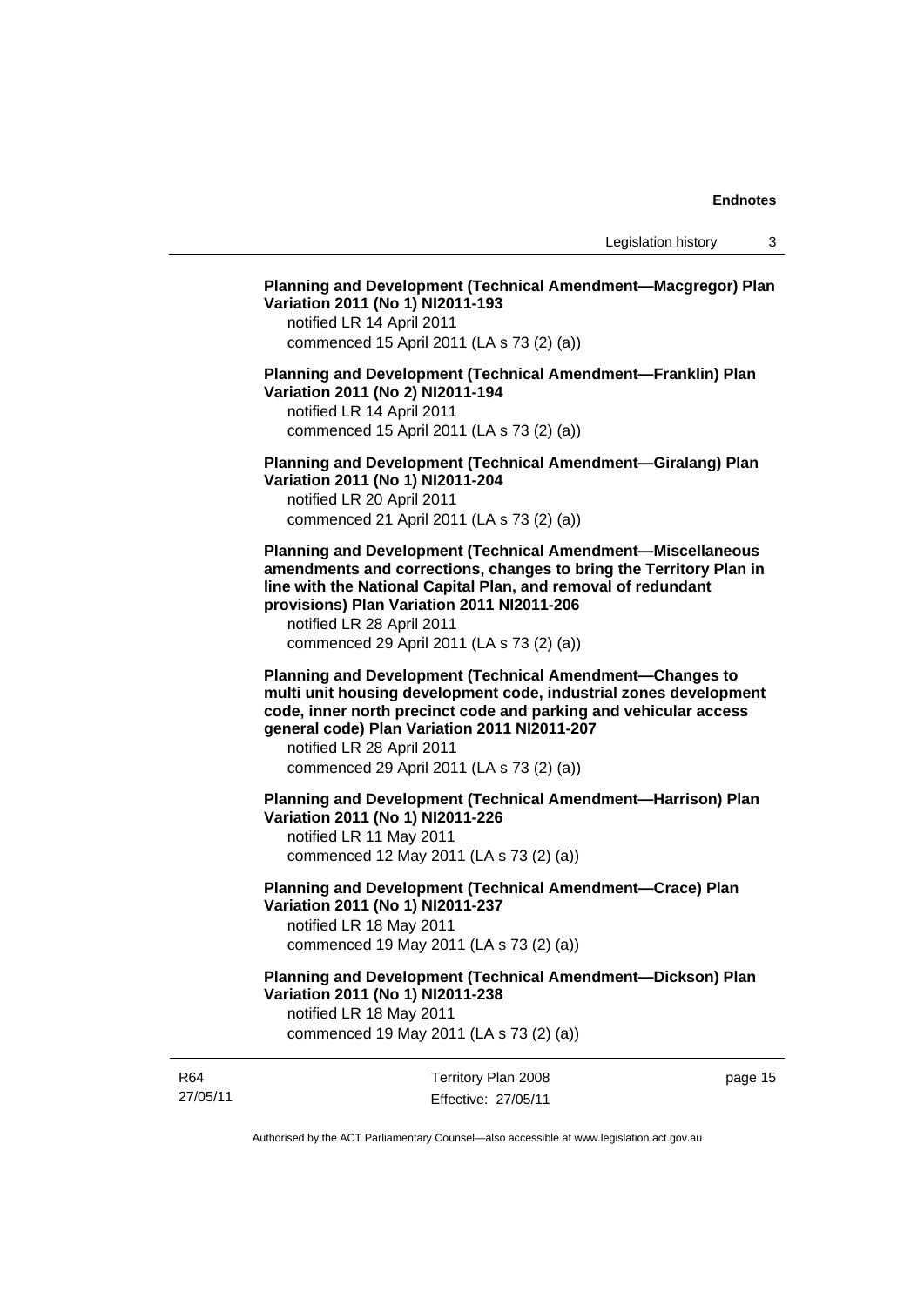| 4 | Amendment history |
|---|-------------------|
|---|-------------------|

## **Planning and Development (Technical Amendment—Gungahlin) Plan Variation 2011 (No 1) NI2011-255**

notified LR 26 May 2011 commenced 27 May 2011 (LA s 73 (2) (a))

#### **Planning and Development (Technical Amendment—Bonner) Plan Variation 2011 (No 2) NI2011-256**

notified LR 26 May 2011 commenced 27 May 2011 (LA s 73 (2) (a))

## **Planning and Development (Technical Amendment—Bonner) Plan Variation 2011 (No 3) NI2011-257**

notified LR 26 May 2011 commenced 27 May 2011 (LA s 73 (2) (a))

#### **Planning and Development (Technical Amendment—Crace) Plan Variation 2011 (No 2) NI2011-258**

notified LR 26 May 2011 commenced 27 May 2011 (LA s 73 (2) (a))

**4 Amendment history** 

#### **Maps**

reloc NI2008-590 R13 Australian Capital Territory sub NI2008-201; NI2008-290; NI2008-298; NI2008-328; NI2008-336; variation No 289; NI2008-499; NI2008-516; variation No 281; NI2009-6; NI2009-17; NI2009-59; NI2009-70; variation No 261; NI2009-181; NI2009-199; NI2009-200; NI2009-216; NI2009-217; NI2009-237; NI2009-238; NI2009-254; NI2009-255; NI2009-256; NI2009-272; NI2009-323; NI2009-338; NI2009-409; NI2009-410; variation No 288; NI2009-418; NI2009-570; NI2009-617; NI2009-618; NI2009-619; NI2010-21; NI2010-22; NI2010-45; NI2010-82; NI2010-83; NI2010-84; NI2010-123; NI2010-124; NI2010-125; NI2010-219; NI2010-243; NI2010-244; NI2010-258; NI2010-246; NI2010-321; NI2010-370; NI2010-371; NI2010-384; NI2010-426; NI2010-440; NI2010-441; NI2010-538; NI2010-539; NI2010-540; NI2010-566; variation 299; NI2011-23; NI2011-30; NI2011-42; NI2011-126; NI2011-152; NI2011-153; NI2011-193; NI2011-194; NI2011-204; NI2011-206; NI2011-226; NI2011-237; NI2011-238; NI2011-255; NI2011-256; NI2011-257; NI2011-258

page 16 Territory Plan 2008 Effective: 27/05/11

R64 27/05/11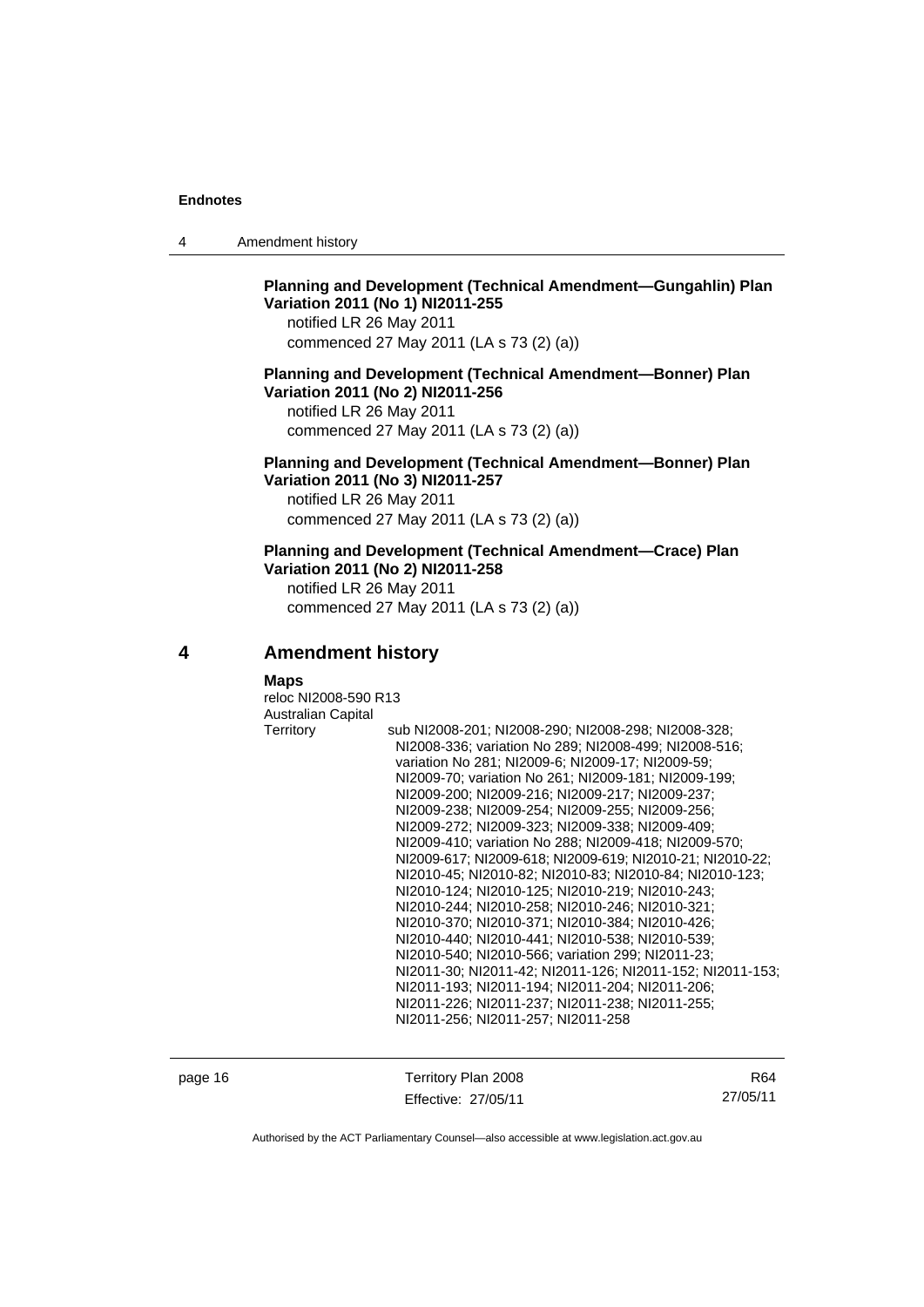|     |                                                                              | 4<br>Amendment history                                                                                                                                                                                                                                                                                                                                                                                                                                                                                                                                                                                                                     |
|-----|------------------------------------------------------------------------------|--------------------------------------------------------------------------------------------------------------------------------------------------------------------------------------------------------------------------------------------------------------------------------------------------------------------------------------------------------------------------------------------------------------------------------------------------------------------------------------------------------------------------------------------------------------------------------------------------------------------------------------------|
|     | <b>Belconnen</b>                                                             | sub NI2008-298; NI2008-328; variation No 289; variation<br>No 281; NI2009-6; NI2009-17; NI2009-59; NI2009-217;<br>NI2009-255; NI2009-617; NI2010-123; NI2010-125;<br>NI2010-258; NI2010-538; NI2010-539; NI2010-540;<br>variation 299; NI2011-30; NI2011-152; NI2011-193;<br>NI2011-204                                                                                                                                                                                                                                                                                                                                                    |
|     | Canberra Central                                                             |                                                                                                                                                                                                                                                                                                                                                                                                                                                                                                                                                                                                                                            |
|     | <b>District</b>                                                              | sub NI2008-336; variation No 281; NI2009-59; variation<br>No 261; NI2009-338; NI2009-418; NI2010-22; NI2010-246;<br>NI2010-370; NI2010-371; variation 299; NI2011-30;<br>NI2011-206; NI2011-238                                                                                                                                                                                                                                                                                                                                                                                                                                            |
|     | Gungahlin                                                                    | sub NI2008-201; NI2008-336; NI2008-499; NI2008-516;<br>NI2009-59; NI2009-70; NI2009-181; NI2009-199; NI2009-200;<br>NI2009-216; NI2009-237; NI2009-238; NI2009-254;<br>NI2009-256; NI2009-272; NI2009-409; NI2009-410;<br>NI2009-618; NI2009-619; NI2010-45; NI2010-82; NI2010-83;<br>NI2010-84; NI2010-124; NI2010-243; NI2010-244;<br>NI2010-258; NI2010-321; NI2010-370; NI2010-384;<br>NI2010-426; NI2010-440; NI2010-538; NI2010-539;<br>NI2010-540; NI2010-566; variation 299; NI2011-23;<br>NI2011-30; NI2011-42; NI2011-126; NI2011-153; NI2011-194;<br>NI2011-226; NI2011-237; NI2011-255; NI22011-256;<br>NI2011-257; NI2011-258 |
|     | Molonglo                                                                     | sub NI2009-6; NI2009-323; NI2010-219; NI2010-258                                                                                                                                                                                                                                                                                                                                                                                                                                                                                                                                                                                           |
|     | Tuggeranong, Hume<br>and Tharwa<br>sub NI2009-570; sub NI2010-22; NI2010-258 |                                                                                                                                                                                                                                                                                                                                                                                                                                                                                                                                                                                                                                            |
|     | Woden Valley and<br><b>Weston Creek</b>                                      | sub NI2008-290; variation No 281; NI2009-6; NI2009-323;<br>variation No 288; NI2010-219; NI2010-258; NI2010-441;<br>NI2011-30                                                                                                                                                                                                                                                                                                                                                                                                                                                                                                              |
| 1.1 | Governance<br><b>Future Urban Areas</b><br>Development<br>Codes              | sub NI2010-22                                                                                                                                                                                                                                                                                                                                                                                                                                                                                                                                                                                                                              |
| 2.1 | <b>Strategic Direction</b><br><b>Environmental Sustainability</b><br>1.8     | am NI2010-602                                                                                                                                                                                                                                                                                                                                                                                                                                                                                                                                                                                                                              |

R64 27/05/11

Territory Plan 2008 Effective: 27/05/11 page 17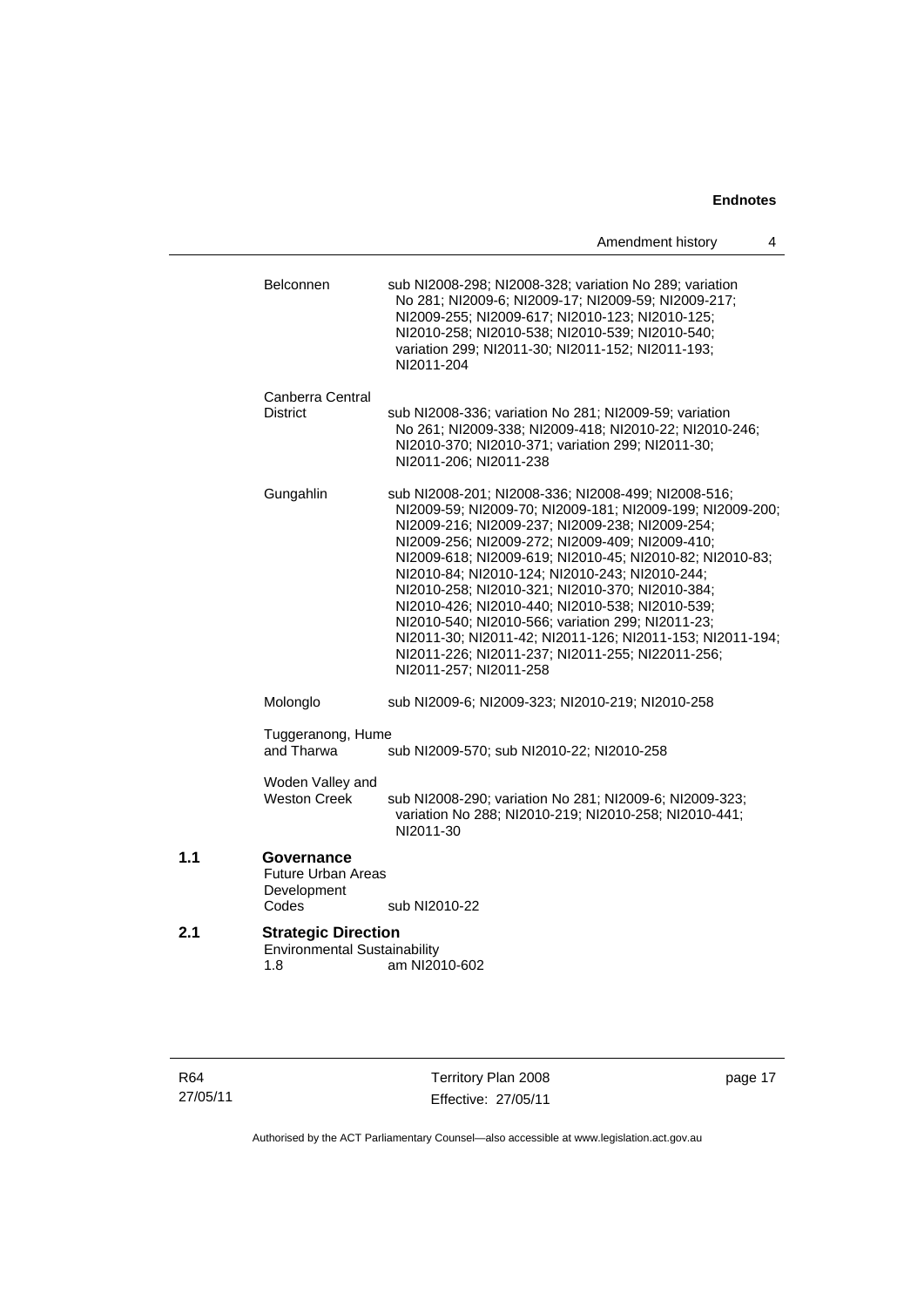4 Amendment history

| RZ1 - Suburban Zone<br>Minimum Assessment Track<br>Merit<br>Prohibited Development table                                          | RZ1 - RZ5 Objectives and Development Tables<br>am NI2009-37; NI2011-152<br>am NI2008-541; NI2009-324; NI2009-392       |
|-----------------------------------------------------------------------------------------------------------------------------------|------------------------------------------------------------------------------------------------------------------------|
| RZ2 - Suburban Core Zone<br>Minimum Assessment Track<br>Merit<br>Prohibited Development table                                     | am NI2009-37<br>am NI2008-541; NI2009-324; NI2009-392                                                                  |
| RZ3 - Urban Residential Zone<br>Minimum Assessment Track<br>Merit<br>Prohibited Development table                                 | am NI2009-37<br>am NI2008-541; NI2009-324; NI2009-392                                                                  |
| Minimum Assessment Track<br>Merit<br>Prohibited Development table                                                                 | RZ4 - Medium Density Residential Zone<br>am NI2009-37<br>am NI2008-541; NI2009-324; NI2009-392                         |
| Minimum Assessment Track<br>Merit<br>Prohibited Development table                                                                 | RZ5 - High Density Residential Zone<br>am NI2008-590; NI2009-37<br>am NI2008-541; NI2009-324; NI2009-392               |
| Introduction                                                                                                                      | <b>Residential Zones - Single Dwelling Housing Development Code</b><br>am NI2008-542; NI2009-38; NI2009-488; NI2010-22 |
| Part A(1) - RZ1 - Suburban Zone<br>Element 1<br>Item 1.1 hdg<br>R1, C1<br>R1<br>Element 2<br>Item $2.1$<br>Item $2.2$<br>R3<br>R4 | sub NI2008-289<br>sub NI2008-289<br>am NI2009-487<br>sub NI2008-542<br>am NI2009-324<br>sub NI2009-487                 |
|                                                                                                                                   |                                                                                                                        |

page 18 Territory Plan 2008 Effective: 27/05/11

R64 27/05/11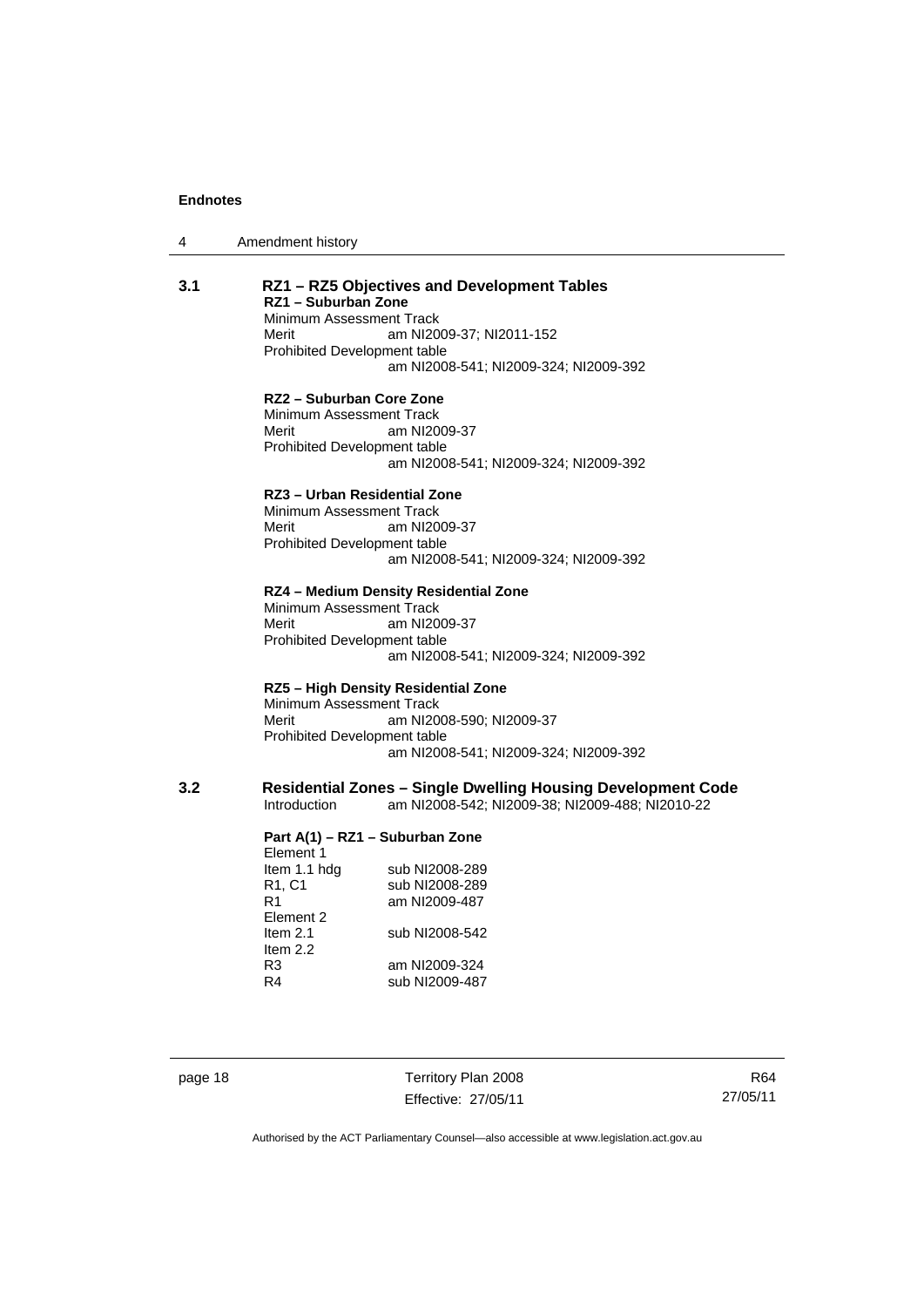| Element 2                         | Part A(2) - RZ2 - Suburban Core Zone              |
|-----------------------------------|---------------------------------------------------|
| Item $2.1$<br>Item 2.2            | sub NI2008-542                                    |
| R6                                | am NI2009-324                                     |
| Item 2.3 hdg                      | sub NI2008-289                                    |
| Item $2.3$                        | sub NI2008-542                                    |
| R6A, C6A                          | ins NI2008-289                                    |
|                                   | sub NI2009-487                                    |
| Element 4                         |                                                   |
| Item $4.1$                        | sub NI2008-542                                    |
|                                   | Part A(3) - RZ3 - Urban Residential Zone          |
| Element 2<br>Item $2.1$           | sub NI2008-542                                    |
| Item 2.2                          |                                                   |
| R9                                | am NI2009-324                                     |
|                                   | Part A(4) - RZ4 - Medium Density Residential Zone |
| Element 2<br>Item $2.1$           | sub NI2008-542                                    |
| Item $2.2$                        |                                                   |
| R11                               | am NI2009-324                                     |
|                                   | Part A(5) - RZ5 - High Density Residential Zone   |
| Element 2                         |                                                   |
| Item $2.2$                        |                                                   |
| R <sub>13</sub>                   | am NI2009-324                                     |
|                                   | <b>Part B - General Development Controls</b>      |
| Element 1<br>Item 1.1 hdg         | sub NI2008-289                                    |
| R14, C14                          | sub NI2008-289                                    |
| R14                               | am NI2009-487                                     |
|                                   |                                                   |
| Element 2                         | om R16                                            |
| Item 2.1 hdg<br>R15, C15          | om NI2009-38                                      |
| Item 2.2                          |                                                   |
| C <sub>16</sub>                   | sub NI2009-38                                     |
| Item 2.3 hdg                      | sub NI2008-289                                    |
| R17, C17                          | sub NI2008-289                                    |
| Item 2.4 hdg                      | sub NI2008-289                                    |
| R <sub>18</sub> , C <sub>18</sub> | sub NI2008-289                                    |
| Item $2.7$                        |                                                   |
| hdg                               | ins NI2009-488                                    |
| <b>R20A</b>                       | ins NI2009-488                                    |
|                                   | sub NI2010-218                                    |
|                                   |                                                   |
|                                   | Territory Plan 2008                               |
|                                   | Effective: 27/05/11                               |

page 19

Authorised by the ACT Parliamentary Counsel—also accessible at www.legislation.act.gov.au

R64 27/05/11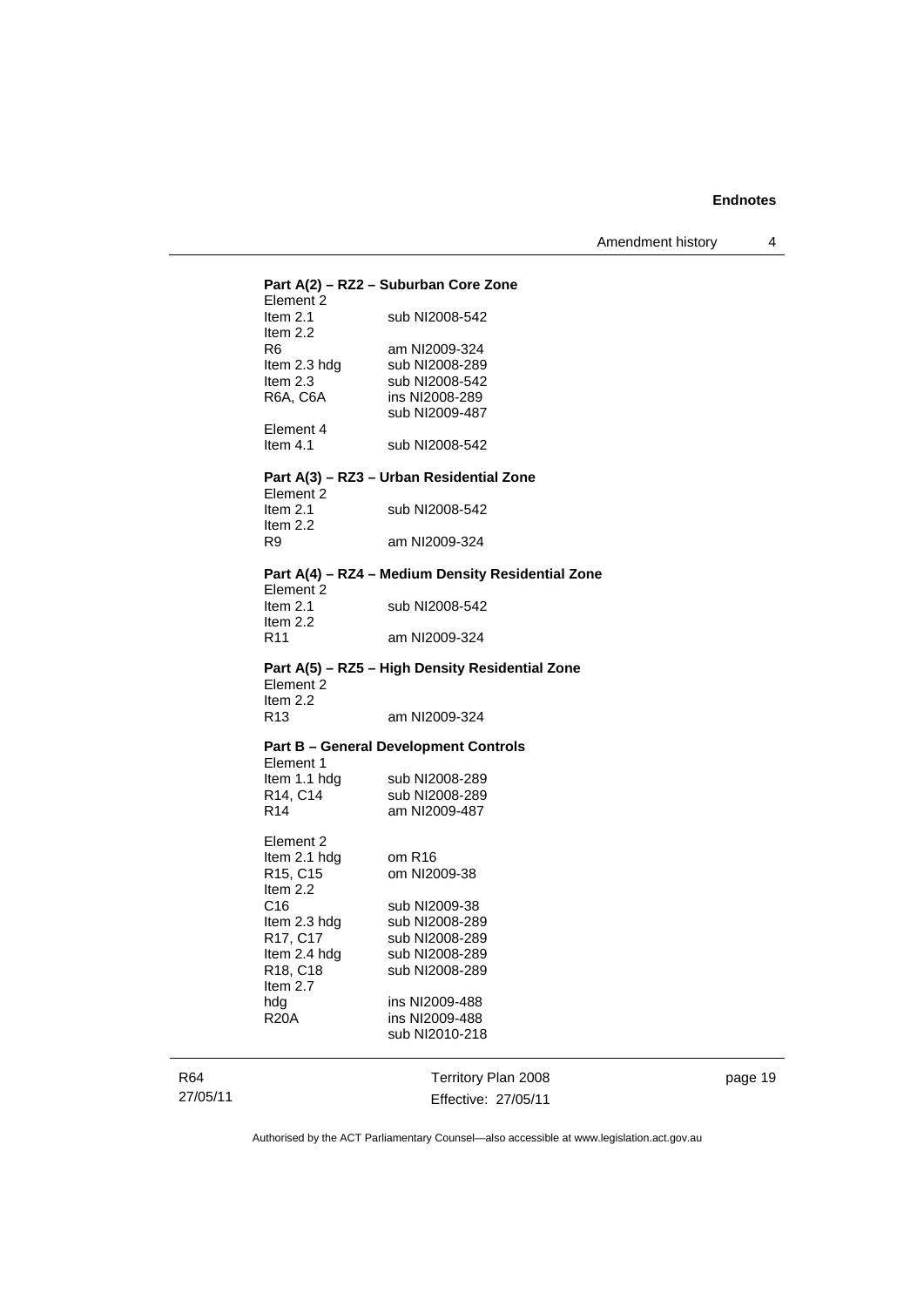| 4       | Amendment history                         |                                           |
|---------|-------------------------------------------|-------------------------------------------|
|         |                                           |                                           |
|         | Item 2.8                                  |                                           |
|         | hdg                                       | ins NI2009-488                            |
|         | R <sub>20</sub> B                         | ins NI2009-488                            |
|         | Item $2.9$                                |                                           |
|         | hdg                                       | ins NI2010-218                            |
|         | R20C                                      | ins NI2010-218                            |
|         | Element 6                                 |                                           |
|         | Item 6.1                                  |                                           |
|         | R <sub>21</sub>                           | am NI2008-290                             |
|         | Item $6.2$                                |                                           |
|         | R <sub>23</sub> , C <sub>23</sub>         | sub NI2008-542                            |
|         | Element 7                                 |                                           |
|         | Item 7.1 hdg                              | sub NI2008-289                            |
|         | R <sub>26</sub> , C <sub>26</sub>         | sub NI2008-289, NI2008-542                |
|         | C <sub>26</sub>                           | am NI2009-392                             |
|         | Item 7.2 hdg                              | om NI2008-289                             |
|         | R27, C27                                  | om NI2008-289                             |
|         | Item 7.3 hdg                              | sub NI2008-289                            |
|         |                                           | renum as 7.2 NI2008-541                   |
|         | R28, C28                                  | sub NI2008-289; NI2008-542; NI2009-38     |
|         |                                           | <b>Part C - Development Type Controls</b> |
|         | Introduction<br>am NI2008-542; NI2009-488 |                                           |
|         |                                           | Part C(1) – Single Dwelling Housing       |
|         | Introduction                              | am NI2009-488                             |
|         | Element 2                                 |                                           |
|         | Table 1                                   | sub NI2008-290                            |
|         |                                           | am NI2008-541                             |
|         | Table 2                                   | sub NI2008-290                            |
|         | Table 3                                   | am NI2008-541                             |
|         | Table 4, note                             | sub NI2008-542                            |
|         | Item 2.3 hdg                              | sub NI2008-542                            |
|         | R32, C32                                  | sub NI2008-542                            |
|         | Figure C1, C2, C3 am NI2008-290           |                                           |
|         |                                           | sub NI2008-542                            |
|         | Figure C <sub>3</sub>                     | am NI2009-324                             |
|         | Item 2.4 hdg                              | ins NI2009-38<br>ins NI2009-38            |
|         | R32A, C32A<br>ltem 2.5                    |                                           |
|         | hdg                                       | ins NI2009-488                            |
|         | <b>R32B</b>                               | ins NI2009-488                            |
|         |                                           |                                           |
|         | Element 3                                 |                                           |
|         | Item 3.2                                  |                                           |
|         | R36                                       | am NI2008-541                             |
|         |                                           |                                           |
| page 20 |                                           | Territory Plan 2008                       |

Effective: 27/05/11

R64 27/05/11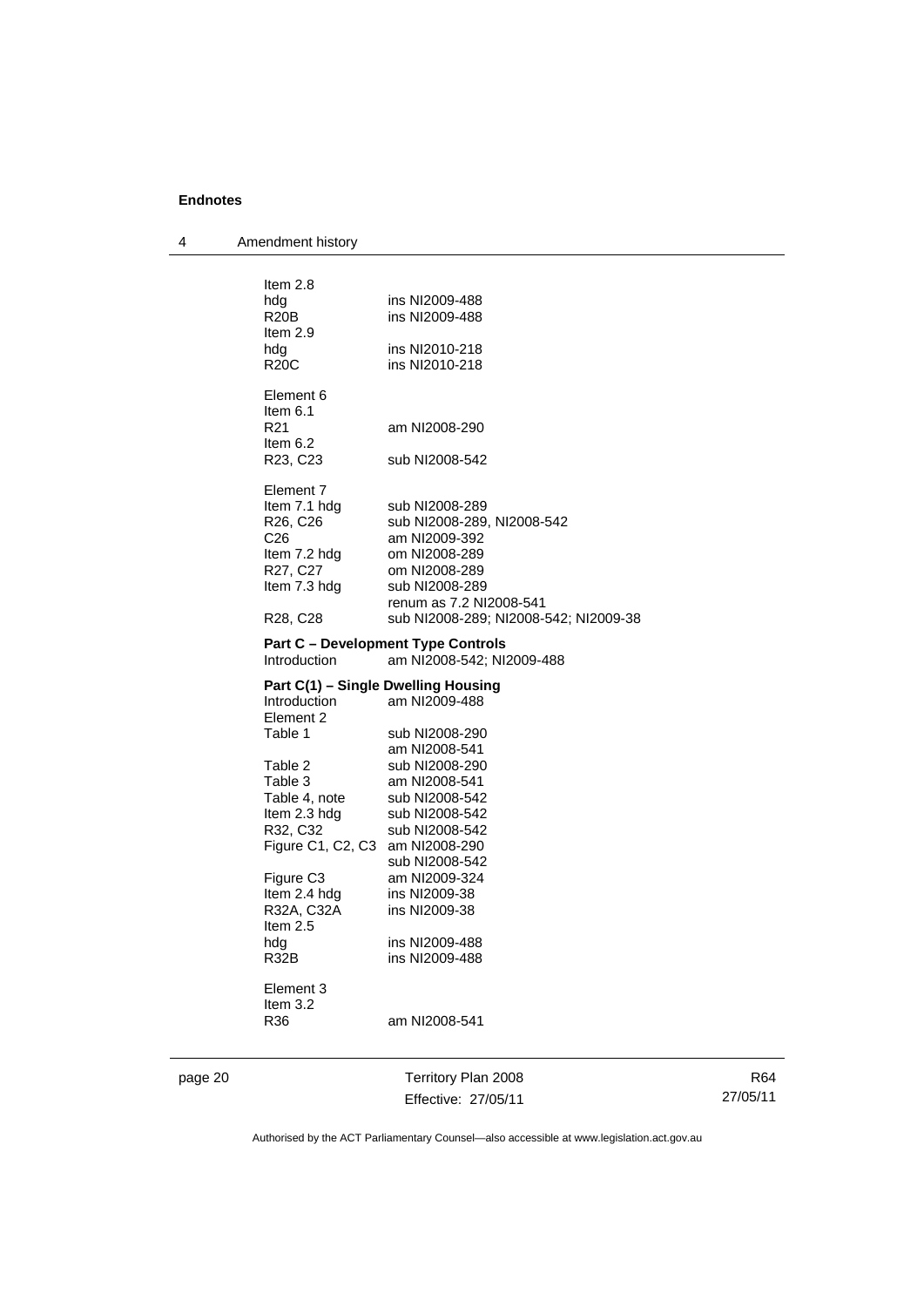| Element 4<br>R40        | am NI2009-38                                                             |
|-------------------------|--------------------------------------------------------------------------|
| R41                     | om NI2009-38                                                             |
| R 44, C44               | sub NI2008-289                                                           |
|                         | am NI2009-38                                                             |
|                         |                                                                          |
| Element 5               |                                                                          |
| R49, C49                | sub NI2008-289                                                           |
|                         |                                                                          |
| Element 6               |                                                                          |
| Item 6.1 hdg            | sub NI2008-289                                                           |
| R <sub>51</sub>         | sub NI2008-289                                                           |
|                         | am NI2008-541                                                            |
|                         | sub NI2009-487                                                           |
| R <sub>52</sub>         | sub NI2008-289; NI2009-487                                               |
| R <sub>53</sub>         | sub NI2008-289                                                           |
|                         | am NI2009-99                                                             |
|                         | om NI2009-487                                                            |
|                         | Part C(2) - Single Dwelling Housing - Additional Controls for Deakin and |
|                         | <b>Forrest</b>                                                           |
| Element 2               |                                                                          |
| Item 2.2 hdg            | am NI2009-392                                                            |
| Item 2.3 hdg            | am NI2008-290                                                            |
| Item 2.4 hdg            | am NI2008-290                                                            |
|                         | Part C(3) - Single Dwelling Housing - Compact Blocks in New Estates      |
| hda                     | sub NI2008-542                                                           |
| <b>Introduction</b>     | am NI2008-542                                                            |
| Element 2               |                                                                          |
| R60                     | am NI2009-38                                                             |
| Item 2.2 hdg            | sub NI2009-38                                                            |
| Item 2.3 hdg            | am NI2008-290                                                            |
| R62                     | sub NI2009-322                                                           |
| Item $2.4$              |                                                                          |
| R63                     | sub NI2009-322                                                           |
| Item $2.6$              |                                                                          |
| R65                     | sub NI2009-322                                                           |
| Item 2.7                |                                                                          |
| hda                     | ins NI2009-488                                                           |
| <b>R65A</b>             | ins NI2009-488                                                           |
|                         |                                                                          |
| Element 3<br>Item $3.2$ |                                                                          |
|                         | sub NI2009-322                                                           |
| Element 4               |                                                                          |
| Intent                  | am NI2008-541                                                            |
|                         |                                                                          |
|                         |                                                                          |
|                         |                                                                          |

R64 27/05/11

Territory Plan 2008 Effective: 27/05/11 page 21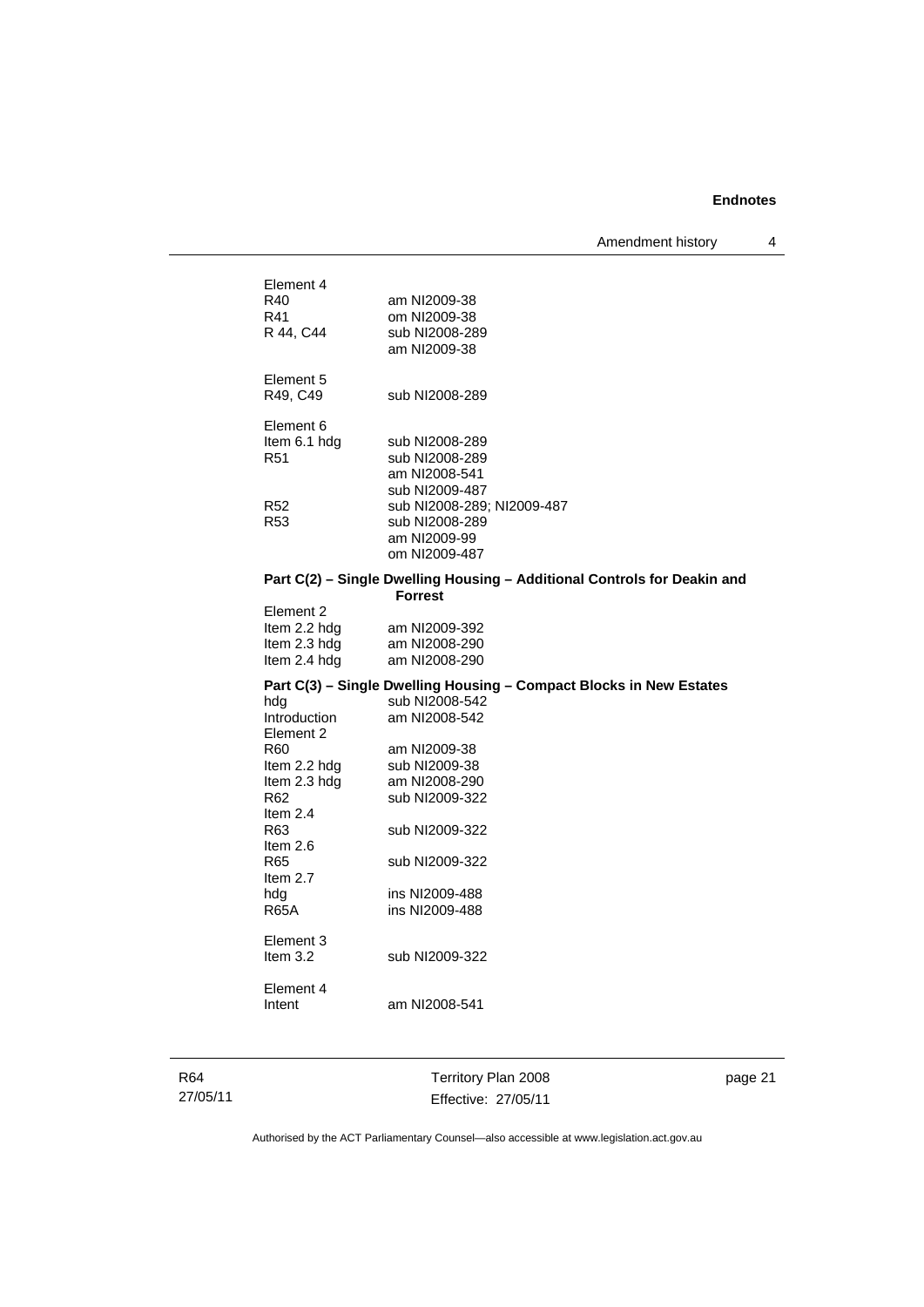4 Amendment history

| Item $4.2$<br><b>R70</b>         | sub NI2009-322                                                                                             |
|----------------------------------|------------------------------------------------------------------------------------------------------------|
| Element 6                        |                                                                                                            |
| Item $6.1$                       |                                                                                                            |
| R78                              | am NI2008-541                                                                                              |
| Element 7<br>R79                 |                                                                                                            |
| <b>R80</b>                       | sub NI2009-38<br>sub NI2009-38                                                                             |
|                                  |                                                                                                            |
|                                  | Part C(4) - Single Dwelling Housing - Midsized Blocks (>250 - 500m <sup>2</sup> ) in New<br><b>Estates</b> |
| Introduction                     | ins NI2009-488                                                                                             |
| Element 2                        |                                                                                                            |
| Intent                           | ins NI2009-488                                                                                             |
| Item $2.1$                       |                                                                                                            |
| hdg                              | ins NI2009-488                                                                                             |
| R81, C81                         | ins NI2009-488                                                                                             |
| Figure A4                        | ins NI2009-488                                                                                             |
| Item $2.2$                       |                                                                                                            |
| hdg                              | ins NI2009-488                                                                                             |
| R82, C82                         | ins NI2009-488                                                                                             |
| Table 1                          | ins NI2009-488                                                                                             |
| Item $2.3$                       |                                                                                                            |
| hdg                              | ins NI2009-488                                                                                             |
| R83, C83                         | ins NI2009-488                                                                                             |
| Table 2                          | ins NI2009-488<br>ins NI2009-488                                                                           |
| Fig $C(4)$<br>Fig C <sub>5</sub> | ins NI2009-488                                                                                             |
| Table 3                          | ins NI2009-488                                                                                             |
| Fig C6                           | ins NI2009-488                                                                                             |
| Fig C7                           | ins NI2009-488                                                                                             |
| Item $2.4$                       |                                                                                                            |
| hdg                              | ins NI2009-488                                                                                             |
| R84, V84                         | ins NI2009-488                                                                                             |
| Element 3                        |                                                                                                            |
| Intent                           | ins NI2009-488                                                                                             |
| Item $3.1$                       |                                                                                                            |
| hdg                              | ins NI2009-488                                                                                             |
| R85, C85                         | ins NI2009-488                                                                                             |
| Element 5                        |                                                                                                            |
| Intent                           | ins NI2009-488                                                                                             |
| Item $5.2$<br>hdg                | ins NI2009-488                                                                                             |
| R86, C86                         | ins NI2009-488                                                                                             |
| R87, C87                         | ins NI2009-488                                                                                             |
|                                  |                                                                                                            |

page 22 Territory Plan 2008 Effective: 27/05/11

R64 27/05/11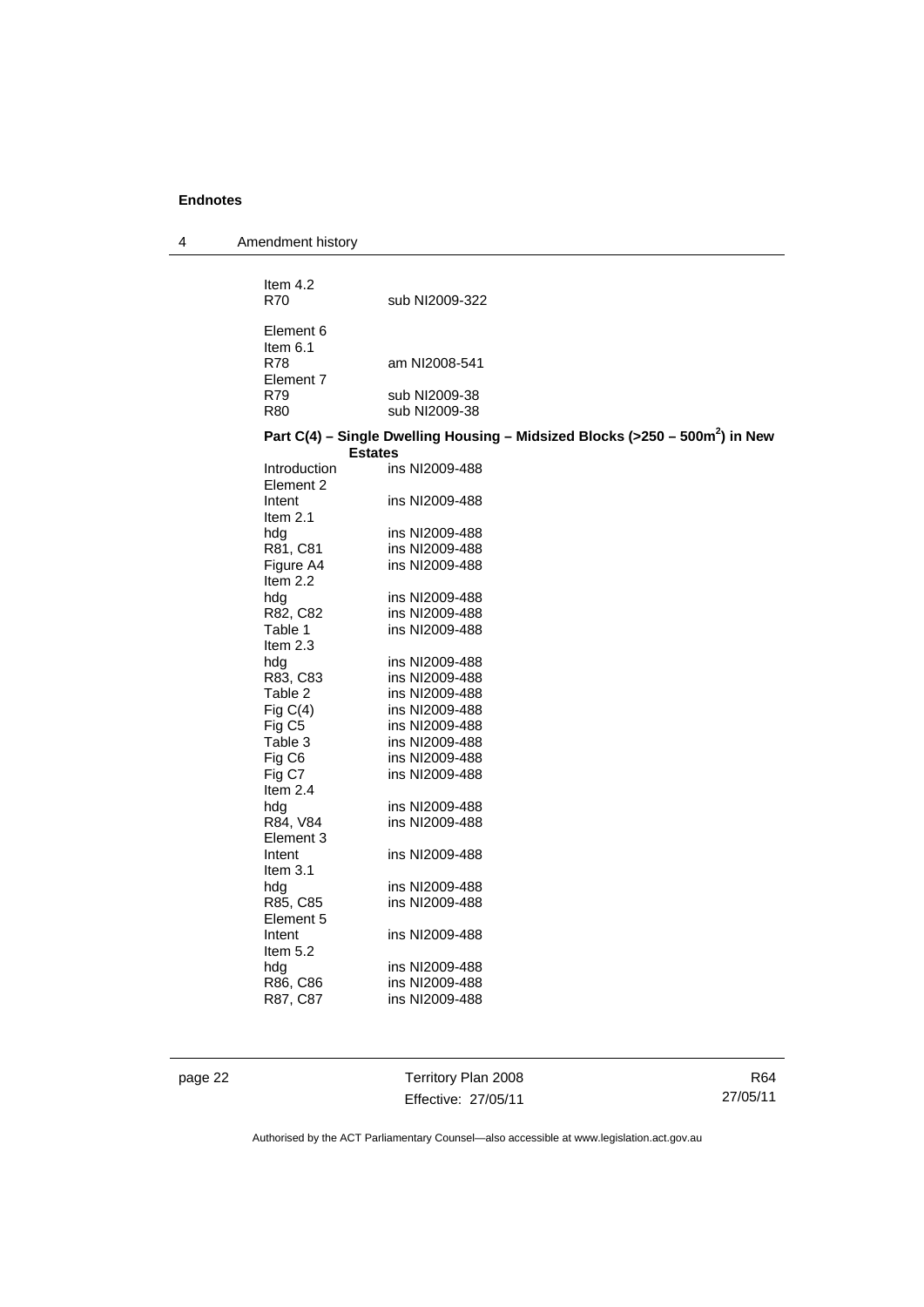## **3.3 Residential Zones – Multi Unit Housing Development Code Part A(1) – RZ1 – Suburban Zone**  am NI2008-290; NI2010-22; NI2010-218 Element 1<br>Item 1.1 hda Item 1.1 hdg sub NI2008-289<br>R1, C1 sub NI2008-289 sub NI2008-289 am NI2009-38<br>Item 1.2 hdg sub NI2008-28 Item 1.2 hdg sub NI2008-289<br>R2, C2 sub NI2008-289 sub NI2008-289 am NI2009-38<br>Item 1.2 sub NI2008-54 sub NI2008-542 Element 2 Item 2.1 hdg sub NI2009-38<br>Item 2.1 sub NI2008-54 sub NI2008-542 R5 am NI2008-590 Item 2.2 sub NI2008-542<br>R7 am NI2009-324 R7 am NI2009-324<br>R8 am NI2009-38 am NI2009-38 R9 am NI2009-38<br>Figure A1 note am NI2009-38 Figure A1 note **Part A(2) – RZ2 – Suburban Core Zone**  Element 1<br>Item 1.1 hdg sub NI2008-289 R10, C10 sub NI2008-289

| R <sub>10</sub> , C <sub>10</sub> | sub NI2008-289 |
|-----------------------------------|----------------|
|                                   | am NI2009-38   |
| Item $1.1$                        | sub NI2008-542 |
| R11                               | am NI2009-322  |
| Item 1.3 hdg                      | sub NI2008-289 |
| R <sub>12</sub> , C <sub>12</sub> | sub NI2008-289 |
| Element 2                         |                |
| Item 2.1 hdg                      | sub NI2009-38  |
| Item $2.1$                        | sub NI2008-542 |
| Item $2.2$                        |                |
| R14                               | am NJ2009-324  |
| Item $2.3$                        |                |
| R15                               | am NI2009-38   |
| R16                               | am NI2009-38   |
| Figure A2 note                    | am NI2009-38   |
| Element 4                         |                |
| R17                               | am NI2009-38   |
|                                   |                |

## **Part A(3) – RZ3 – Urban Residential Zone**  Element 2

Item 2.1 hdg sub NI2009-38<br>Item 2.1 sub NI2008-54 sub NI2008-542

Territory Plan 2008 Effective: 27/05/11

page 23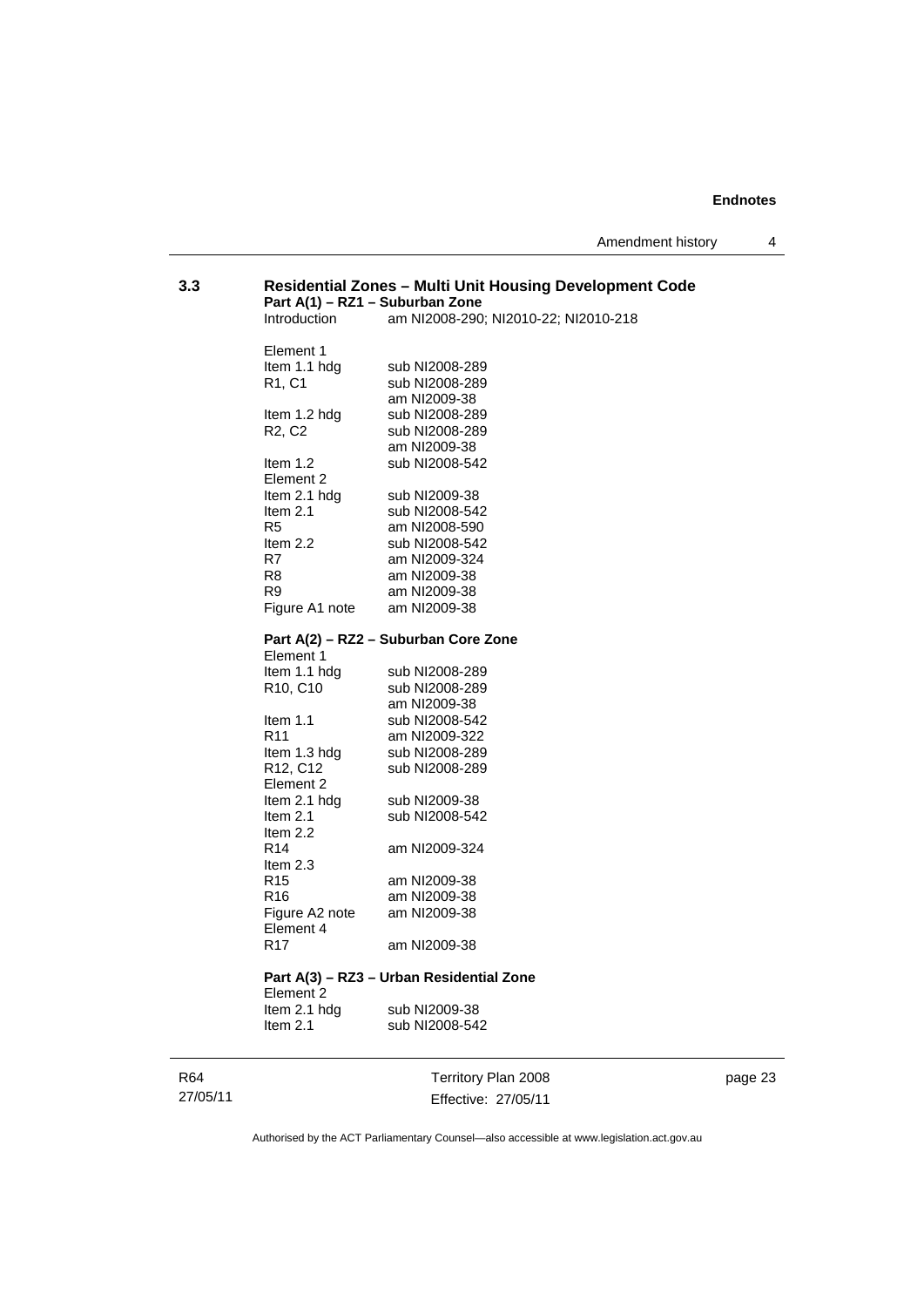4 Amendment history

| R19<br>R20                                                                                                                             | am NI2009-324<br>am NI2009-38                                                                                                                                               |  |
|----------------------------------------------------------------------------------------------------------------------------------------|-----------------------------------------------------------------------------------------------------------------------------------------------------------------------------|--|
| Figure A3 note                                                                                                                         | am NI2009-38                                                                                                                                                                |  |
| Part A(4) - RZ4 - Medium Density Residential Zone<br>Element 2                                                                         |                                                                                                                                                                             |  |
| Item 2.1 hdg<br>R21, C21<br>Item $2.1$<br>Item 2.2 hdg<br>R24                                                                          | sub NI2008-289<br>sub NI2008-289<br>sub NI2008-542<br>sub NI2009-38<br>am NI2009-38<br>sub NI2011-207                                                                       |  |
| Note                                                                                                                                   | am NI2009-38                                                                                                                                                                |  |
|                                                                                                                                        | Part A(5) - RZ5 - High Density Residential Zone                                                                                                                             |  |
| Element 2<br>Item 2.1 hdg<br>R25, C25<br>R26, C26<br>R26A, C26A<br>R27, C27<br>R27A, C27A                                              | sub NI2008-289<br>sub variation No 288<br>sub NI2008-289<br>ins NI2008-289<br>sub NI2008-289<br>ins variation No 288                                                        |  |
| Element 1                                                                                                                              | <b>Part B - General Development Controls</b>                                                                                                                                |  |
| Item 1.1 hdg<br>R28, C28<br>R <sub>28</sub>                                                                                            | sub NI2008-289<br>sub NI2008-289<br>am NI2009-487                                                                                                                           |  |
| Element 2<br>C30<br>Item 2.3 hdg<br>R31, C31<br>Item 2.4 hdg<br>R32, C32<br>Item 2.5 hdg<br>C34<br>Item 2.7 hdg<br><b>R34A</b><br>Note | sub NI2009-38<br>sub NI2008-289<br>sub NI2008-289<br>sub NI2008-289<br>sub NI2008-289<br>sub NI2009-38<br>am NI2009-38<br>ins NI2010-218<br>ins NI2010-218<br>sub NI2009-38 |  |
| Element 6<br>ltem 6.1<br>R39<br>Item 6.4 hdg<br>R42, C42                                                                               | am NI2008-290<br>sub NI2008-542<br>sub NI2008-542<br>am NI2009-99: NI2010-22                                                                                                |  |

page 24 Territory Plan 2008 Effective: 27/05/11

R64 27/05/11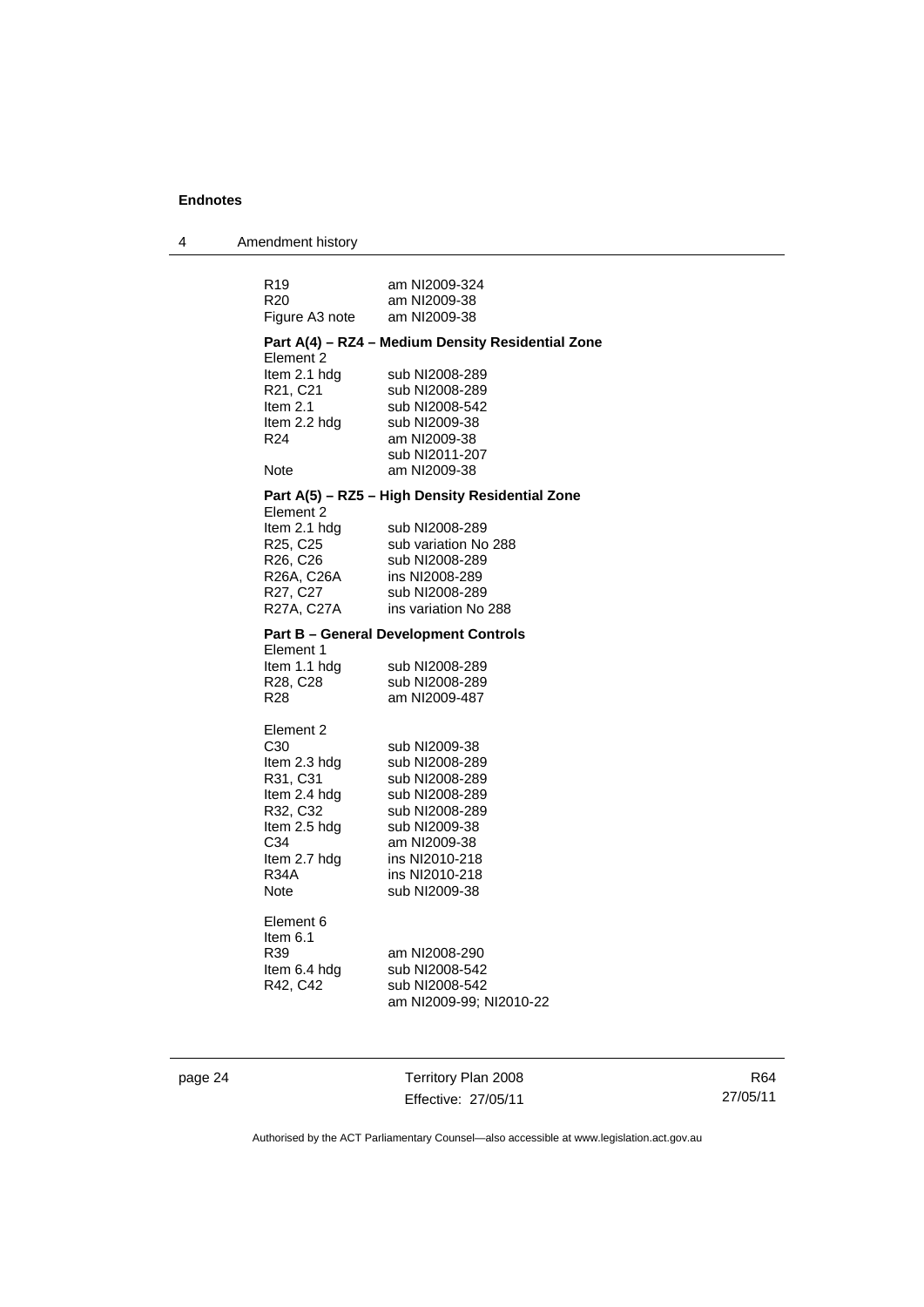Amendment history 4

| Item $6.7$<br>R46<br>Item $6.8$<br>R47<br>R47, C47<br>R48, C48<br>R49, C49<br>Item $6.9$         | am NI2008-541<br>sub NI2009-487<br>sub NI2008-542<br>am NI2008-290<br>sub NI2009-487<br>sub NI2009-487<br>sub NI2009-487<br>sub NI2008-542 |
|--------------------------------------------------------------------------------------------------|--------------------------------------------------------------------------------------------------------------------------------------------|
| Element 7<br>Item 7.1 hdg<br>Item $7.1$<br>R50, C50<br>C50<br>Item 7.3 hdg<br>R52, C52           | sub NI2008-289<br>sub NI2008-542<br>sub NI2008-289<br>am NI2009-392<br>sub NI2008-289<br>sub NI2008-289                                    |
| Introduction<br>Part C(1) - Multi Unit Housing<br>Element 2<br>Table 1                           | <b>Part C - Development Type Controls</b><br>am NI2009-38<br>sub NI2008-290                                                                |
| Table 2<br>Table 4, note                                                                         | am NI2008-541<br>sub NI2008-290<br>am NI2008-541<br>sub NI2008-542                                                                         |
| Item 2.3 hdg<br>R56, C56<br>Figure C1                                                            | sub NI2008-542<br>sub NI2008-542<br>am NI2008-290<br>sub NI2008-542                                                                        |
| Element 3<br>Item $3.3$<br>R63<br>R68, C68<br>R69, C69<br>R69<br>Figure C1A<br>Item $3.4$<br>R70 | am NI2008-590; NI2009-38<br>sub NI2008-542<br>sub NI2008-542<br>am NI2010-22<br>ins NI2008-542<br>am NI2009-487                            |
| Element 4<br>Item $4.1$<br>R72<br>R73<br>Item $4.2$<br>R80, C80                                  | am NI2008-541; NI2009-38<br>om NI2009-38<br>om NI2008-289                                                                                  |
|                                                                                                  |                                                                                                                                            |

R64 27/05/11

Territory Plan 2008 Effective: 27/05/11 page 25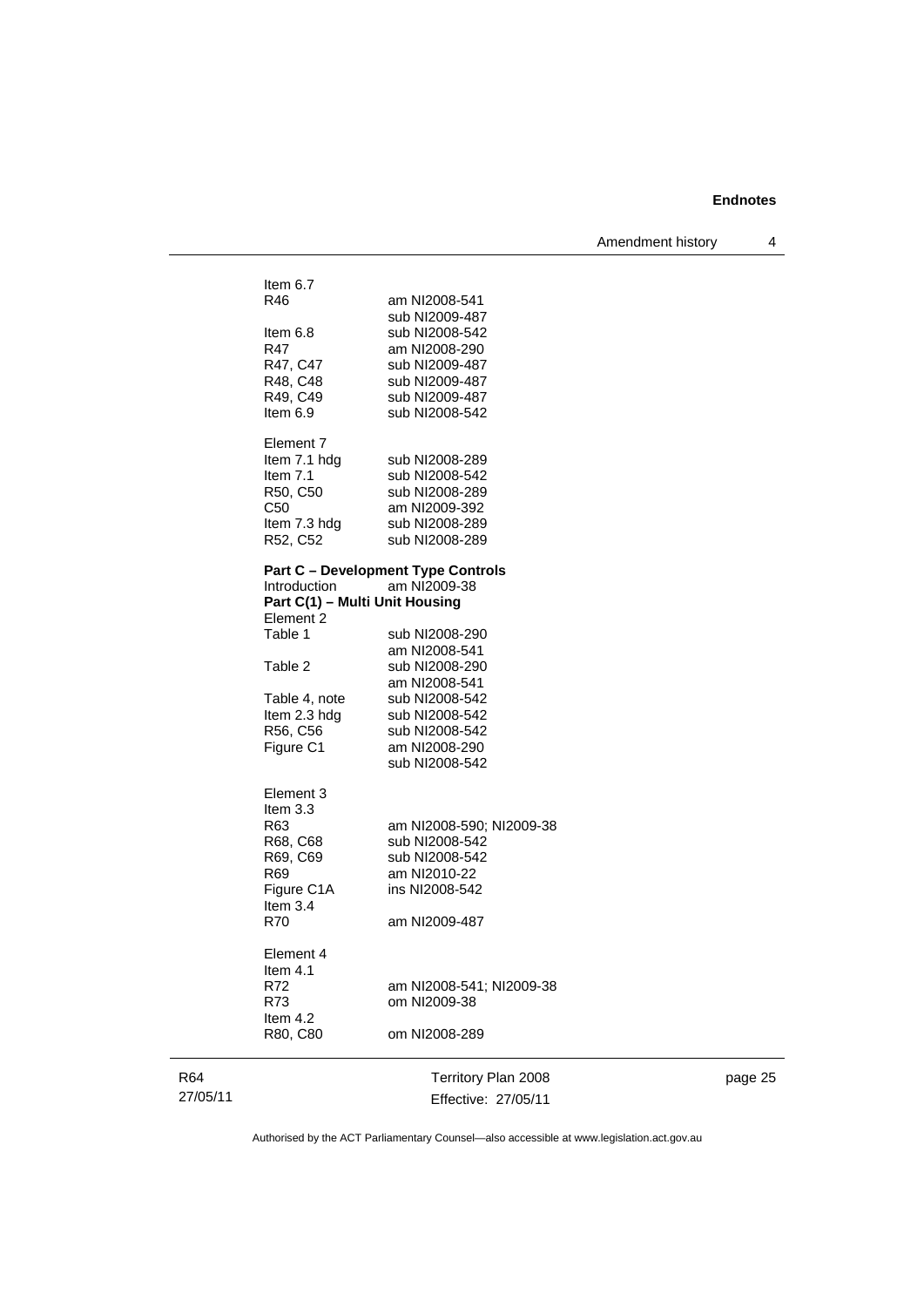| R81, C81<br>R81           | sub NI2008-289<br>am NI2009-99; NI2009-322                                   |
|---------------------------|------------------------------------------------------------------------------|
| R84, C84                  | sub NI2008-542                                                               |
| Element 5<br>Item $5.2$   |                                                                              |
| C87<br>Item $5.3$         | sub NI2010-22                                                                |
|                           |                                                                              |
| R88, C88                  | sub NI2008-289                                                               |
| R89, C89                  | sub NI2008-289                                                               |
| R89                       | am NI2009-322                                                                |
| R90, C90                  | sub NI2008-289                                                               |
| Element 2                 | Part C(2) - Multi Unit Housing - Additional Controls for Deakin and Forrest  |
| Item 2.2 hdg              | sub NI2008-541                                                               |
| Item 2.3 hdg              | sub NI2008-541                                                               |
|                           | Part C(3) - Multi Unit Housing - Inner North Canberra and Gungahlin District |
|                           | - RZ3 and RZ4 Zones                                                          |
| Introduction<br>Element 2 | am NI2010-217                                                                |
| Item $2.3$                | sub NI2008-542                                                               |
| Item $2.4$<br>Element 3   | sub NI2008-542                                                               |
| Item 2.2                  |                                                                              |
| R <sub>128</sub>          | am NI2010-22                                                                 |
| Item $3.4$                |                                                                              |
| R <sub>129</sub>          | am NI2008-541                                                                |
|                           | sub NI2009-487                                                               |
| Item $3.5$                |                                                                              |
| R <sub>132</sub>          | am NI2009-324                                                                |
| Element 4                 |                                                                              |
| Item $4.1$                |                                                                              |
| R <sub>135</sub>          |                                                                              |
|                           | am NI2009-324                                                                |
| Element 5                 |                                                                              |
| Item $5.2$                |                                                                              |
| C147                      | sub NI2010-22                                                                |
| Item $5.6$                |                                                                              |
| R <sub>156</sub>          | sub NI2010-218                                                               |
| C <sub>157</sub>          | om NI2010-218                                                                |
|                           | Part C(5) – Multi Unit Housing – Other Areas – RZ4 and RZ5 Zones and All     |
|                           | Areas in the Commercial Zones                                                |
| Element 3                 |                                                                              |
| Item $3.1$                |                                                                              |
| R <sub>205</sub>          | sub NI2009-487                                                               |
|                           |                                                                              |

page 26 Territory Plan 2008 Effective: 27/05/11

R64 27/05/11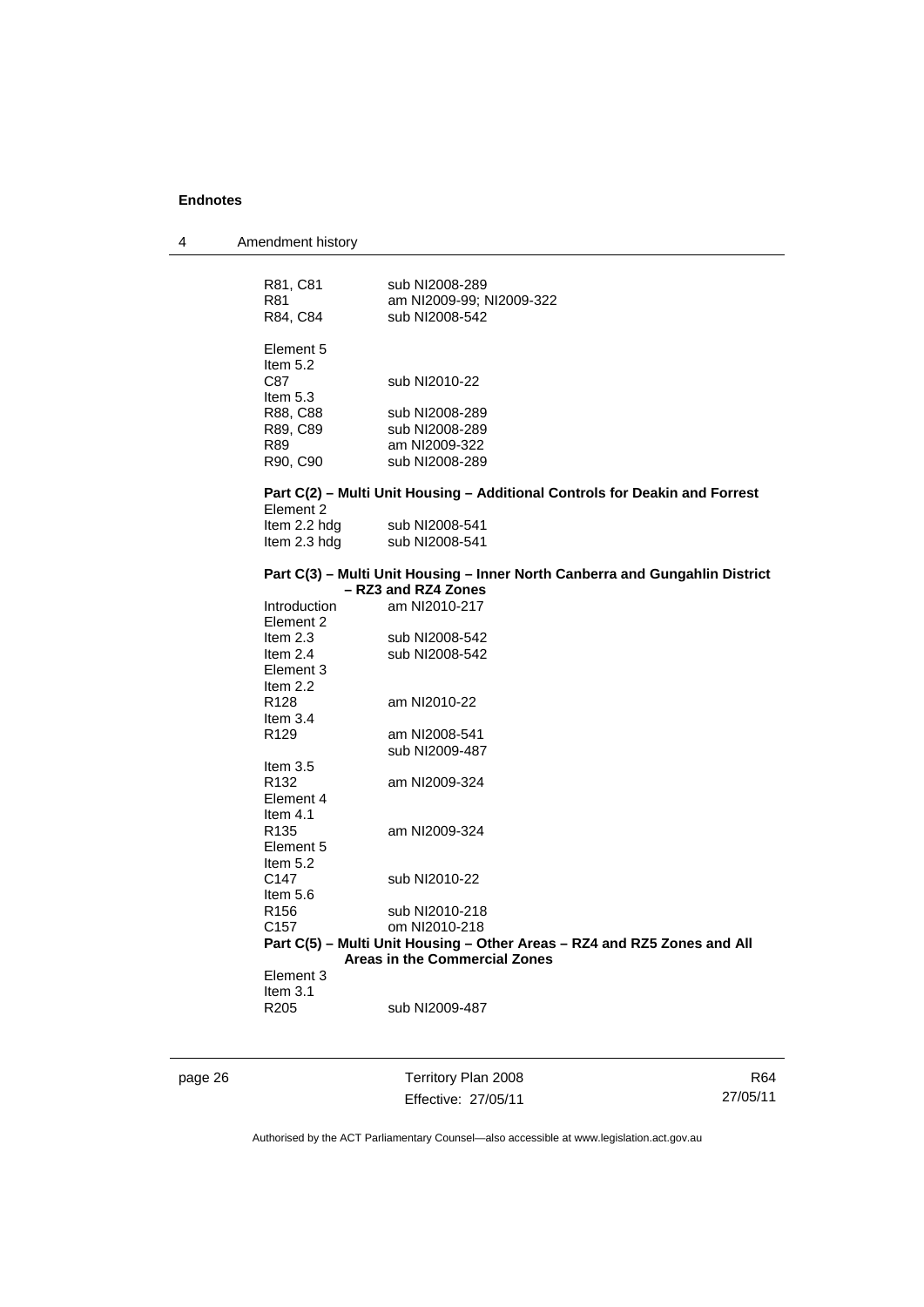| Element 5        |                |
|------------------|----------------|
| Item $5.3$       |                |
| C <sub>224</sub> | sub NI2010-22  |
| Item $5.5$       |                |
| R <sub>228</sub> | am NI2010-22   |
|                  | sub NI2010-218 |
|                  |                |

#### **Part C(6) – Subdivision of dual occupancy housing development**  hdg **ins NI2009-487**

| ins NI2009-487 |
|----------------|
| ins NI2009-487 |
|                |
| ins NI2009-487 |
| ins NI2009-487 |
|                |
| ins NI2009-487 |
| ins NI2009-487 |
|                |
| ins NI2009-487 |
| ins NI2009-487 |
|                |

#### **Part D – Development Type Controls-Other forms of Residential Development and Non-Residential Development**

| Element 1        |                |
|------------------|----------------|
| Item $1.6$       |                |
| R <sub>260</sub> | sub NI2008-542 |
| R <sub>261</sub> | sub N2008-542  |
| Item $1.13$      |                |
| hdg              | ins NI2009-487 |
| C <sub>268</sub> | ins NI2009-487 |

#### **4.1 CZ1 – CZ6 Objectives and Development Tables CZ1 – Core Zone**  Minimum Assessment Track

Merit am NI2009-37; NI2009-324; NI2010-22; NI2010-602 Prohibited Development table am NI2008-541; NI2009-324; NI2009-392; NI2010-22; NI2010-602 Other Codes am NI2010-22

#### **CZ2 – Business Zone**

Minimum Assessment Track<br>Merit am NI20 am NI2009-37; NI2009-324; NI2010-22; NI2010-411; NI2010-602 Prohibited Development table am NI2008-541; NI2009-324; NI2009-392<br>Other Codes am NI2010-22 am NI2010-22

R64 27/05/11

Territory Plan 2008 Effective: 27/05/11 page 27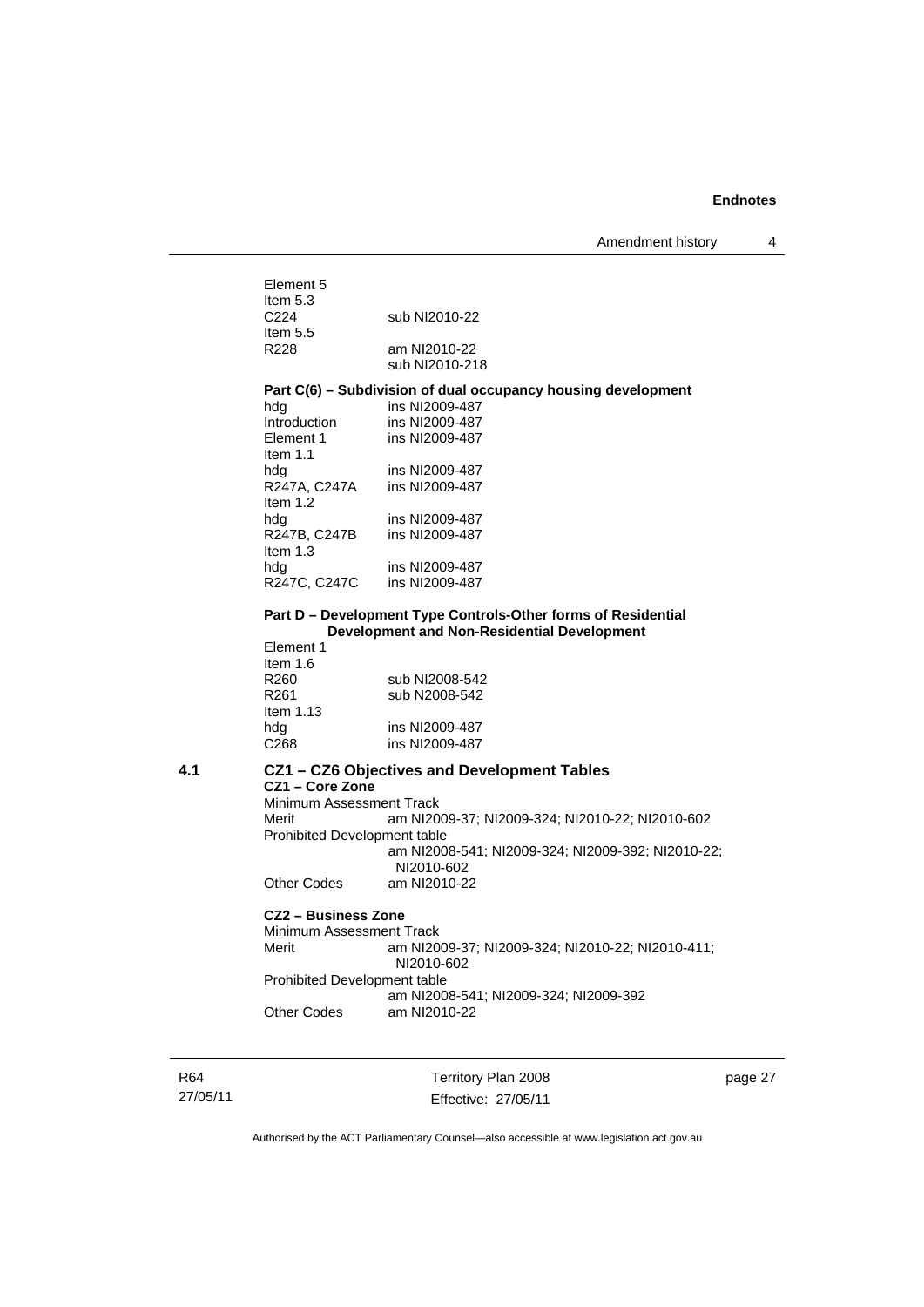4 Amendment history

#### **CZ3 – Services Zone**

Minimum Assessment Track Merit am NI2009-37; NI2009-324; NI2010-22; NI2010-602 Prohibited Development table am NI2008-541; NI2009-324; NI2009-392<br>Other Codes am NI2010-22 am NI2010-22

## **CZ4 – Local Centres Zone**

Minimum Assessment Track Merit am variation No 281; NI2009-37; NI2009-324; NI2010-22; NI2010-602 Prohibited Development table am NI2008-541; NI2009-324; NI2009-392<br>Other Codes am NI2010-22 am NI2010-22

#### **CZ5 – Mixed Use Zone**

Minimum Assessment Track<br>Merit am NI20 am NI2009-37; NI2009-324; NI2010-22; NI2010-602 Prohibited Development table am NI2008-541; NI2009-324; NI2009-392; NI2010-217

**CZ6 – Leisure and Accommodation Zone** Minimum Assessment Track Merit am Variation No 293; NI2009-37; NI2010-22; NI2010-217 Prohibited Development table am NI2008-541; NI2009-324; NI2009-392 Fig 5<br>Narrabundah

sub Variation No 293

# **4.2 City Centre Development Code**

am NI2010-22 **Part A (1) – City Centre – CZ1 Core Zone**  Element 2<br>R<sub>20</sub> am NI2010-217

**Part A (2) – City Centre – CZ2 Business Zone – Braddon and Turner**  Element 2<br>R34 am NI2008-290

#### **Part A (3) – City Centre – CZ3 Services Zone – Braddon**  Element 1

| sub NI2008-290 |
|----------------|
| sub NI2008-290 |
| sub NI2008-290 |
| sub NI2008-290 |
| sub NI2008-290 |
| sub NI2008-290 |
|                |

## page 28 Territory Plan 2008 Effective: 27/05/11

R64 27/05/11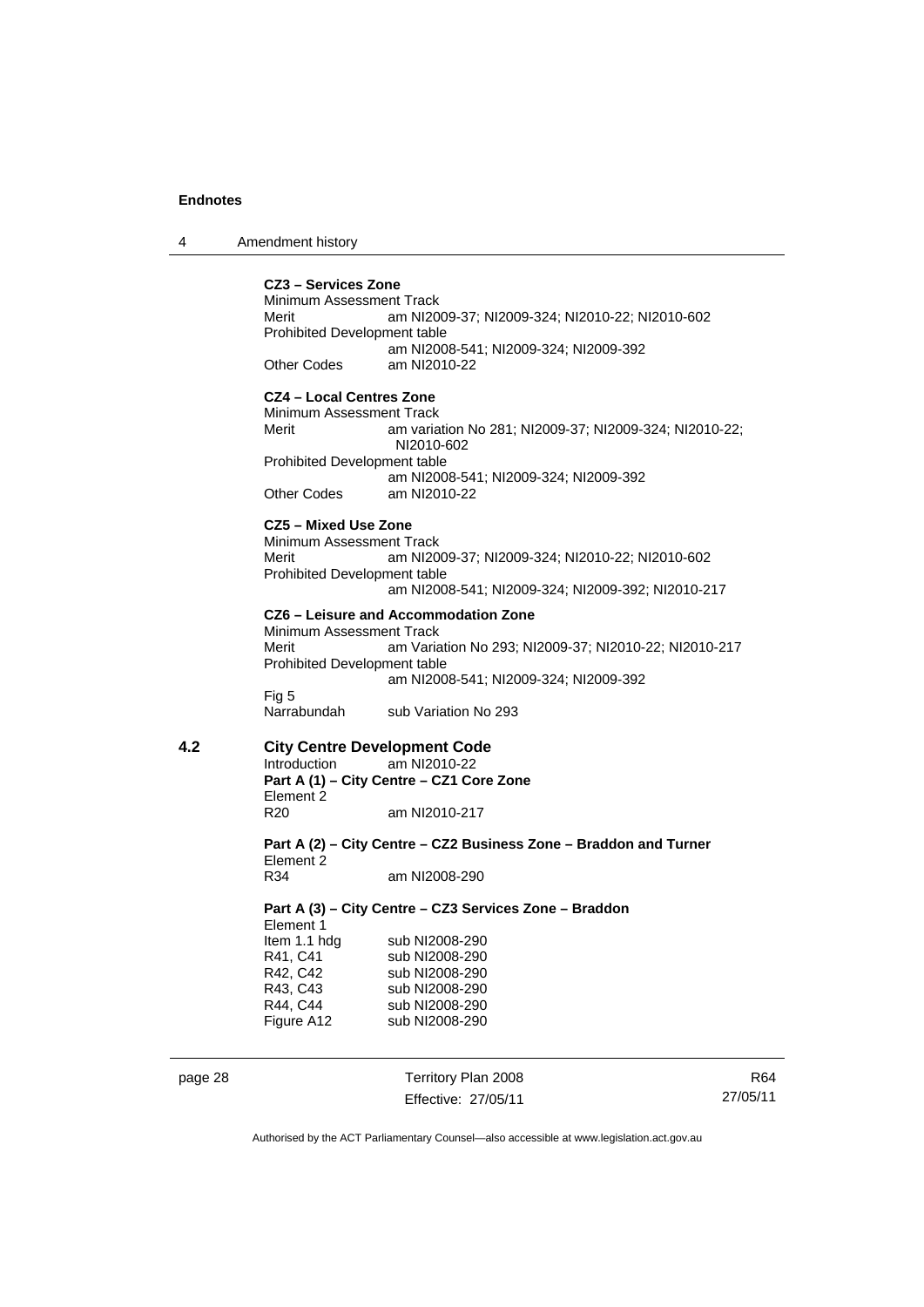Amendment history 4

|     | Element 1<br>Item $1.3$                                                     | <b>Part B - General Development Controls</b>                                 |
|-----|-----------------------------------------------------------------------------|------------------------------------------------------------------------------|
|     | <b>R59A</b><br>Element 2                                                    | ins NI2010-22                                                                |
|     | Item $2.3$<br>C62<br>Element 3                                              | sub NI2009-38                                                                |
|     | Item $3.6$<br>hdg<br>C68A<br>Element 4                                      | ins NI2009-487<br>ins NI2009-487                                             |
|     | Item $4.5$<br>hdg<br>C76<br>Element 5                                       | am NI2010-697<br>am NI2010-697                                               |
|     | Item 5.2<br>R79<br>Item $5.4$                                               | am NI2010-217                                                                |
|     | C82<br>Element 6<br>Item 6.1                                                | sub NI2010-22                                                                |
|     | R83                                                                         | am NI2008-541<br>sub NI2009-487                                              |
|     | R84, C84<br>R85, C85<br>R86, C86<br>Element 7<br>Item $7.1$                 | sub NI2009-487<br>sub NI2009-487<br>sub NI2009-487                           |
|     | R99                                                                         | am NI2009-38                                                                 |
| 4.3 | Introduction<br><b>Part A - Town Centres - Overview</b><br>Figure A1        | <b>Town Centres Development Code</b><br>am NI2010-22<br>sub variation No 289 |
|     | Part A(2) - CZ2 Business Zone<br>Element 1<br>Item $1.5$<br>C <sub>23</sub> | sub NI2010-602                                                               |
|     | Part A(3) - CZ3 Services Zone<br>Element 1                                  |                                                                              |
|     | Item 1.2<br>R41<br>C42                                                      | sub NI2010-412<br>om NI2010-412                                              |
|     |                                                                             |                                                                              |

R64 27/05/11

Territory Plan 2008 Effective: 27/05/11 page 29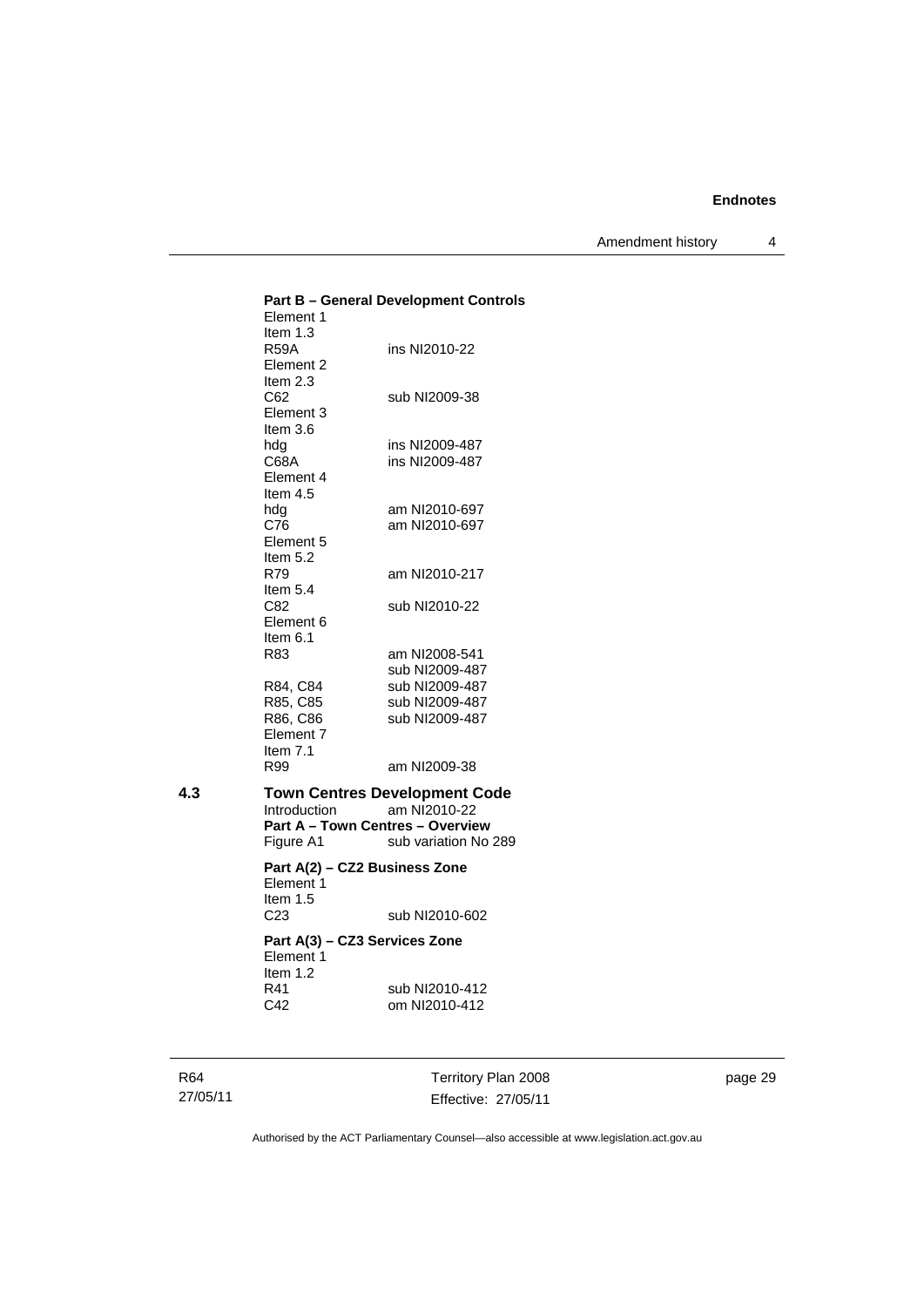4 Amendment history

|     | Element 2                         |                                              |
|-----|-----------------------------------|----------------------------------------------|
|     | Item 2.4<br>R47                   | sub NI2011-206                               |
|     | C47                               | am NI2010-218                                |
|     | C48                               | om NI2010-412                                |
|     | Element 3                         |                                              |
|     | Figure A5                         | sub variation No 289                         |
|     |                                   |                                              |
|     | Element 1<br>Item $1.3$           | <b>Part B - General Development Controls</b> |
|     | R61                               | am NI2008-541                                |
|     | R61A                              | ins NI2010-22                                |
|     | Element 2                         |                                              |
|     | Item $2.3$                        |                                              |
|     | C64                               | sub NI2009-38                                |
|     | Element 3                         |                                              |
|     | Item $3.5$                        |                                              |
|     | hdg                               | ins NI2009-487                               |
|     | C68A                              | ins NI2009-487                               |
|     | Element 4                         |                                              |
|     | Item $4.5$                        |                                              |
|     | hdg                               | am NI2010-697                                |
|     | C76<br>Element 5                  | am NI2010-697                                |
|     | Item $5.2$                        |                                              |
|     | R79                               | am NI2010-217                                |
|     | Item $5.4$                        |                                              |
|     | C82                               | sub NI2010-22                                |
|     | Element 6                         |                                              |
|     | Item 6.1                          |                                              |
|     | R83                               | am NI2008-541                                |
|     |                                   | sub NI2009-487                               |
|     | R84, C84                          | sub NI2009-487                               |
|     | R85, C85                          | sub NI2009-487                               |
|     | R86, C86                          | sub NI2009-487                               |
|     | Element 7                         |                                              |
|     | Item $7.1$                        |                                              |
|     | R99                               | am NI2009-38                                 |
| 4.4 |                                   | <b>Group Centres Development Code</b>        |
|     | Introduction                      | am NI2010-22                                 |
|     | Part A - Group Centres - Overview |                                              |
|     |                                   | am NI2011-206                                |
|     | Fig A11                           | sub NI2010-22                                |
|     | Fig A12                           | sub NI2010-602                               |
|     |                                   |                                              |

| page | ហ |
|------|---|
|      |   |

page 30 Territory Plan 2008 Effective: 27/05/11

R64 27/05/11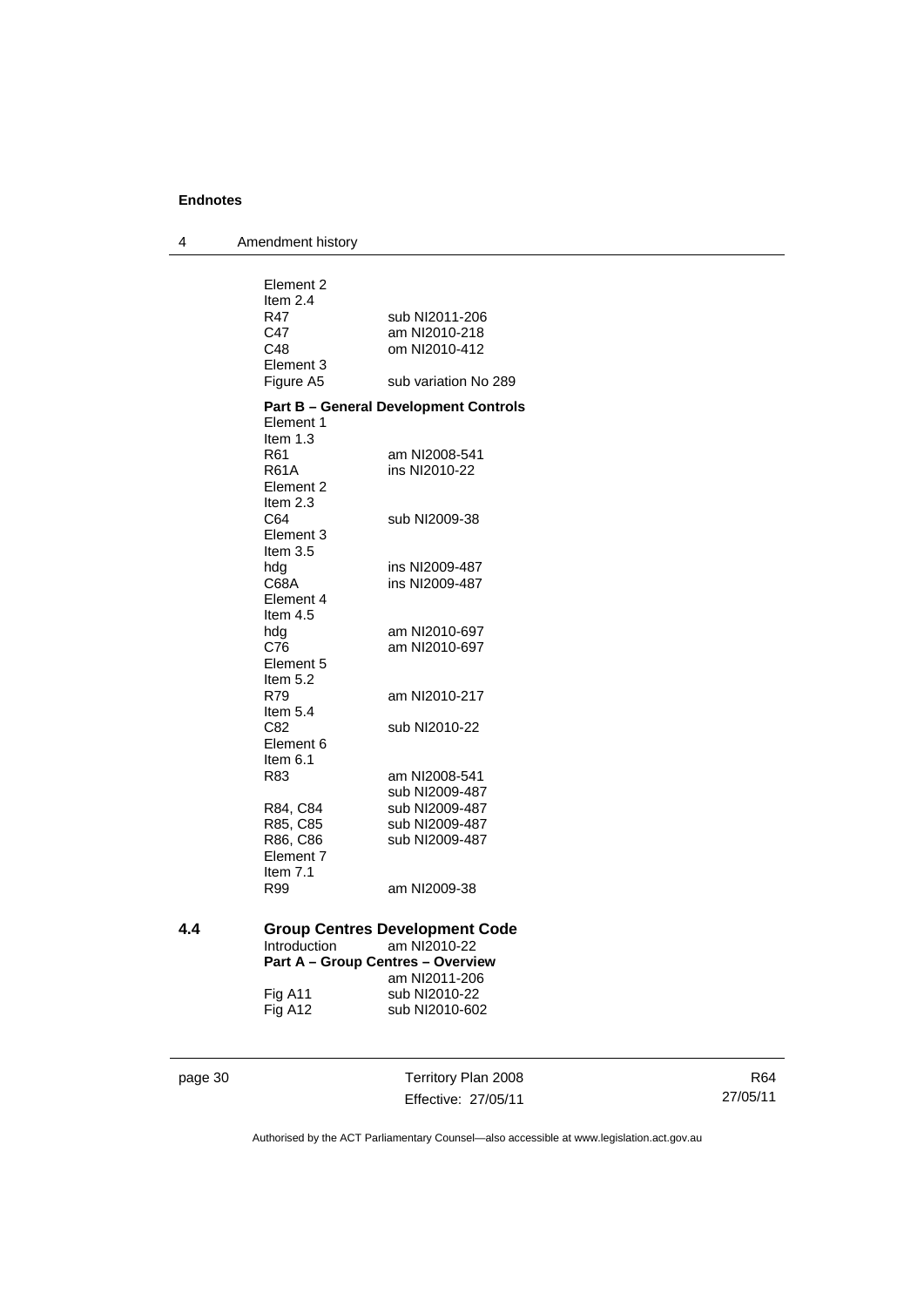Amendment history 4

**Part A(2) – CZ2 Business Zone**  Element 1 Item 1.1<br>R11 sub NI2010-22 Item 1.2 R12 am NI2008-541; NI2010-601 Item 1.4 R15 am NI2008-541 **Part A(3) – CZ3 Services Zone**  Element 1 Item 1.1<br>R23 am NI2010-22 C23 sub NI2010-22 **Part B – General Development Controls**  Element 1 Item  $1.3$ <br>R34 am NI2008-541 R34A ins NI2010-22 Element 2 Item  $2.3$ <br>C<sub>37</sub> sub NI2009-38 Element 3 Item 3.5<br>hdg ins NI2009-487 C42A ins NI2009-487 Element 4 Item 4.5<br>hdg hdg am NI2010-697<br>C50 am NI2010-697 am NI2010-697 Element 5 Item 5.2<br>R53 am NI2010-217 Item 5.4<br>C56 sub NI2010-22 Element 6 Item 6.1<br>R57 am NI2008-541 sub NI2009-487<br>R58, C58 sub NI2009-487 R58, C58 sub NI2009-487<br>R59, C59 om NI2009-487 om NI2009-487 R60, C60 sub NI2009-487 Element 7 Item 7.1 R71 am NI2009-38

R64 27/05/11 Territory Plan 2008 Effective: 27/05/11 page 31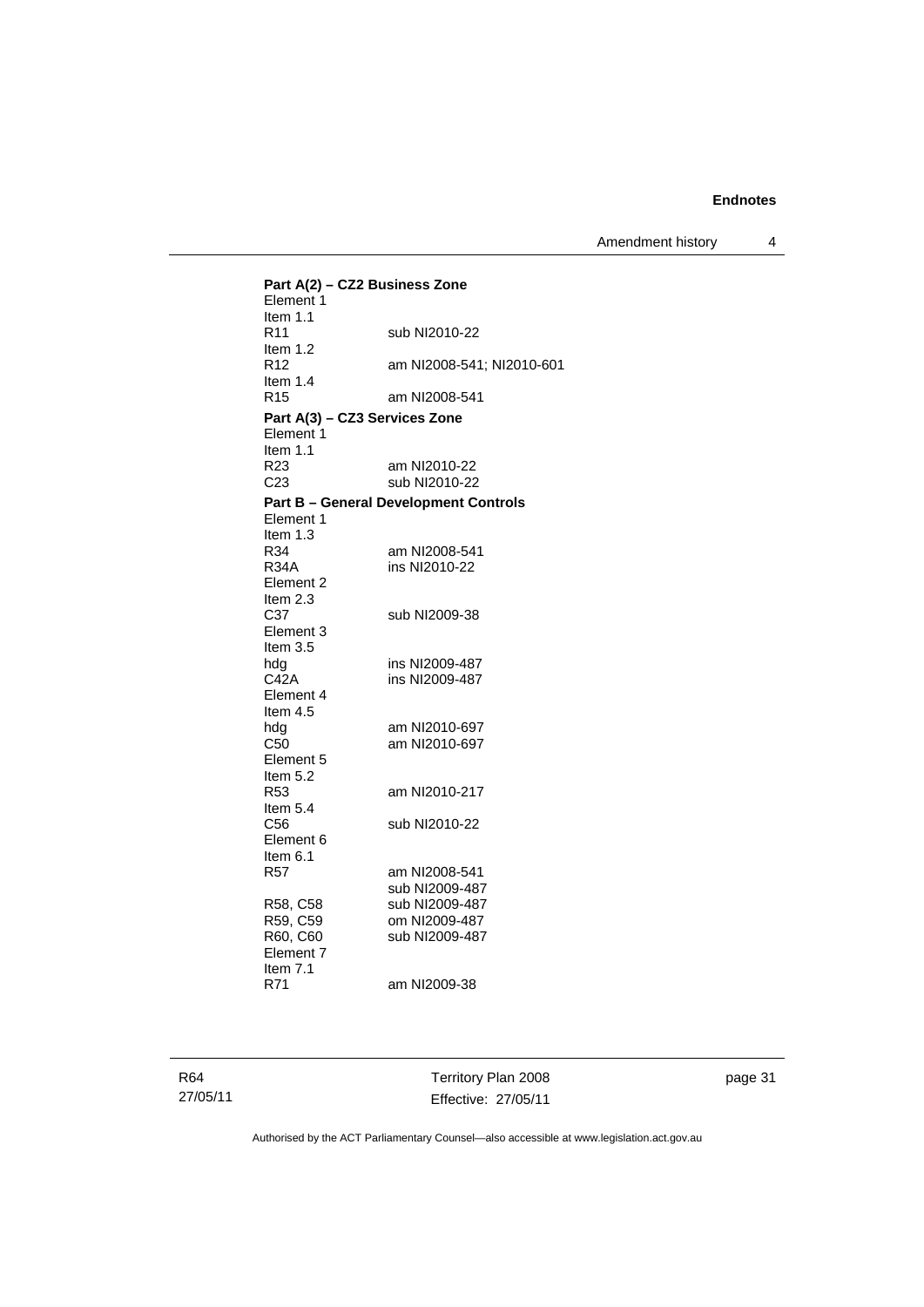| 4 | Amendment history |
|---|-------------------|
|---|-------------------|

| 4.5 | Introduction<br>Element 1<br>Item $1.3$                       | <b>Local Centres Development Code</b><br>am NI2010-22<br><b>Part A - General Development Controls</b>                    |
|-----|---------------------------------------------------------------|--------------------------------------------------------------------------------------------------------------------------|
|     | R <sub>5</sub><br>R <sub>5</sub> A<br>Element 2<br>Item $2.5$ | am NI2008-541<br>ins NI2010-22                                                                                           |
|     | C <sub>13</sub><br>Element 3<br>Item 3.5                      | sub NI2009-38                                                                                                            |
|     | hdg                                                           | ins NI2009-487                                                                                                           |
|     | C18A<br>Element 4<br>Item $4.5$                               | ins NI2009-487                                                                                                           |
|     | hdg                                                           | am NI2010-697                                                                                                            |
|     | C <sub>26</sub><br>Element 5<br>Item $5.1$                    | am NI2010-697                                                                                                            |
|     | C32                                                           | sub NI2010-22                                                                                                            |
|     | Item 5.2<br>R <sub>29</sub>                                   | am NI2010-217                                                                                                            |
|     | Element 6                                                     |                                                                                                                          |
|     | Item $6.1$<br>R34                                             | am NI2008-541                                                                                                            |
|     |                                                               | sub NI2009-487                                                                                                           |
|     | R35, C35                                                      | sub NI2009-487                                                                                                           |
|     | R36, C36                                                      | om NI2009-487                                                                                                            |
|     | R37, C37<br>Item $6.9$                                        | sub NI2009-487                                                                                                           |
|     | R47<br>Element 7<br>Item $7.1$                                | sub NI2010-22                                                                                                            |
|     | R48                                                           | am NI2009-38                                                                                                             |
| 4.6 | <b>Introduction</b><br>Element 1<br>Item $1.2$                | <b>CZ2 Office Areas Outside Centres Development Code</b><br>am NI2010-22<br><b>Part A - General Development Controls</b> |
|     | R <sub>4</sub><br>Element 2<br>Item $2.5$                     | am NI2008-541                                                                                                            |
|     | C8                                                            | sub NI2009-38                                                                                                            |
|     |                                                               |                                                                                                                          |

page 32 Territory Plan 2008 Effective: 27/05/11

R64 27/05/11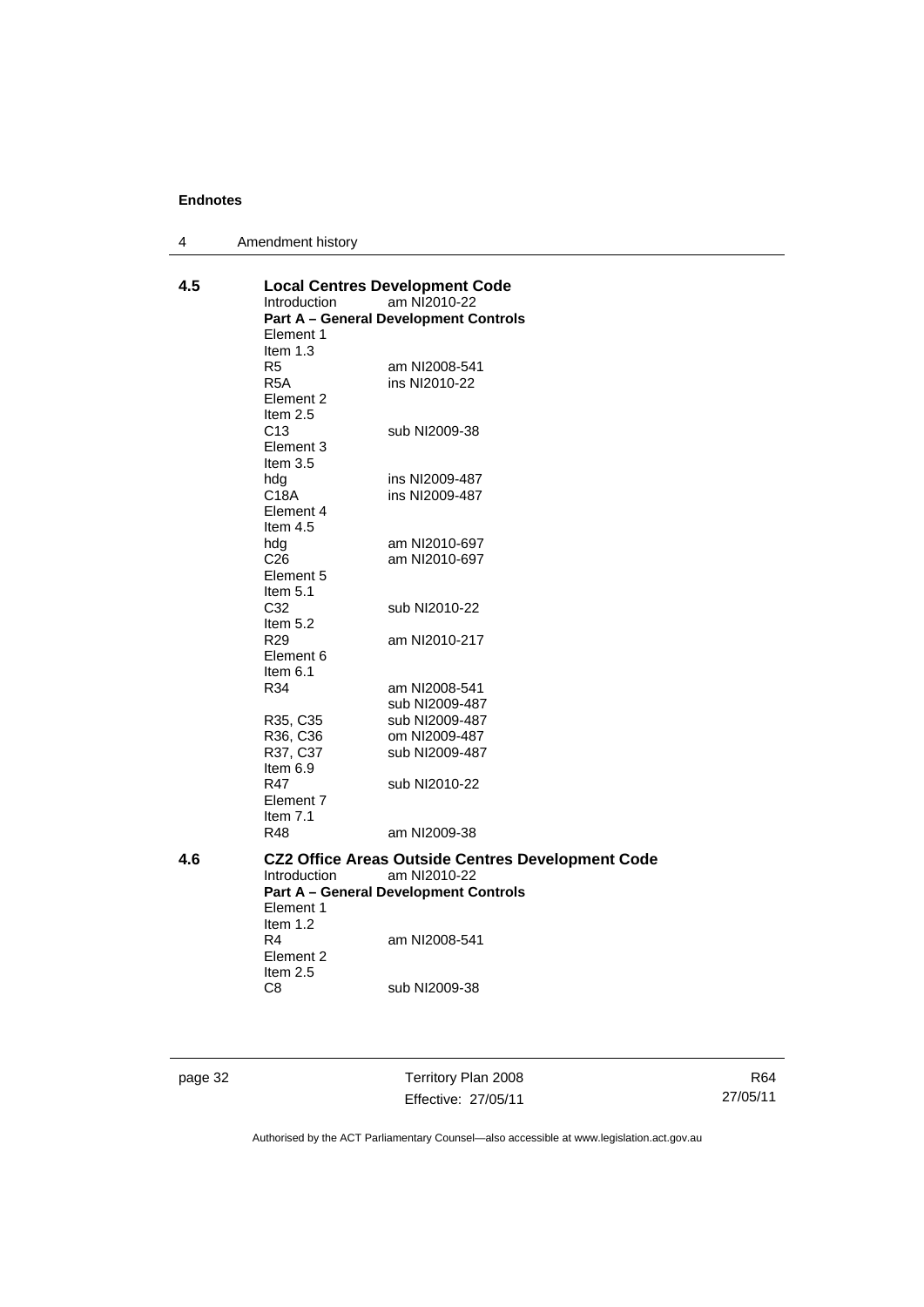Amendment history 4

R64 27/05/11 Territory Plan 2008 Effective: 27/05/11 Element 3 Item 3.5 hdg ins NI2009-487<br>C12A ins NI2009-487 ins NI2009-487 Element 4 Item 4.5<br>hdg am NI2010-697 C20 am NI2010-697 Element 5 Item  $5.2$ <br>R23 am NI2010-217 Element 6 Item  $6.1$ <br>R<sub>27</sub> am NI2008-541 sub NI2009-487<br>R28, C28 sub NI2009-487 R28, C28 sub NI2009-487<br>R29, C29 sub NI2009-487 R29, C29 sub NI2009-487<br>R30, C30 sub NI2009-487 sub NI2009-487 Element 7 Item  $7.1$ <br>R43 am NI2009-38 **Part B – General Development Controls**  Element 1 Item 1.1 R53 am NI2008-541 sub NI2010-23 Item 1.3 R4A ins NI2010-22 **4.7 CZ5 Mixed Use Zone Development Code**  am NI2010-22 **Part A – General Development Controls**  Element 1 Item 1.2 R3A, C3A ins Variation No 293<br>R4 am NI2008-541 am NI2008-541 Element 2 Item 2.4<br>C8 sub NI2009-38 Element 3 Item 3.5<br>hdg hdg ins NI2009-487<br>C12A ins NI2009-487 ins NI2009-487 Element 4 Item 4.5<br>hdg am NI2010-697 C20 am NI2010-697

page 33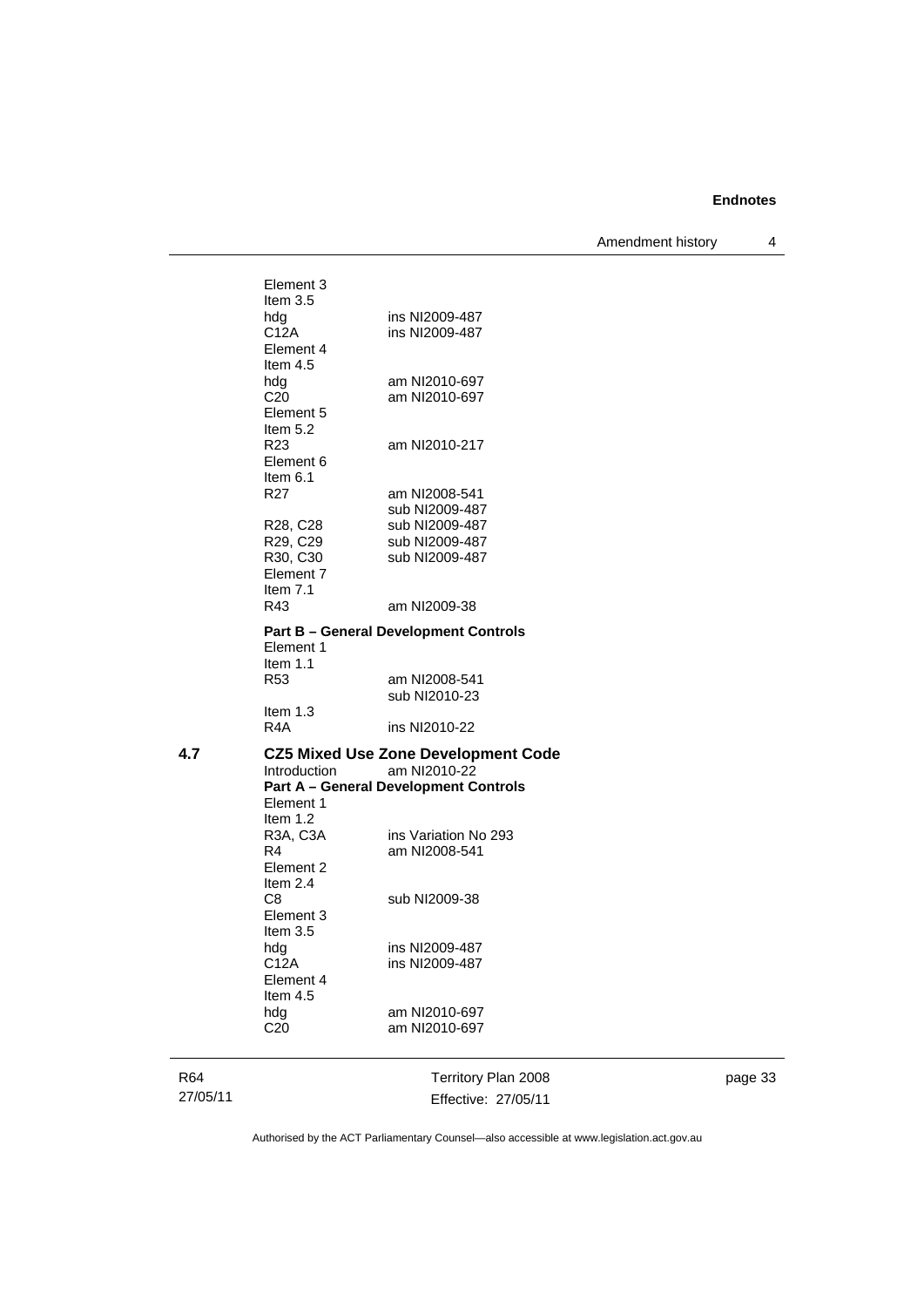| 4       | Amendment history                     |                                                     |          |
|---------|---------------------------------------|-----------------------------------------------------|----------|
|         | Element 5                             |                                                     |          |
|         | Item 5.2                              |                                                     |          |
|         | R23                                   | am NI2010-217                                       |          |
|         | Item $5.4$                            |                                                     |          |
|         | C <sub>26</sub>                       | sub NI2010-218                                      |          |
|         | Element 6                             |                                                     |          |
|         | Item $6.1$                            |                                                     |          |
|         | R <sub>27</sub>                       |                                                     |          |
|         |                                       | am NI2008-541                                       |          |
|         |                                       | sub NI2009-487                                      |          |
|         | R28, C28                              | sub NI2009-487                                      |          |
|         | R29, C29                              | sub NI2009-487                                      |          |
|         | R30, C30                              | sub NI2009-487                                      |          |
|         | Element 7                             |                                                     |          |
|         | Item $7.1$                            |                                                     |          |
|         | R43                                   | am NI2009-38                                        |          |
|         | <b>Part B - Sit Specific Controls</b> |                                                     |          |
|         | Element 1                             |                                                     |          |
|         | Item 1.2                              |                                                     |          |
|         | <b>R55</b>                            | am NI2011-206                                       |          |
|         | Item $1.6$                            |                                                     |          |
|         | C63                                   | sub NI2010-411                                      |          |
| 4.8     |                                       | CZ6 Leisure and Accommodation Zone Development Code |          |
|         | Introduction                          | am NI2010-22                                        |          |
|         |                                       | <b>Part A - General Development Controls</b>        |          |
|         | Element 1                             |                                                     |          |
|         | Item 1.1                              |                                                     |          |
|         | R <sub>2</sub>                        | am NI2008-541                                       |          |
|         | Item 1.2                              |                                                     |          |
|         | R <sub>5</sub>                        | am NI2008-541                                       |          |
|         | Element 2                             |                                                     |          |
|         | Item 2.5                              |                                                     |          |
|         | C10                                   | sub NI2009-38                                       |          |
|         | Element 3                             |                                                     |          |
|         | Item 3.5                              |                                                     |          |
|         | hdg                                   | ins NI2009-487                                      |          |
|         | C <sub>14</sub> A                     | ins NI2009-487                                      |          |
|         | Element 4                             |                                                     |          |
|         | Item 4.5                              |                                                     |          |
|         | hdg                                   | am NI2010-697                                       |          |
|         | C <sub>22</sub>                       | am NI2010-697                                       |          |
|         | Element 5                             |                                                     |          |
|         | Item 5.2                              |                                                     |          |
|         | R <sub>25</sub>                       | am NI2010-217                                       |          |
|         | Element 6                             |                                                     |          |
|         |                                       |                                                     |          |
|         | Item 6.1                              |                                                     |          |
|         | R <sub>29</sub>                       | amNI2008-541                                        |          |
|         |                                       | sub NI2009-487                                      |          |
| page 34 |                                       | Territory Plan 2008                                 | R64      |
|         |                                       | Effective: 27/05/11                                 | 27/05/11 |
|         |                                       |                                                     |          |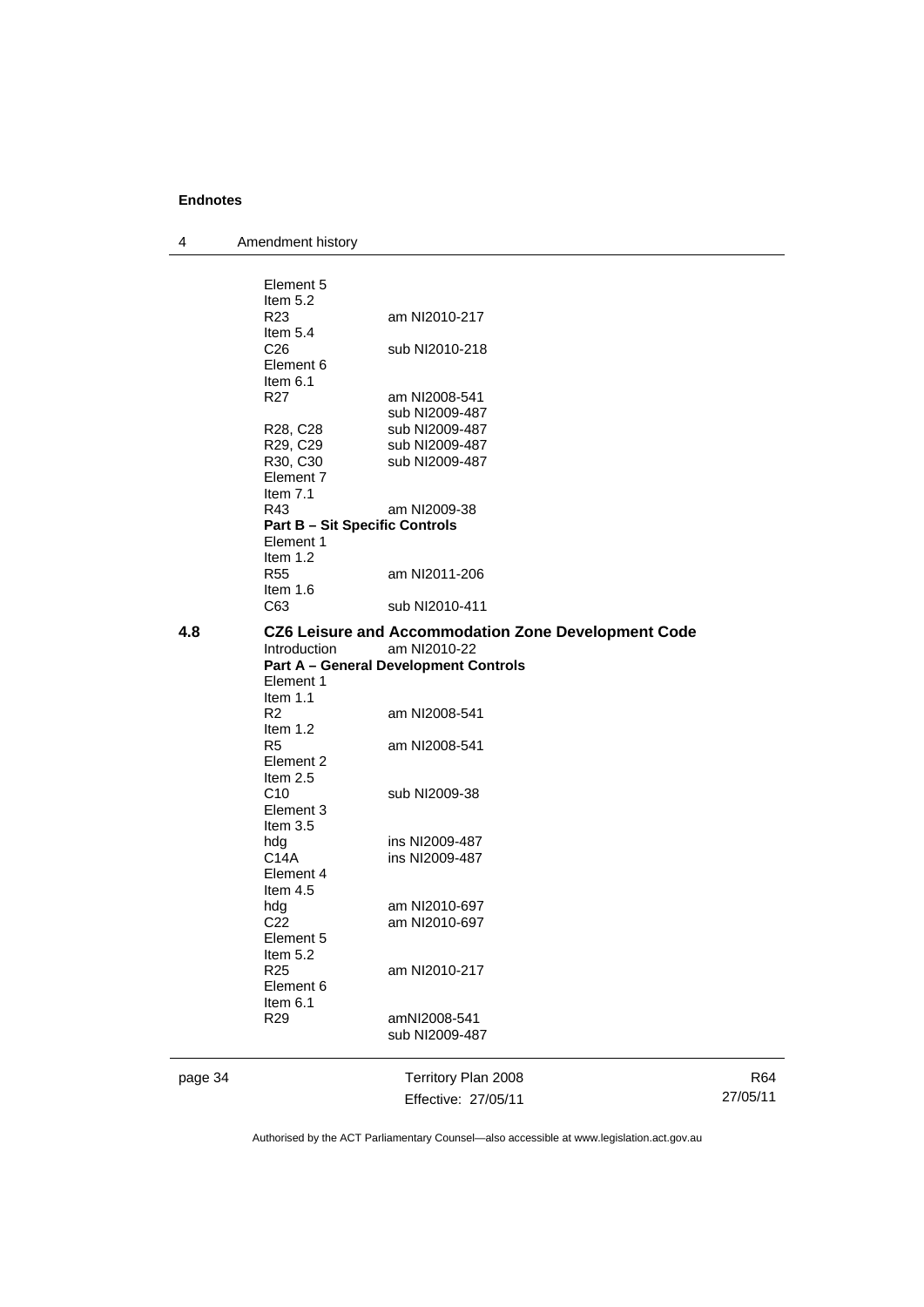Amendment history 4

|     | R30, C30<br>R31, C31<br>R32, C32<br>Element 7<br>Item $7.1$<br>R45                                        | sub NI2009-487<br>sub NI2009-487<br>sub NI2009-487<br>am NI2009-38                                                                           |
|-----|-----------------------------------------------------------------------------------------------------------|----------------------------------------------------------------------------------------------------------------------------------------------|
|     |                                                                                                           |                                                                                                                                              |
|     | Element 1                                                                                                 | <b>Part B – Site Specific Development Controls</b>                                                                                           |
|     | ltem 1.4 hdg<br><b>R55A</b>                                                                               | ins Variation No 293<br>ins Variation No 293                                                                                                 |
| 5.1 | IZ1 - General Industrial Zone<br>Minimum Assessment Track<br>Merit<br><b>Prohibited Development table</b> | IZ1 - IZ2 Objectives and Development Tables<br>am NI2009-37                                                                                  |
|     |                                                                                                           | am NI2008-541; NI2009-324; NI2009-392                                                                                                        |
|     | <b>Other Codes</b><br>General Codes                                                                       | am NI2011-206                                                                                                                                |
|     | Exempt Development table<br>hda<br>Minimum Assessment Track<br>Merit<br>Prohibited Development table      | IZ2 - Mixed Use Industrial Zone<br>am NI2010-602<br>am NI2009-37; NI2010-22; NI2011-206<br>am NI2008-541; NI2009-324; NI2009-392; NI2010-602 |
| 5.2 | Element 2                                                                                                 | <b>Industrial Zones Development Code</b><br>Part A(1) - IZ1 - General Industrial Zone                                                        |
|     | Item 2.2 hdg<br>R <sub>1</sub> A<br>Element 1                                                             | ins NI2011-207<br>ins NI2011-207<br>Part A(2) - IZ2 - Industrial Mixed Use Zone                                                              |
|     | R <sub>2</sub>                                                                                            | am NI2008-290                                                                                                                                |
|     | Element 1                                                                                                 | Part B – General Development controls                                                                                                        |
|     | Item 1.2 hdg<br>Element 2<br>Item $2.3$                                                                   | am NI2010-22                                                                                                                                 |
|     | R11, C11<br>Element 2<br>Item $2.5$                                                                       | am NI2008-590                                                                                                                                |
|     | C <sub>13</sub>                                                                                           | sub NI2009-38                                                                                                                                |

R64 27/05/11

Territory Plan 2008 Effective: 27/05/11 page 35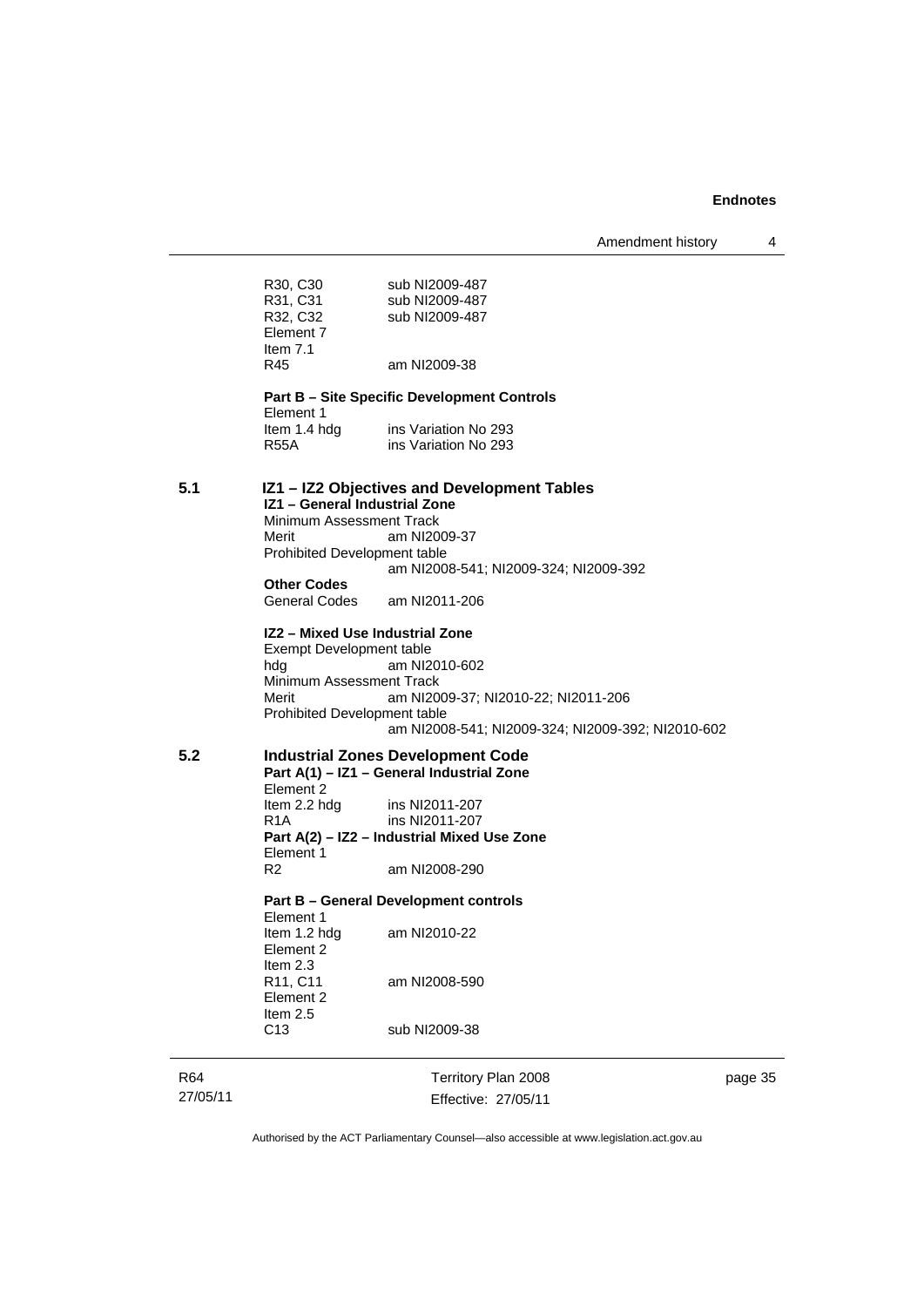4 Amendment history

| page 36 |                                                                                                                                            | Territory Plan 2008                                                                                                                              |
|---------|--------------------------------------------------------------------------------------------------------------------------------------------|--------------------------------------------------------------------------------------------------------------------------------------------------|
|         | R <sub>10</sub><br>C10<br>R <sub>11</sub><br>C <sub>11</sub>                                                                               | am NI2009-38<br>sub NI2009-38<br>am NI2009-38<br>sub NI2009-38                                                                                   |
|         | Element 2<br>Item $2.3$                                                                                                                    |                                                                                                                                                  |
|         | hdg<br>R7, C7                                                                                                                              | om NI2009-487<br>om NI2009-487                                                                                                                   |
|         | Item $1.6$                                                                                                                                 |                                                                                                                                                  |
|         | Item $1.3$<br>R3                                                                                                                           | am NI2008-541                                                                                                                                    |
|         | Element 1                                                                                                                                  | <b>Part A - General Development Controls</b>                                                                                                     |
| 6.2     |                                                                                                                                            | <b>Community Facility Zone Development Code</b>                                                                                                  |
| 6.1     | <b>CFZ Community Facility Zone</b><br>Exempt Development table<br>hdg<br>Minimum Assessment Track<br>Merit<br>Prohibited Development table | <b>CFZ Objectives and Development Table</b><br>am NI2010-602<br>am NI2009-37<br>am NI2008-541; NI2009-324; NI2009-392; NI2010-217;<br>NI2010-602 |
|         |                                                                                                                                            | Appendix A: Hume West Industrial Estate bushfire provisions<br>ins NI2011-207                                                                    |
|         | Element 7<br>Item $7.1$<br><b>R50</b>                                                                                                      | am NI2009-38                                                                                                                                     |
|         | Item $6.3$<br>R41, C41                                                                                                                     | sub NI2009-487                                                                                                                                   |
|         | Item $6.2$<br>R39, C39<br>R40, C40                                                                                                         | sub NI2009-487<br>sub NI2009-487                                                                                                                 |
|         | Element 6<br>Item $6.1$<br>R38                                                                                                             | am NI2008-541<br>sub NI2009-487                                                                                                                  |
|         | hdg<br>C <sub>30</sub>                                                                                                                     | am NI2010-697<br>am NI2010-697                                                                                                                   |
|         | C23A<br>Element 4<br>Item $4.2$                                                                                                            | ins NI2009-487                                                                                                                                   |
|         | Element 3<br>Item $3.6$<br>hdg                                                                                                             | ins NI2009-487                                                                                                                                   |

Authorised by the ACT Parliamentary Counsel—also accessible at www.legislation.act.gov.au

R64 27/05/11

Effective: 27/05/11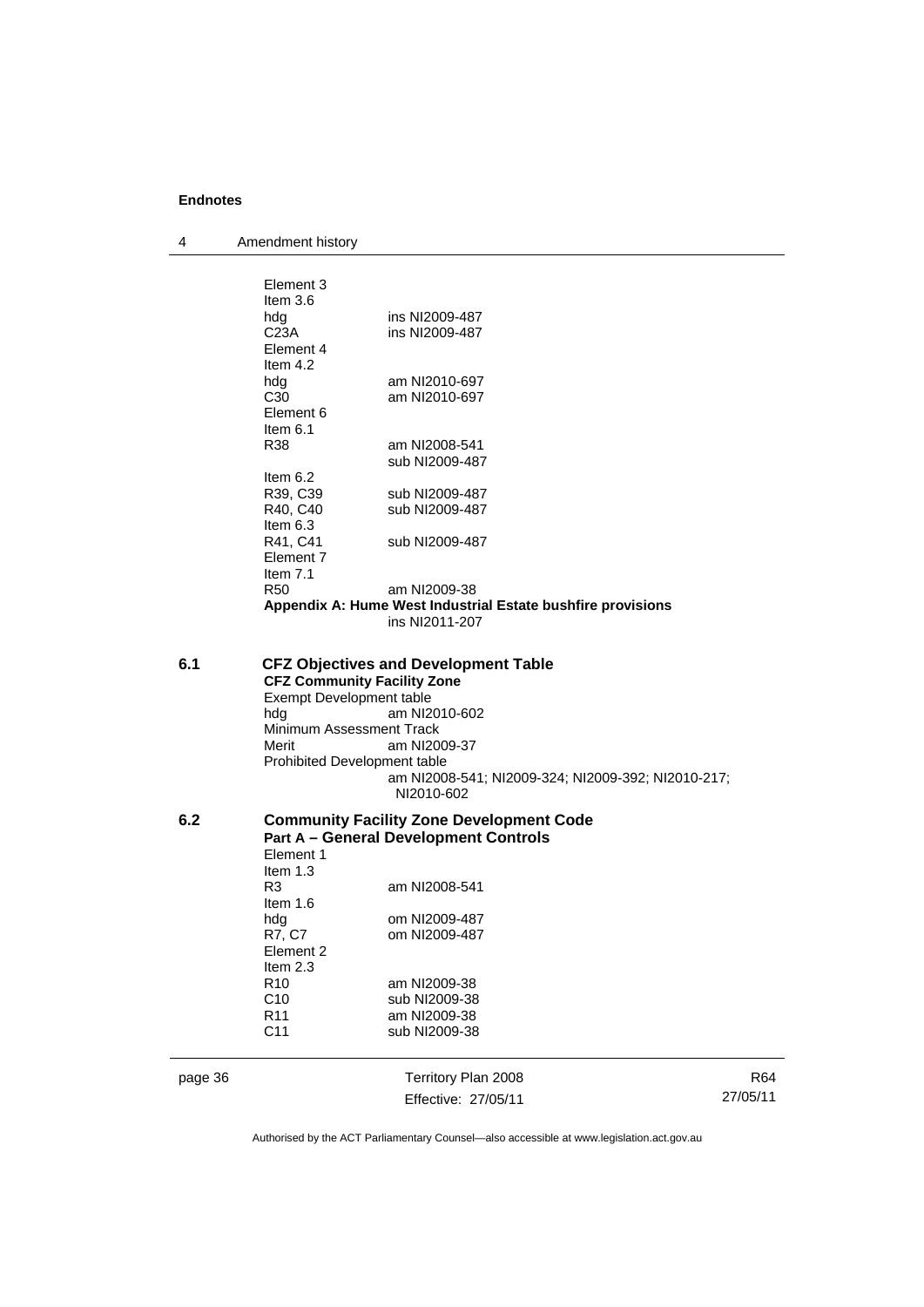Amendment history 4

| Flement 2<br>Item $2.5$       |                                 |
|-------------------------------|---------------------------------|
| C12<br>Element 3              | sub NI2009-38                   |
| Item $3.5$<br>hdg             | ins NI2009-487                  |
| C18A                          | ins NI2009-487                  |
| Element 5                     |                                 |
| Item $5.2$<br>R <sub>24</sub> | am NI2010-217                   |
| Item $5.4$                    |                                 |
| C27                           | sub NI2010-218                  |
| Element 6<br>Item 6.1         |                                 |
| R28                           | am NI2008-541<br>sub NI2009-487 |
| Item $6.2$                    |                                 |
| R29, C29                      | sub NI2009-487                  |
| R30, C30<br>Item $6.3$        | sub NI2009-487                  |
| R31, C31<br>Element 7         | sub NI2009-487                  |
| Item $7.1$<br>R39             | am NI2009-38                    |

#### **7.1 PRZ1 – PRZ2 Objectives and Development Tables PRZ1 – Urban Open Space Zone**  Exempt Development table<br>hdg am NI2 am NI2010-602 Minimum Assessment Track<br>Merit am NI20 am NI2009-37; NI2009-99; NI2009-324 Prohibited Development table am NI2008-541; NI2009-324; NI2009-392; NI2010-602 **PRZ2 – Restricted Access Recreation Zone**  Exempt Development table<br>hdg am NI2 am NI2010-602 Minimum Assessment Track<br>Merit am NI20 am NI2009-37; NI2009-324; NI2010-697 Prohibited Development table am NI2008-541; NI2009-324; NI2009-392; NI2010-602; NI2010-697

Territory Plan 2008 Effective: 27/05/11 page 37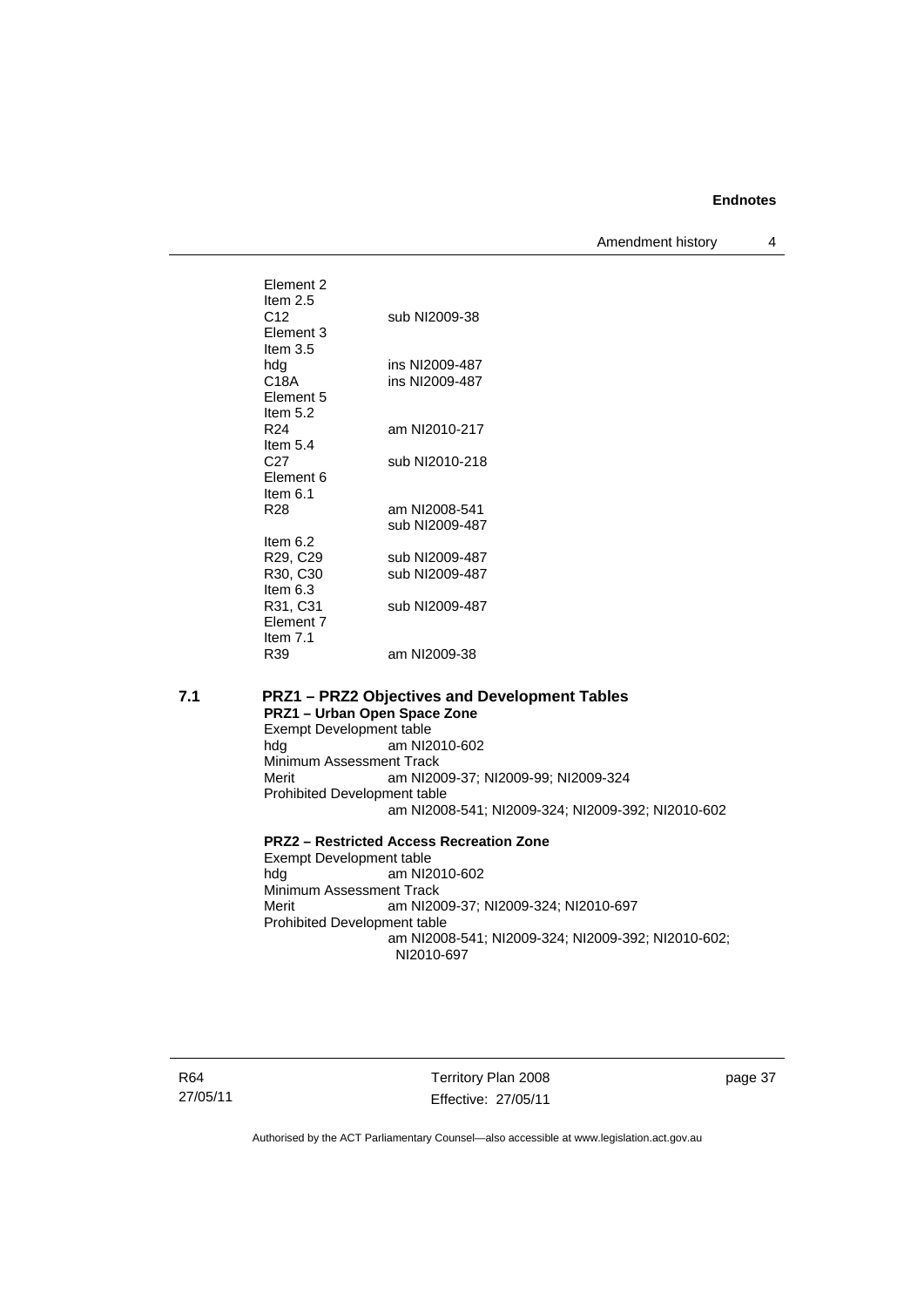| Amendment history<br>4 |  |
|------------------------|--|
|------------------------|--|

| 7.2 | <b>Part A - Zone Specific Controls</b> | <b>Parks and Recreation Zones Development Code</b>   |
|-----|----------------------------------------|------------------------------------------------------|
|     | Element 1                              | Part A(1) - PRZ1 - Urban Open Space Zone             |
|     | C <sub>2</sub>                         | sub NI2010-697                                       |
|     |                                        | Part A(2) - PRZ2 - Restricted Access Recreation Zone |
|     | Element 1                              |                                                      |
|     | R7A, C7A                               | ins NI2010-697                                       |
|     |                                        | <b>Part B - General Development Controls</b>         |
|     | Element 1                              |                                                      |
|     | Item $1.3$<br>Element 2                | ins NI2009-324                                       |
|     | Item 2.3                               |                                                      |
|     | C <sub>15</sub>                        | sub NI2009-38                                        |
|     | Element 5                              |                                                      |
|     | Item 5.2                               |                                                      |
|     | R <sub>27</sub>                        | am NI2010-217                                        |
|     | Element 6                              |                                                      |
|     | Item $6.2$                             |                                                      |
|     | R32                                    | am NI2008-541                                        |
|     |                                        | sub NI2009-487                                       |
|     | Item $6.3$<br>R33, C33                 | sub NI2009-487                                       |
|     | R34, C34                               | sub NI2009-487                                       |
|     | Item $6.4$                             |                                                      |
|     | R35, C35                               | sub NI2009-487                                       |
|     | Element 7                              |                                                      |
|     | Item $7.1$                             |                                                      |
|     | R43                                    | am NI2009-38                                         |
| 8.1 |                                        | TSZ1 - TSZ2 Objectives and Development Tables        |
|     | <b>TSZ1 - Transport Zone</b>           |                                                      |
|     | Exempt Development table               |                                                      |
|     | hda                                    | am NI2010-602                                        |
|     | Minimum Assessment Track               |                                                      |
|     | Merit                                  | am NI2009-37                                         |
|     | Prohibited Development table           |                                                      |
|     |                                        | am NI2008-541; NI2009-324; NI2009-392; NI2010-602    |
|     | TSZ2 - Services Zone                   |                                                      |
|     | Exempt Development table               |                                                      |
|     | hdg                                    | am NI2010-602                                        |
|     | Minimum Assessment Track               |                                                      |
|     | Merit                                  | am NI2009-37                                         |
|     | Prohibited Development table           | am NI2008-541; NI2009-324; NI2009-392; NI2010-602    |
|     |                                        |                                                      |
|     |                                        |                                                      |

page 38 Territory Plan 2008 Effective: 27/05/11

R64 27/05/11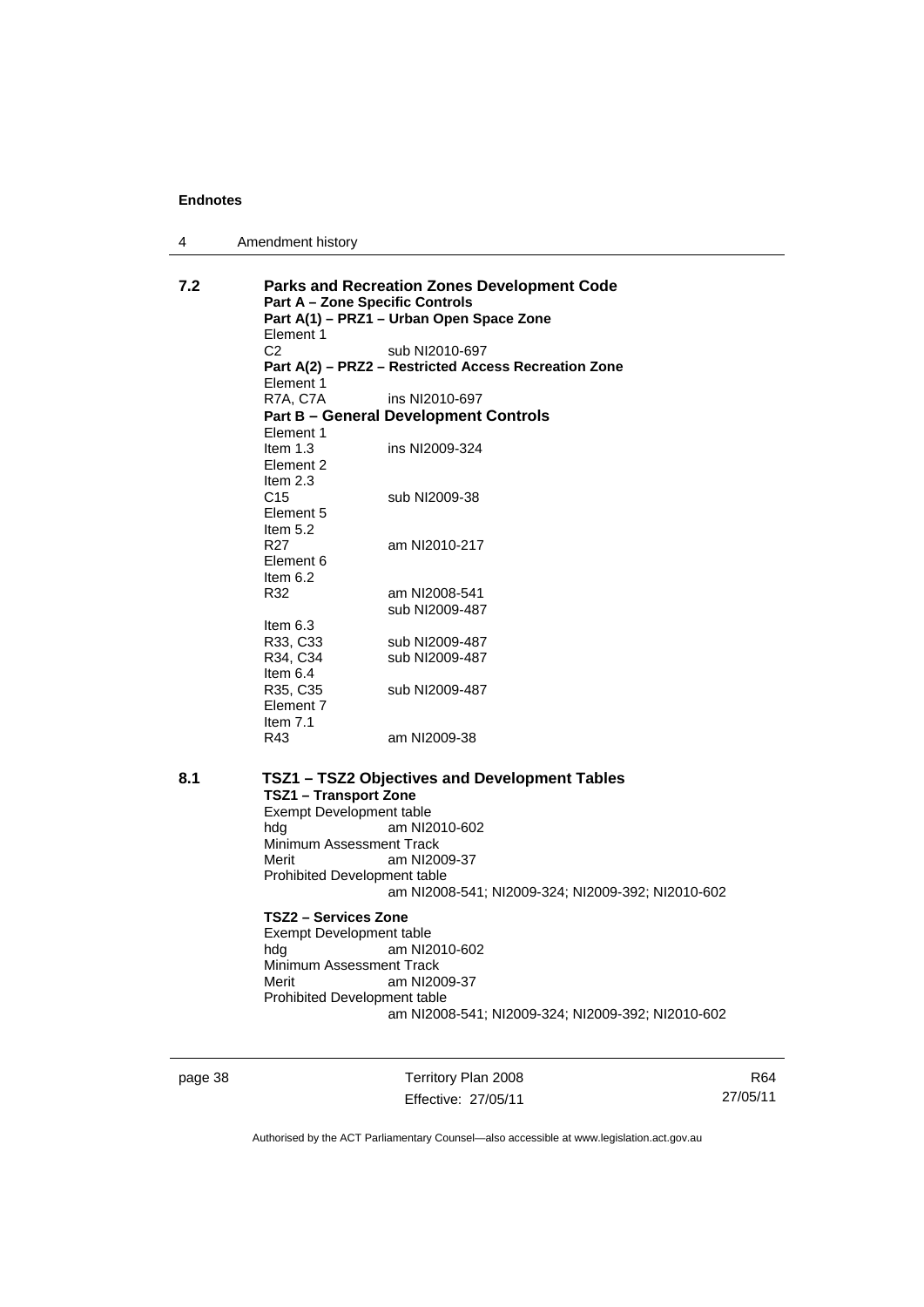Amendment history 4

| 8.2 |                                     | <b>Transport and Services Zone Development Code</b> |  |  |
|-----|-------------------------------------|-----------------------------------------------------|--|--|
|     |                                     | <b>Part B - General Development Controls</b>        |  |  |
|     | Element 2                           |                                                     |  |  |
|     | Item $2.3$                          |                                                     |  |  |
|     | C10                                 | sub NI2009-38                                       |  |  |
|     | Element 5                           |                                                     |  |  |
|     | Item $5.2$                          |                                                     |  |  |
|     | R <sub>19</sub>                     | am NI2010-217                                       |  |  |
|     | Element 6                           |                                                     |  |  |
|     | Item $6.2$                          |                                                     |  |  |
|     | R <sub>23</sub>                     | am NI2008-541                                       |  |  |
|     |                                     | sub NI2009-487                                      |  |  |
|     | Item $6.3$                          |                                                     |  |  |
|     | R <sub>24</sub>                     | om NI2009-487                                       |  |  |
|     | R <sub>25</sub> , C <sub>25</sub>   | sub NI2009-487                                      |  |  |
|     | Item $6.4$                          |                                                     |  |  |
|     | R26, C26                            | sub NI2009-487                                      |  |  |
|     | Element 7                           |                                                     |  |  |
|     | Item $7.1$                          |                                                     |  |  |
|     | R33                                 | am NI2009-38                                        |  |  |
|     |                                     |                                                     |  |  |
| 9.1 |                                     | NUZ1 - NUZ5 Objectives and Development Tables       |  |  |
|     |                                     | NUZ1 - Broadacre Zone Development Table             |  |  |
|     | Exempt Development table            |                                                     |  |  |
|     | hda                                 | am NI2010-602                                       |  |  |
|     | Minimum Assessment Track            |                                                     |  |  |
|     | Merit                               | am NI2008-541; NI2009-37; NI2009-99; NI2010-411     |  |  |
|     | Prohibited development table        |                                                     |  |  |
|     |                                     | am NI2008-541; NI2009-324; NI2009-392; NI2010-217;  |  |  |
|     |                                     | NI2010-411; NI2010-602; NI2011-206                  |  |  |
|     | fig 6 Pialligo                      |                                                     |  |  |
|     | Area 'a'                            | sub NI2011-30                                       |  |  |
|     | Area 'b'                            | sub NI2011-30                                       |  |  |
|     |                                     |                                                     |  |  |
|     | fig 7 Symonston                     |                                                     |  |  |
|     | Area 'a'                            | sub NI2011-30                                       |  |  |
|     | Area 'b'                            | sub Variation No 285; NI2011-30                     |  |  |
|     | NUZ2 - Rural Zone Development Table |                                                     |  |  |
|     | <b>Exempt Development table</b>     |                                                     |  |  |
|     | hda                                 | am NI2010-602                                       |  |  |
|     | Minimum Assessment Track            |                                                     |  |  |
|     | Merit                               | am NI2008-290; NI2009-37                            |  |  |
|     | Prohibited development table        |                                                     |  |  |
|     |                                     | am NI2008-541; NI2009-324; NI2009-392; NI2010-217;  |  |  |
|     |                                     | NI2010-602                                          |  |  |
|     |                                     |                                                     |  |  |
|     |                                     |                                                     |  |  |
|     |                                     |                                                     |  |  |

R64 27/05/11

Territory Plan 2008 Effective: 27/05/11 page 39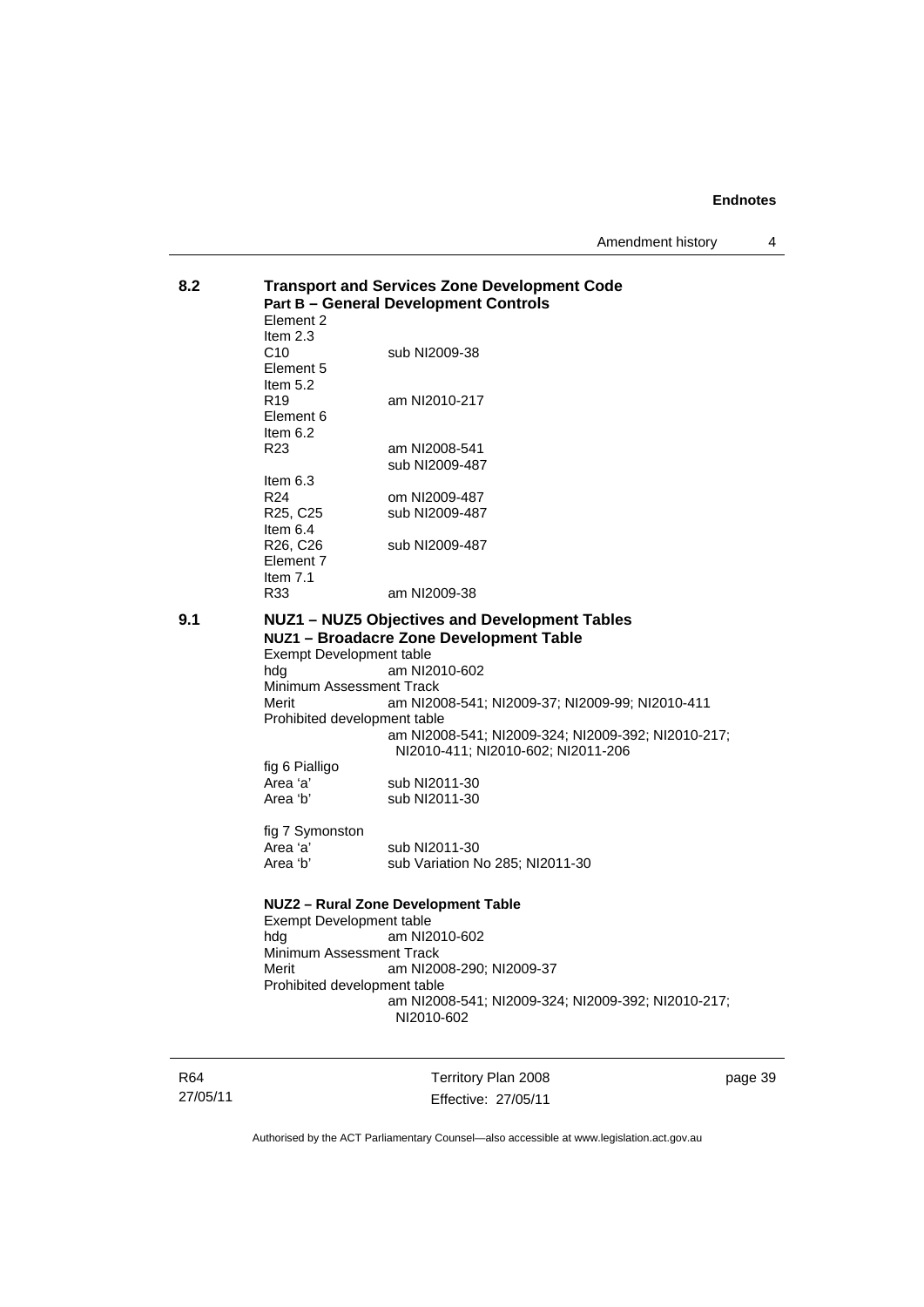4 Amendment history

**NUZ3 –Hills, Ridges and Buffer Zone Development Table**  Title am NI2009-37 Exempt Development table<br>hdg am NI2 am NI2010-602 Minimum Assessment Track Merit am variation No 281; NI2009-37; NI2009-99; NI2010-411 Prohibited development table am NI2008-541; NI2009-324; NI2009-392; NI2010-217; NI2010-602 **NUZ4 –River Corridor Zone Development Table**  am NI2009-324 Exempt Development table hdg am NI2010-602 Minimum Assessment Track<br>Merit am NI20 am NI2009-37 Prohibited development table NI2008-541; NI2009-324; NI2009-392; NI2010-602 **NUZ5 –Mountains and Bushland Zone Development Table**  Title am NI2009-37 Exempt Development table hdg am NI2010-602 Minimum Assessment Track Merit am NI2009-37 Prohibited development table NI2008-541; NI2009-324; NI2009-392; NI2010-602 **9.2 Non-Urban Zones Development Code Part A(1) – NUZ1 – Broadacre zone**  Element 1<br>Intent sub NI2010-601 Item 1.1 C2 am NI2008-590 C2A ins NI2010-601 **Part A(4) – NUZ4 – River corridor zone**  Element 1 Item 1.1 C11 am NI2009-324 **Part B – General Development Controls**  Element 2 Item  $2.3$ <br>C<sub>21</sub> sub NI2009-38 Element 3 Item 3.4 hdg ins NI2009-487 C25A ins NI2009-487

page 40 Territory Plan 2008 Effective: 27/05/11

R64 27/05/11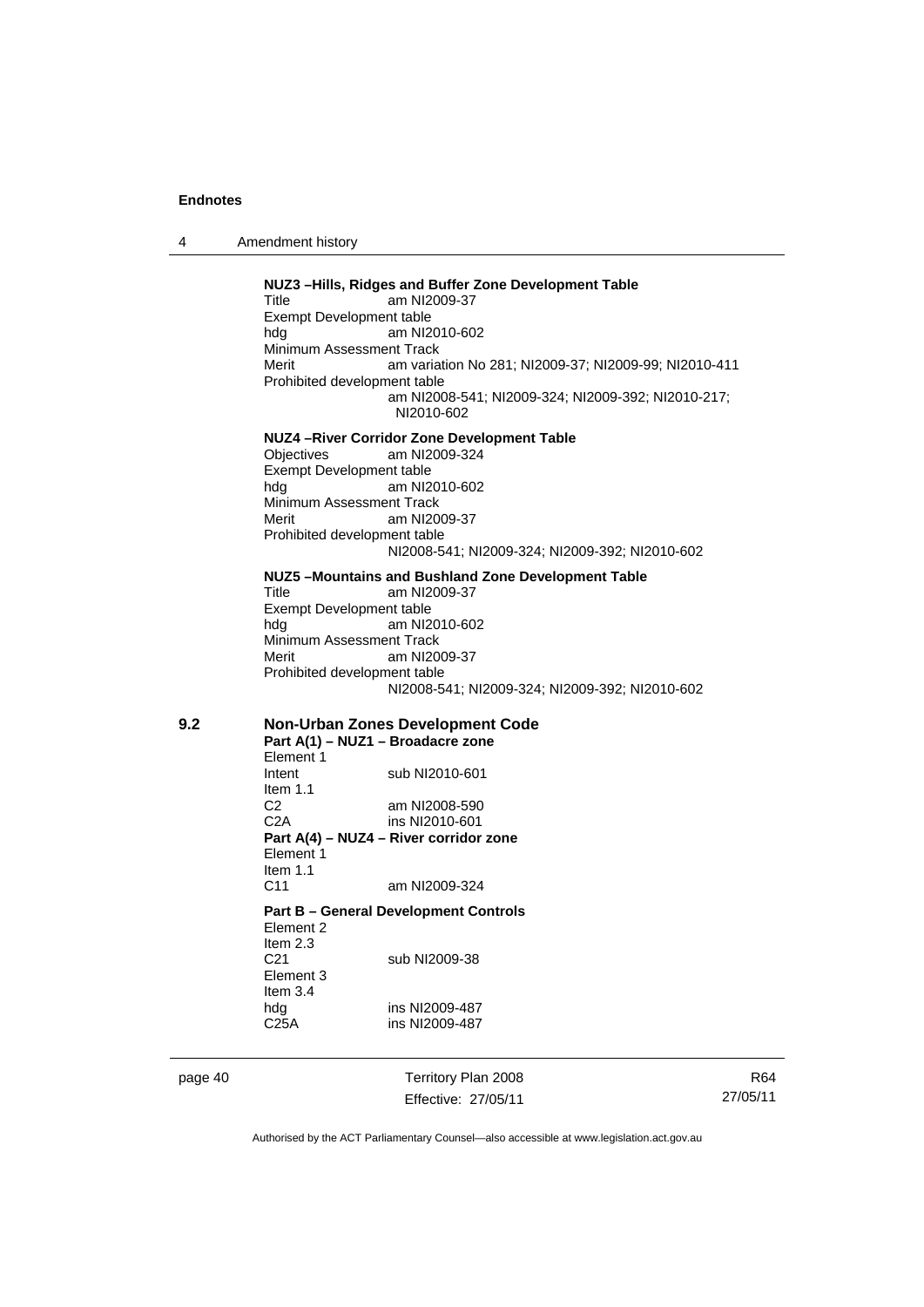Amendment history 4

Element 5 Item  $5.1$ <br>R30 am NI2010-217 Element 7 Item 7.1 R40 am NI2009-38 **Part C(8) – Harman Industrial Area,**<br>Jerrabomberra ins NI2008-290: r ins NI2008-290; renum as Part C(8) R4 LA **10.1 Precinct Code by Suburb Bonner Precinct Code**  NI2011-257 **Casey Precinct Code**  (prev 10.4) renum and reloc NI2010-602 ins NI2010-384 **Part A – Suburb of Casey – ongoing block specific provisions**  hdg sub NI2010-566 Map sub NI2010-409: NI2010-566: NI2011-126 **Franklin Precinct Code**  ins NI2011-81 **Macgregor Precinct Code**  ins NI2011-193 **10.2 Other Precinct Codes Northbourne Avenue Precinct Code**  (prev 10.1) renum and reloc NI2010-602 Introduction am NI2010-22; NI2010-217 **Part B – General Development Controls**  Element 1 Item  $1.1$ <br>R<sub>18</sub> sub NI2010-217 Element 2 Item  $2.1$ <br>R<sub>21</sub> sub NI2009-487 Item 2.4<br>R26 am NI2009-487 Item  $2.7$ <br>C<sub>29</sub> sub NI2009-38 Element 3 Item  $3.1$ <br>R $30$ am NI2010-217 R31 am NI2010-217

R64 27/05/11 Territory Plan 2008 Effective: 27/05/11 page 41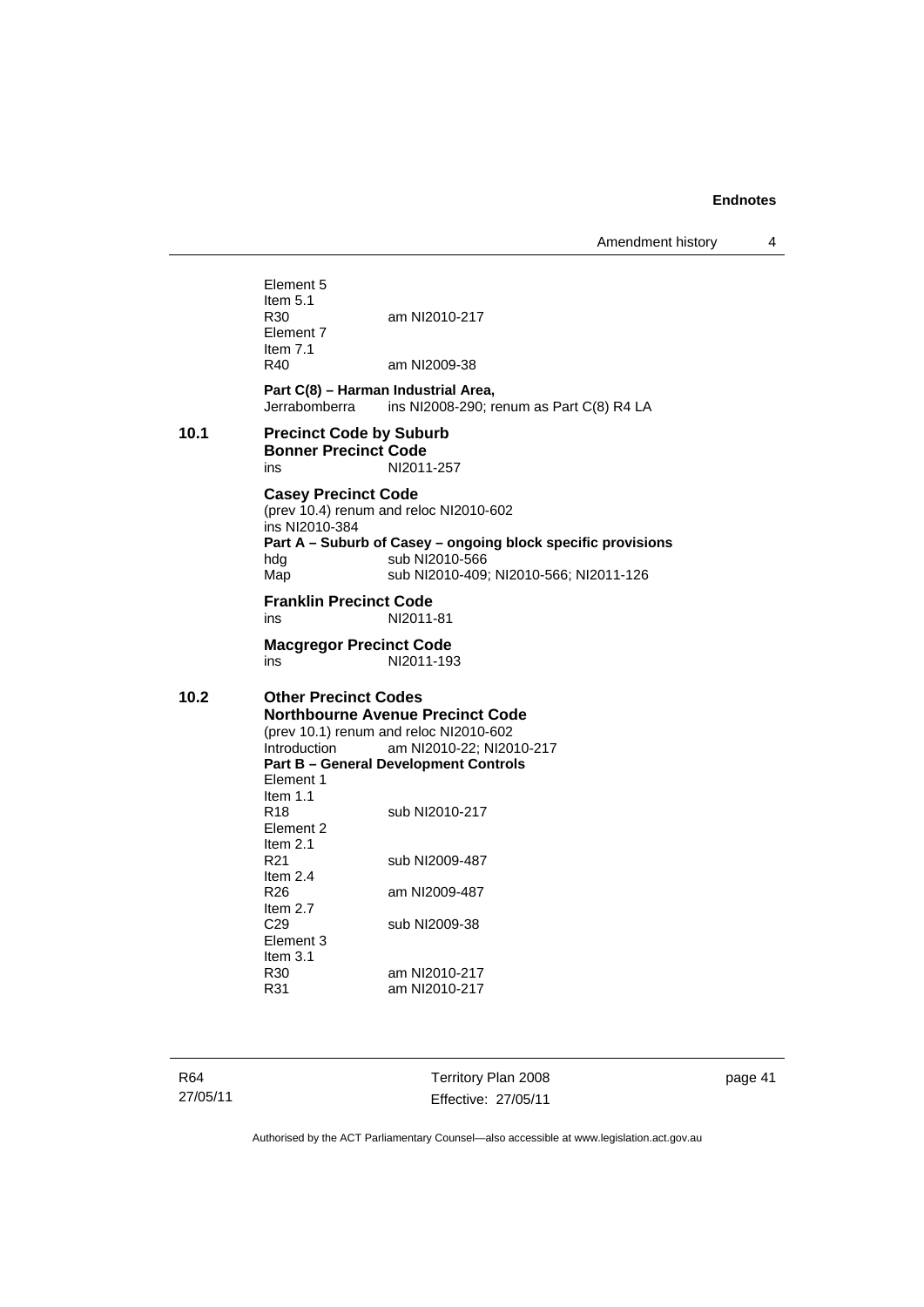| Element 5<br>Item $5.2$                         |                                                   |
|-------------------------------------------------|---------------------------------------------------|
| R53<br>Item $5.4$                               | am NI2010-217                                     |
| C56                                             | sub NI2010-22                                     |
| Element 6<br>Item 6.1                           |                                                   |
| hdg                                             | om NI2009-487                                     |
|                                                 | ins NI2010-217                                    |
| R57                                             | am NI2008-541                                     |
|                                                 | om NI2009-487                                     |
|                                                 | ins NI2010-217                                    |
| R58                                             | om NI2009-487                                     |
| R58, C58                                        | ins NI2010-217                                    |
| R59, C59                                        | om NI2009-487                                     |
|                                                 | ins NI2010-217                                    |
| R60                                             | om NI2009-487                                     |
| R60, C60                                        | ins NI2010-217                                    |
| Element 7                                       |                                                   |
| Item $7.1$                                      |                                                   |
| R73                                             | am NI2009-38                                      |
| <b>Rural Villages Precinct Code</b>             |                                                   |
|                                                 | (prev 10.2) renum and reloc NI2010-602            |
| Introduction                                    | am NI2010-22                                      |
| Part A - Village of Hall                        |                                                   |
| Figure 1                                        | sub NI2008-290                                    |
| <b>Part B - Stromlo Settlement</b><br>Element 5 |                                                   |
| C33                                             | am NI2028-290                                     |
| Part D - Uriarra Village                        |                                                   |
| Part D(1) hdg sub NI2010-22                     |                                                   |
| Element <sub>2</sub>                            |                                                   |
| Item $2.1$                                      |                                                   |
| C <sub>50</sub>                                 | sub NI2009-38                                     |
|                                                 | <b>Part E - General Controls For All Villages</b> |
| Element 1                                       |                                                   |
| Item $1.1$                                      |                                                   |
| C <sub>51</sub>                                 | sub NI2010-22                                     |
|                                                 |                                                   |
|                                                 |                                                   |

#### **Inner North Precinct Code**  (prev 3.4) renum NI2010-22 R35 (prev 10.3) renum and reloc NI2010-602

page 42 Territory Plan 2008 Effective: 27/05/11

R64 27/05/11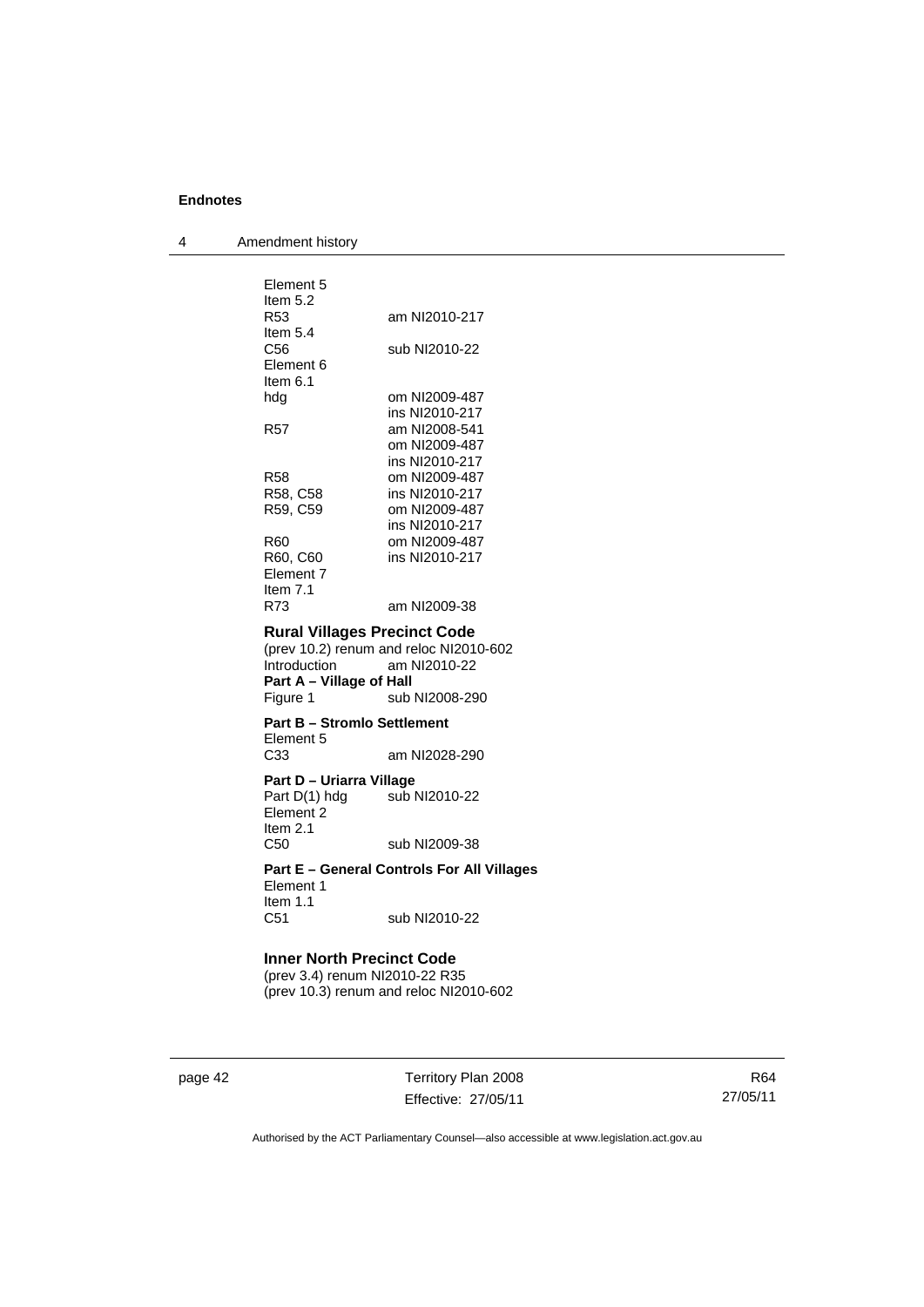Amendment history 4

|                                        | Part A - General Development Controls |
|----------------------------------------|---------------------------------------|
| Element 2                              |                                       |
| ltem 2.1 hdg                           | sub NI2008-358                        |
| R3                                     | sub NI2008-358                        |
| Item 2.3 hdg                           | sub NI2008-358                        |
| R6                                     | sub NI2008-358                        |
| R7                                     | sub NI2008-358                        |
| C11                                    | sub NI2008-358                        |
| Figure 1                               | sub NI2008-358                        |
| C <sub>12</sub>                        | sub NI2011-207                        |
| R <sub>13</sub>                        | sub NI2008-358                        |
|                                        | am NI2009-322                         |
| Item 2.5 hdg                           | sub NI2008-541                        |
|                                        |                                       |
| Element 3                              |                                       |
| Figure 2                               | sub NI2008-358                        |
| Item 3.2 hdg                           | sub NI2008-358                        |
| R <sub>18</sub>                        | sub NI2008-358                        |
|                                        | am NI2010-217                         |
|                                        |                                       |
| Element 5                              |                                       |
| Item $5.1$                             |                                       |
| C <sub>21</sub>                        | sub NI2010-22                         |
|                                        |                                       |
|                                        |                                       |
| <b>Part B - Control Plans</b>          |                                       |
| <b>Braddon</b>                         | sub NI2008-358                        |
| Lyneham                                | sub NI2010-217                        |
|                                        |                                       |
| <b>Part C - Site Specific Controls</b> |                                       |
| Part C (1) - Braddon                   |                                       |
| Item 2.2 hdg                           | om NI2008-358                         |
| R <sub>25</sub>                        | om NI2008-358                         |
| Item 2.3 hdg                           | om NI2008-358                         |
| R <sub>26</sub>                        | om NI2008-358                         |
|                                        |                                       |
| Part C (3) - Lyneham                   |                                       |
| Hdg                                    | am NI2010-411                         |
| Item 2.2 hdg                           | om NI2008-358                         |
| R32                                    | om NI2008-358                         |
| Item 2.3 hdg                           | om NI2008-358                         |
| R33                                    | om NI2008-358                         |
| Item 2.4 hdg                           | om NI2008-358                         |
| R34                                    | om NI2008-358                         |
| Item 2.5 hdg                           | om NI2008-358                         |
| R35                                    | om NI2008-358                         |
| Item 2.6 hdg<br>R36                    | om NI2008-358<br>om NI2008-358        |

R64 27/05/11

Territory Plan 2008 Effective: 27/05/11 page 43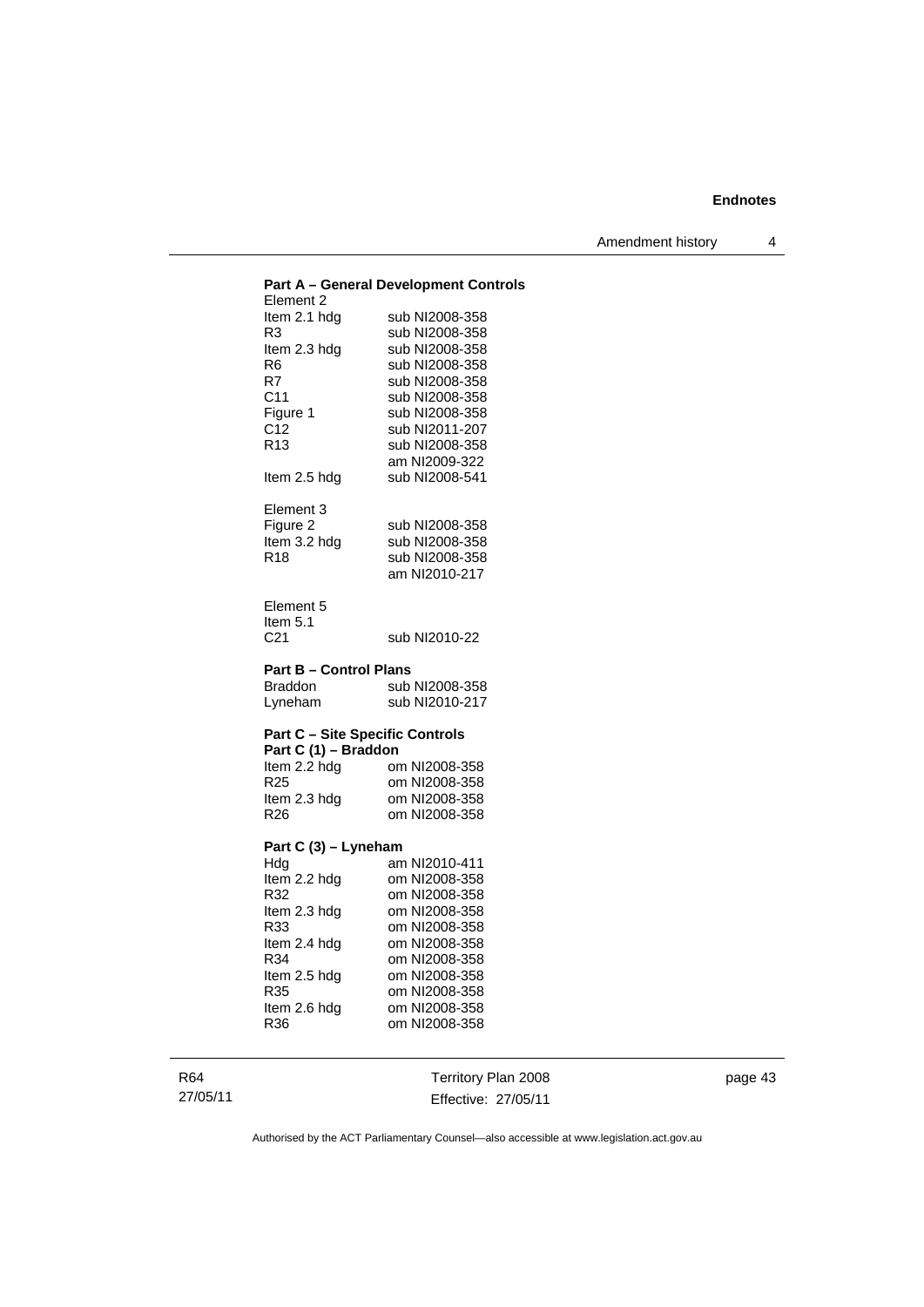| Amendment history |
|-------------------|
|                   |

|      | Item 2.7 hdg<br>R37<br>Item 2.8 hdg<br>R38<br>Item 2.9 hdg<br>R39<br>Item 2.10 hdg<br>R40 | om NI2008-358<br>om NI2008-358<br>om NI2008-358<br>om NI2008-358<br>om NI2008-358<br>om NI2008-358<br>om NI2008-358<br>om NI2008-358 |
|------|-------------------------------------------------------------------------------------------|--------------------------------------------------------------------------------------------------------------------------------------|
|      | Part C (4) – O'Connor                                                                     |                                                                                                                                      |
|      | hdg                                                                                       | am NI2010-411                                                                                                                        |
|      | Part C (5) - Turner                                                                       |                                                                                                                                      |
|      | hdg<br>Element 2                                                                          | am NI2010-411                                                                                                                        |
|      | Item 2.1 hdg                                                                              | sub NI2008-358                                                                                                                       |
|      | R45                                                                                       | sub NI2008-358                                                                                                                       |
|      | Figure 3                                                                                  | ins NI2008-358                                                                                                                       |
| 11.1 |                                                                                           | <b>Parking and Vehicular Access General Code</b>                                                                                     |
|      |                                                                                           | sub NI2010-410                                                                                                                       |
|      | $2.2\,$                                                                                   | sub NI2010-23                                                                                                                        |
|      | 2.3.2                                                                                     | am NI2010-23                                                                                                                         |
|      | $2.4$ hdg                                                                                 | ins NI2010-23                                                                                                                        |
|      | 2.5                                                                                       | (prev 2.4) renum NI2010-23 R35                                                                                                       |
|      | 2.6                                                                                       | (prev 2.5) renum NI2010-23 R35                                                                                                       |
|      | 3.1.4                                                                                     | sub NI2011-207                                                                                                                       |
|      | 3.2.2                                                                                     | am NI2011-207                                                                                                                        |
|      | 3.2.4<br>3.2.5 sch 2                                                                      | am NI2010-22<br>am NI2008-290, NI2008-541; NI2010-22; NI2010-602;<br>NI2010-697                                                      |
|      | $3.5.5$ sch 5                                                                             | am NI2010-22                                                                                                                         |
| 11.3 |                                                                                           | <b>Access and Mobility General Code</b>                                                                                              |
|      |                                                                                           | sub NI2009-342                                                                                                                       |
|      | <b>Introduction</b>                                                                       | am NI2008-541                                                                                                                        |
|      |                                                                                           | <b>Part A - General Development Controls</b>                                                                                         |
|      | Element 1                                                                                 |                                                                                                                                      |
|      | Item $1.1$                                                                                |                                                                                                                                      |
|      | R <sub>2</sub>                                                                            | sub NI2010-23                                                                                                                        |
|      | Figure 1                                                                                  | om NI2010-23                                                                                                                         |
|      | Element 2                                                                                 |                                                                                                                                      |
|      | Item $2.2$<br>R5                                                                          | am NI2010-217                                                                                                                        |
|      |                                                                                           | <b>Part B - Additional Specific Controls</b>                                                                                         |
|      | Element 2                                                                                 |                                                                                                                                      |
|      | Item $2.1$                                                                                |                                                                                                                                      |
|      | R <sub>12</sub>                                                                           | am NI2010-23                                                                                                                         |
|      |                                                                                           |                                                                                                                                      |

page 44 Territory Plan 2008 Effective: 27/05/11

R64 27/05/11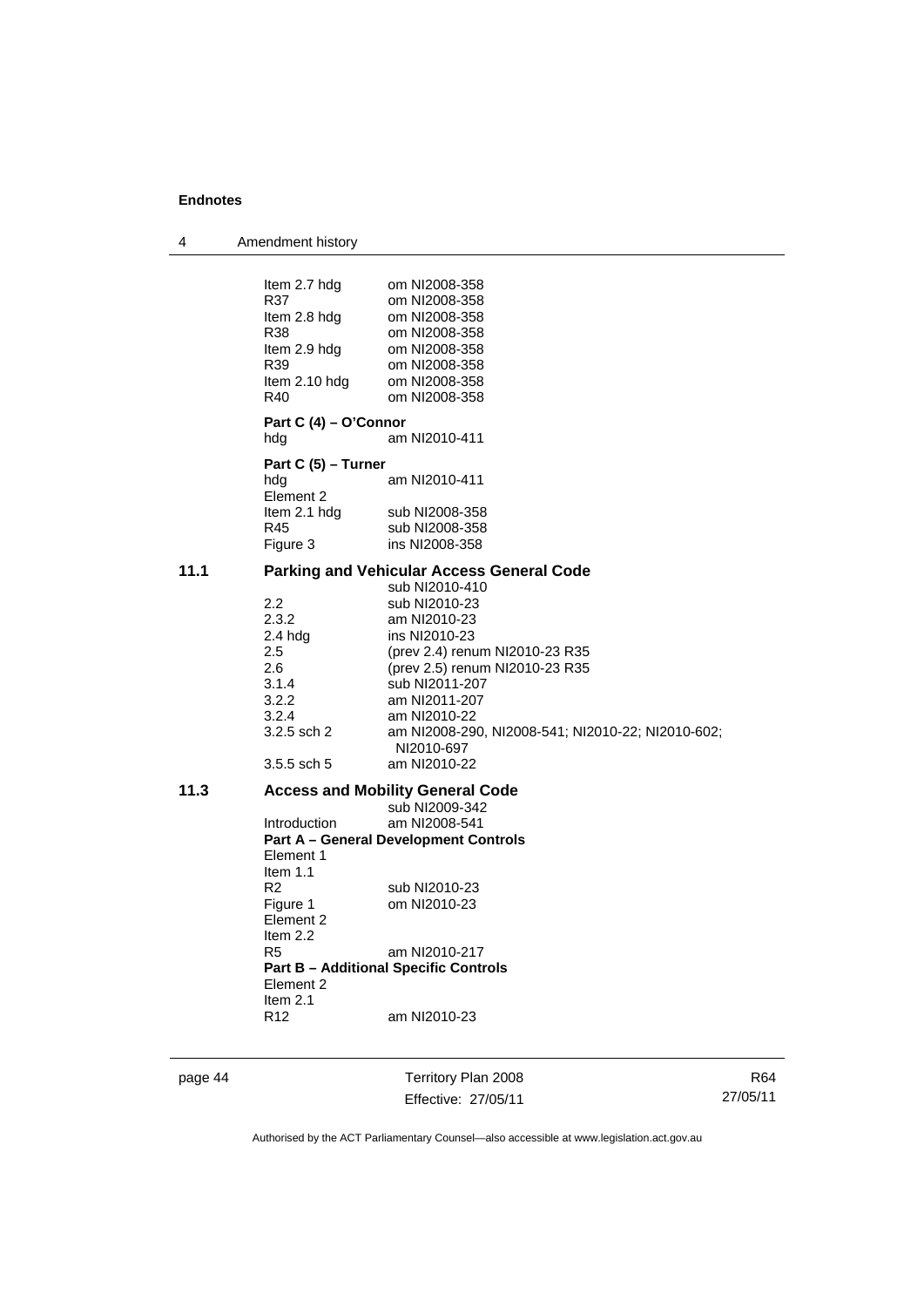| R64   |                                                                                                                                                                                   | Territory Plan 2008                                                                            | page 45 |  |
|-------|-----------------------------------------------------------------------------------------------------------------------------------------------------------------------------------|------------------------------------------------------------------------------------------------|---------|--|
| 12    | <b>Overlays</b><br>Title<br>Introduction                                                                                                                                          | am NI2008-541<br>am NI2008-541                                                                 |         |  |
| 11.12 | <b>Part A - General Controls</b><br>Flement 2<br>R1                                                                                                                               | <b>Residential Boundary Fences General Code</b><br>am NI2008-290                               |         |  |
|       | Appendix B2<br>Stormwater quality am NI2009-322                                                                                                                                   |                                                                                                |         |  |
| 11.10 | 2.4 - Acceptable solutions<br>Option 2<br>Greywater system am NI2009-322                                                                                                          | WaterWays: Water Sensitive Urban Design General Code                                           |         |  |
|       | Part C(2) - Policies<br>Element 11<br>Sch 6                                                                                                                                       | Part C – Drainage and Open Space Catchments<br>am variation No 296                             |         |  |
|       | <b>Part B – Water Supply Catchments</b><br>Part B(2) - Policies<br>Element 6<br>Sch 4                                                                                             | am variation No 296                                                                            |         |  |
| 11.8  | <b>Part A - Conservation Catchments</b><br>Part A(2) - Policies<br>Element 2<br>Sch <sub>2</sub>                                                                                  | <b>Water Use and Catchment General Code</b><br>am variation No 296                             |         |  |
| 11.4  | Part A - General requirements<br>Element 3<br>Item $3.3$<br>C <sub>10</sub>                                                                                                       | <b>Crime Prevention through Environmental Design General Code</b><br>am NI2008-541; NI2009-324 |         |  |
| 11.6  | <b>Communications Facilities and Associated Infrastructure General</b><br>Code<br><b>Part B - General Development Controls</b><br>Element 2<br>Item $2.1$<br>R33<br>am NI2010-411 |                                                                                                |         |  |
|       | <b>Appendices</b><br>Appendix A                                                                                                                                                   | am NI2010-23; pars renum R35 (see NI2010-23)                                                   |         |  |

Authorised by the ACT Parliamentary Counsel—also accessible at www.legislation.act.gov.au

Effective: 27/05/11

27/05/11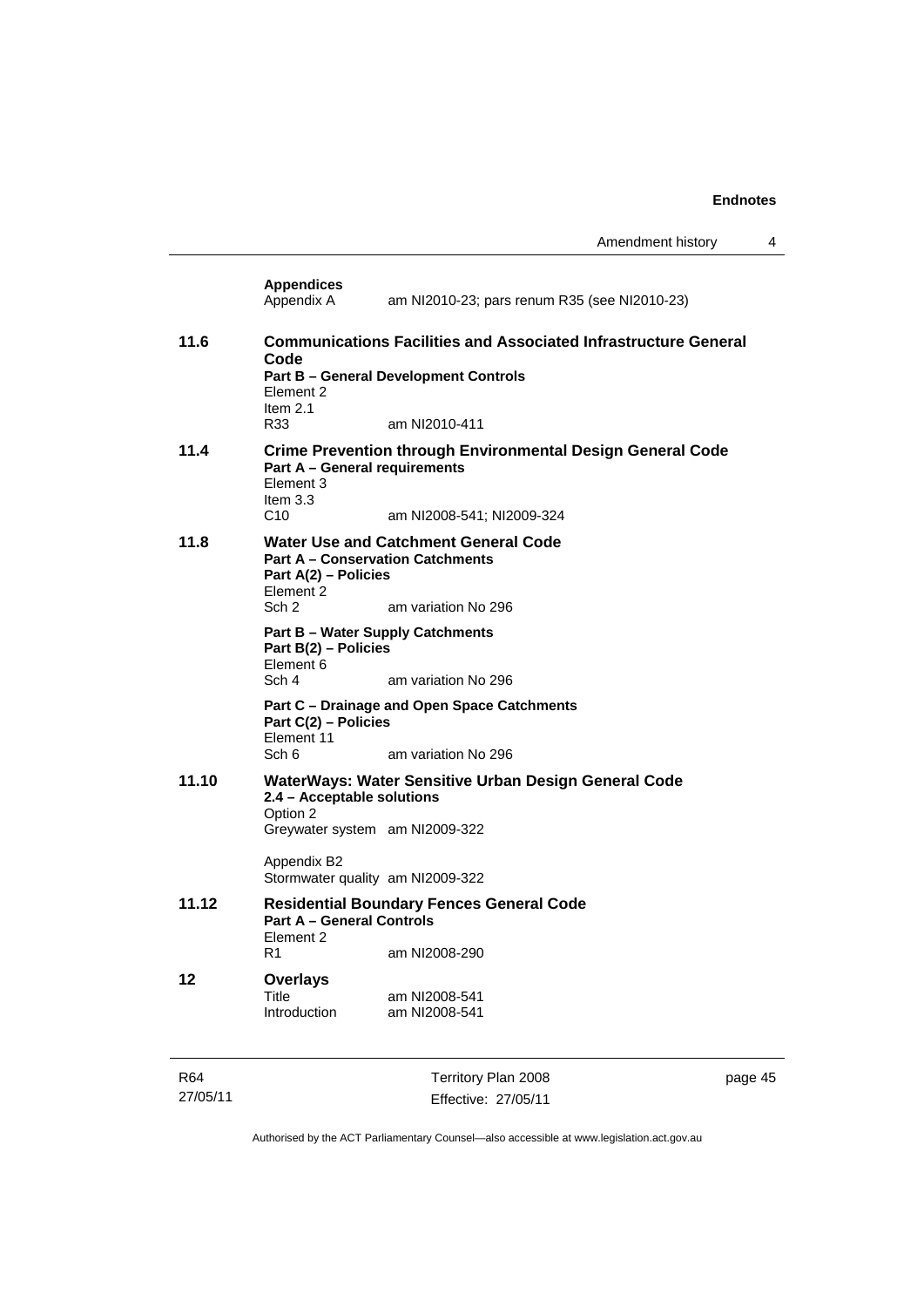| 4  | Amendment history                                              |                                                                                                                                                                                                                                                                                                                                                                                                                                                                                                                                                                                                                                                                                                                                                                                                                                                                                                                                                                                                                                                                                                                                                                                                                                                   |
|----|----------------------------------------------------------------|---------------------------------------------------------------------------------------------------------------------------------------------------------------------------------------------------------------------------------------------------------------------------------------------------------------------------------------------------------------------------------------------------------------------------------------------------------------------------------------------------------------------------------------------------------------------------------------------------------------------------------------------------------------------------------------------------------------------------------------------------------------------------------------------------------------------------------------------------------------------------------------------------------------------------------------------------------------------------------------------------------------------------------------------------------------------------------------------------------------------------------------------------------------------------------------------------------------------------------------------------|
|    | 12.1<br><b>Future Urban Areas</b><br>12.2<br>Precincts<br>12.6 | Special Requirements of the National Capital Plan<br>am NI2008-290<br>am NI2008-541<br>am variation No 281                                                                                                                                                                                                                                                                                                                                                                                                                                                                                                                                                                                                                                                                                                                                                                                                                                                                                                                                                                                                                                                                                                                                        |
| 13 | <b>Definitions</b><br>Part A<br>Part B                         | Umbrella Term Commercial Accommodation Use am<br>NI2009-37<br>def Animal husbandry ins NI2008-590<br>def Cemetery am NI2009-37<br>def Child care centre am NI2011-206<br>def <i>Club</i> am NI2011-206<br>def <b>Consolidation</b> ins NI2009-37<br>def Drink establishment am NI2011-206<br>def Guest house am NI2009-37<br>def Home business sub NI2009-324<br>2nd occurrence om NI2009-324<br>def Hotel am NI2011-206<br>def <i>Minor Use</i> sub NI2008-290<br>am NI2009-99<br>def Motel am NI2011-206<br>def Outdoor education establishment ins NI2010-411<br>def Outdoor Recreation Facility am NI2008-541<br>def Playing Field am NI2010-217<br>def Religious associated use om NI2008-541<br>def Residential Care Accommodation am NI2009-37<br>def Restaurant am NI2011-206<br>def Service station sub NI2008-590<br>def Single dwelling housing reloc NI2009-37<br>def Store am NI2010-411<br>def Subdivision am NI2009-99<br>def Temporary Use sub NI2008-290<br>def Tourist Resort sub NI2010-22<br>am NI2011-206<br>def Transport Depot om NI2009-37<br>def Articulation Zone ins NI2008-541<br>def Authority sub NI2010-22<br>def Dwelling sub NI2010-22<br>def Front loading block sub NI2009-99<br>def Front Zone sub NI2008-290 |
| 14 | <b>Structure Plans</b><br>(prev 1) renum NI2008-590 R13        | def Rear loading block sub NI2009-99                                                                                                                                                                                                                                                                                                                                                                                                                                                                                                                                                                                                                                                                                                                                                                                                                                                                                                                                                                                                                                                                                                                                                                                                              |

page 46 Territory Plan 2008 Effective: 27/05/11

R64 27/05/11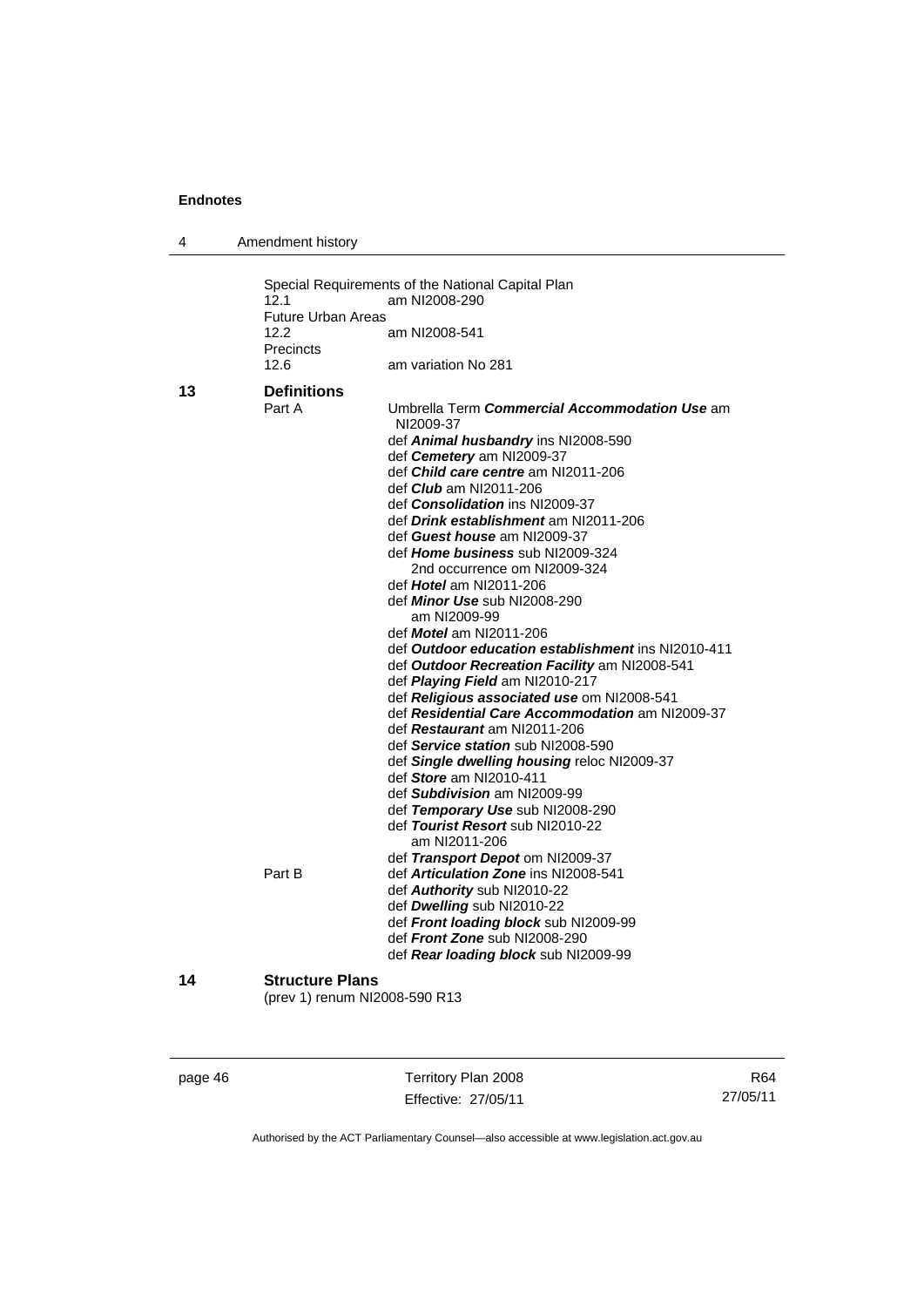| Amendment history |  |  |
|-------------------|--|--|
|-------------------|--|--|

| 14.1  | <b>West Belconnen</b><br>(prev 1.1) renum NI2008-590 R13                                                                                                                                                                                                                                   |
|-------|--------------------------------------------------------------------------------------------------------------------------------------------------------------------------------------------------------------------------------------------------------------------------------------------|
| 14.2  | <b>Bruce Central Precinct</b><br>(prev 1.2) renum NI2008-590 R13                                                                                                                                                                                                                           |
| 14.3  | <b>Kingston Foreshore</b><br>(prev 1.3) renum NI2008-590 R13<br><b>General Objectives</b><br>am NI2010-22                                                                                                                                                                                  |
| 14.4  | <b>North Watson</b><br>(prev 1.4) renum NI2008-590 R13                                                                                                                                                                                                                                     |
| 14.5  | <b>Gungahlin Town Centre and Central Area</b><br>(prev 1.5) renum NI2008-590 R13<br><b>Urban Structure Principles Central Area</b><br>Central Area Land Use<br>am NI2010-217<br>7<br>Central Area Heritage<br>am NI2010-217<br>4<br>5<br>am NI2010-217                                     |
| 14.6  | <b>Gungahlin: Part of Nicholls including Gold Creek Tourist Area</b><br>(prev 1.6) renum NI2008-590 R13                                                                                                                                                                                    |
| 14.7  | <b>North Gungahlin</b><br>(prev 1.7) renum NI2008-590 R13                                                                                                                                                                                                                                  |
| 14.8  | East Gungahlin - Suburbs of Kenny, Throsby, Part Harrison and<br><b>Goorooyarroo Nature Reserve</b><br>(prev 1.8) renum NI2008-590 R13<br>1.2 Principles and Policies for East Gungahlin<br>1.2.2 Specific<br>Policies 4<br>am NI2010-217<br>1.2.3 Specific<br>Policies 1<br>am NI2010-217 |
| 14.9  | <b>Gungahlin - Suburb of Crace</b><br>(prev 1.9) renum NI2008-590 R13                                                                                                                                                                                                                      |
| 14.10 | <b>Molonglo and North Weston</b><br>(prev 1.10) renum NI2008-590 R13<br>ins variation No 281<br>3 - Prohibited Development<br>sub NI2010-219<br>Fig 1<br>5 - Policies for the development of the Molonglo and North Weston future<br>urban area<br>5.2<br>am NI2010-218                    |

R64 27/05/11

Territory Plan 2008 Effective: 27/05/11 page 47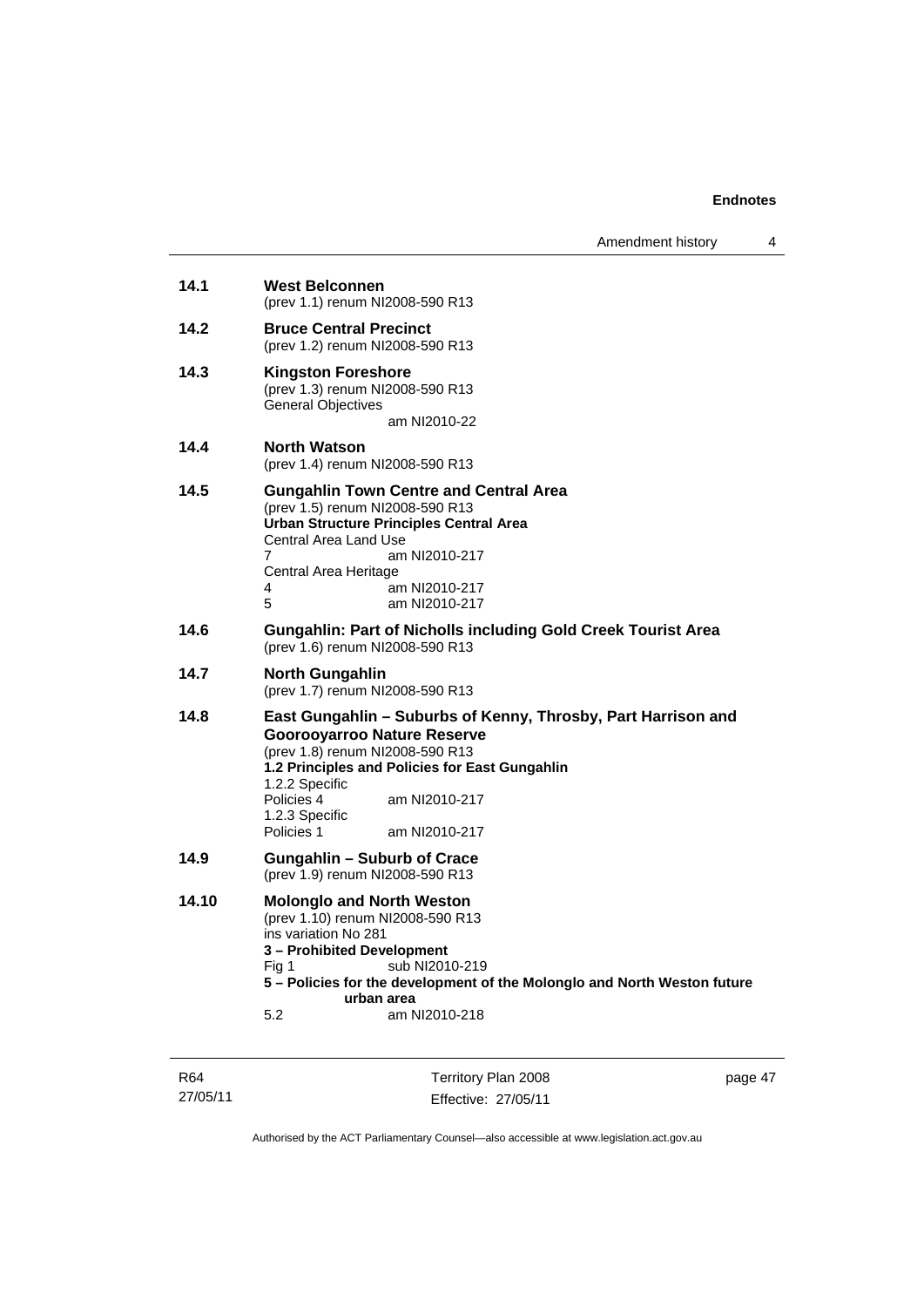| 4     | Amendment history                                                                                                                                                                                                                                                                                               |  |  |
|-------|-----------------------------------------------------------------------------------------------------------------------------------------------------------------------------------------------------------------------------------------------------------------------------------------------------------------|--|--|
| 14.11 | Lawson South<br>ins variation No 299                                                                                                                                                                                                                                                                            |  |  |
| 14.12 | Holt section 99 block 11 (Belconnen Golf Course)<br>ins variation No 298                                                                                                                                                                                                                                        |  |  |
| 15    | <b>Concept Plans</b><br>(prev 2) renum NI2008-590 R13                                                                                                                                                                                                                                                           |  |  |
| 15.1  | <b>Bonner</b><br>(prev 2.1) renum NI2008-590 R13                                                                                                                                                                                                                                                                |  |  |
| 15.2  | Casey<br>(prev 2.2) renum NI2008-590 R13                                                                                                                                                                                                                                                                        |  |  |
| 15.3  | Crace<br>(prev 2.3) renum NI2008-590 R13                                                                                                                                                                                                                                                                        |  |  |
| 15.4  | Forde<br>(prev 2.4) renum NI2008-590 R13                                                                                                                                                                                                                                                                        |  |  |
| 15.5  | <b>Macgregor</b><br>(prev 2.5) renum NI2008-590 R13                                                                                                                                                                                                                                                             |  |  |
|       | <b>Dwelling Numbers</b><br>5.9<br>sub NI2009-321                                                                                                                                                                                                                                                                |  |  |
| 15.6  | <b>Flemington Road Corridor</b><br>(prev 2.6) renum NI2008-590 R13                                                                                                                                                                                                                                              |  |  |
|       | 2 – Flemington Road Concept Plan<br>sub NI2010-601<br>2.2 Site<br>2.4.12 Natural and Cultural Heritage<br>am NI2010-217<br>Features<br>2.4.13 Land<br>Program<br>sub NI2010-22<br>om NI2010-601                                                                                                                 |  |  |
|       | 3.1.1 Building Height<br>Controls<br>am NI2009-272<br>3 – Development Control Requirements<br>sub NI2010-22<br>Part A – Land Use<br>R1, C1<br>(prev R2, C2) renum NI2010-601<br><b>Part B - Subdivision</b><br>1 Dwelling Numbers<br>ins NI2010-601<br>hdg<br>2 Subdivision<br>(prev 1) renum NI2010-601<br>hdg |  |  |

page 48 Territory Plan 2008 Effective: 27/05/11

R64 27/05/11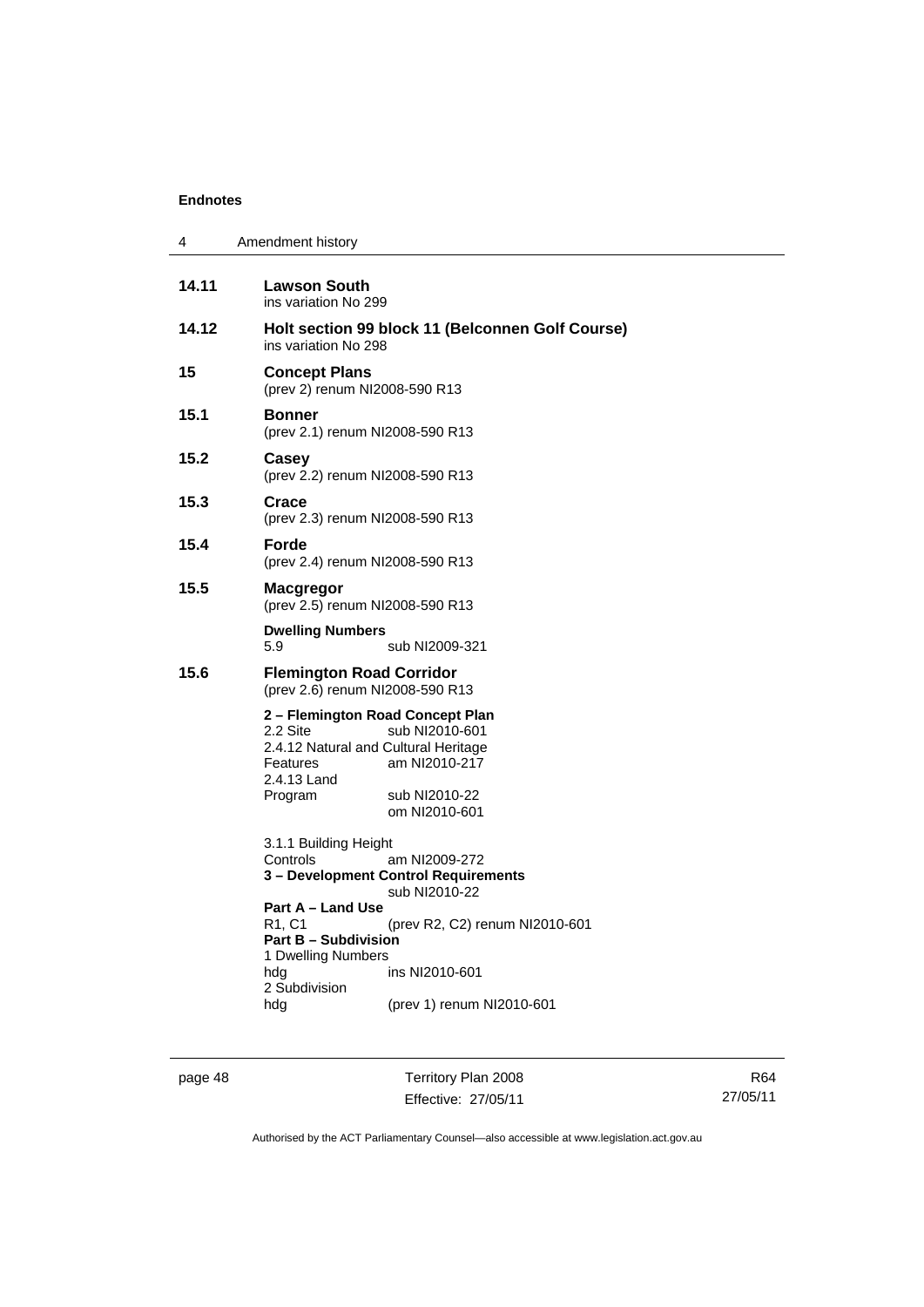3 Density hdg (prev 2) renum NI2010-601 4 Bushfire Protection hdg (prev 3) renum NI2010-601 **Part C – Buildings and Structures**  R11A ins NI2010-601<br>R16A ins NI2010-601 ins NI2010-601 3 Increase in the Number of Dwellings Permitted by a Crown Lease hdg ins NI2010-601 R19A ins NI2010-601 4 Commercial Gross Floor Area hdg (prev 3) renum NI2010-601 R20 sub NI201-601 5 Commercial Building Frontages hdg (prev 4) renum NI2010-601 6 Floor to Ceiling Heights hdg (prev 5) renum NI2010-601 7 Service Entries hdg (prev 6) renum NI2010-601 8 Articulation Zone hdg (prev 7) renum NI2010-601 9 Materials and Colours (prev 8) renum NI2010-601 10 Verges hdg (prev 9) renum NI2010-601 11Street Interface<br>hdg (prev 10) renum NI2010-601 12 Deep Root Planting Zones hdg (prev 11) renum NI2010-601 R29 sub NI2010-601 R30 am NI2010-411 R30A, C30A ins NI2010-601 13 Courtyard Walls hdg (prev 12) renum NI2010-601 14 Public Art hdg (prev 13) renum NI2010-601 15 Communal Open Space hdg (prev 14) renum NI2010-601 **Concept Plan Drawings**  Flemington Road Concept Plan Study Area sub NI2010-601 **15.7 Ngunnawal 2C**  (prev 2.7) renum NI2008-590 R13 **15.8 Jacka**  (prev 2.8) renum NI2008-590 R13

| R64      | Territory Plan 2008 | page 49 |
|----------|---------------------|---------|
| 27/05/11 | Effective: 27/05/11 |         |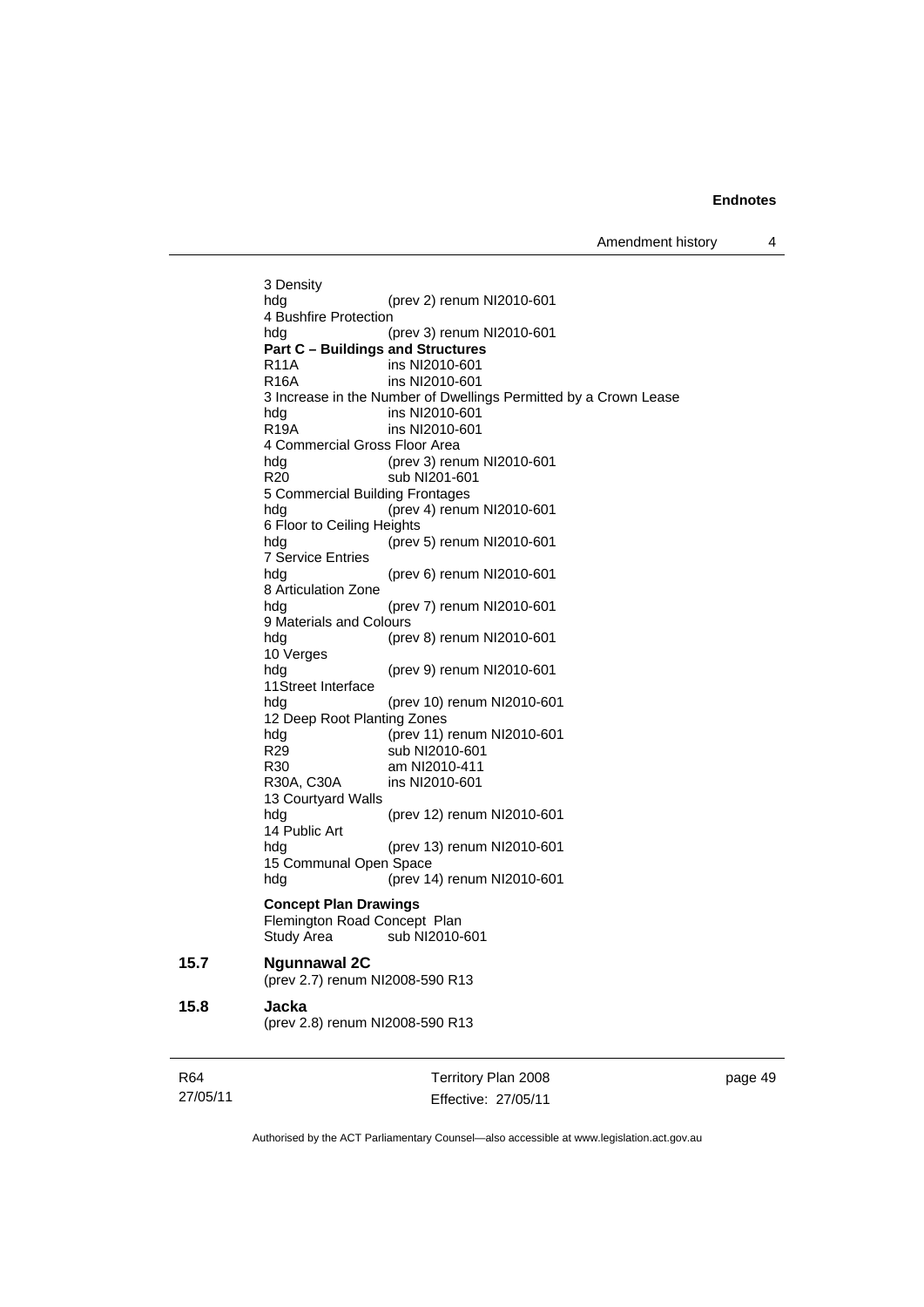| 4     | Amendment history                                                                                                            |                                                                                                     |  |
|-------|------------------------------------------------------------------------------------------------------------------------------|-----------------------------------------------------------------------------------------------------|--|
| 15.9  | <b>Moncrieff</b><br>(prev 2.9) renum NI2008-590 R13                                                                          |                                                                                                     |  |
| 15.10 | North Weston<br>(prev 2.10) ins variation No 281<br>renum NI2008-590 R13                                                     |                                                                                                     |  |
| 15.11 | <b>Coombs and Wright</b><br>(prev 2.11) ins variation No 281<br>renum NI2008-590 R13<br><b>Introduction</b><br>Definition of | sub NI2010-22                                                                                       |  |
|       | terms                                                                                                                        | am NI2010-412                                                                                       |  |
|       | <b>Part B - Subdivision</b><br>Element 9                                                                                     |                                                                                                     |  |
|       | R48                                                                                                                          | am NI2010-217                                                                                       |  |
|       | <b>Part C - Buildings and Structures</b><br>Element 16<br>hdg<br>Item $16.1$<br>R62, C62<br>R63<br>Table 1<br>Figure A1      | ins NI2010-412<br>ins NI2010412<br>ins NI2010412<br>ins NI2010412<br>ins NI2010412<br>ins NI2010412 |  |
|       | Figure 4<br>Figure 5                                                                                                         | sub NI2010-217; NI2010-602<br>sub NI2010-217                                                        |  |
| 15.12 | Lawson South<br>(prev 2.12) ins variation No 281<br>renum NI2008-590 R13<br>om NI2010-22<br>ins variation No 299             |                                                                                                     |  |
| 15.13 |                                                                                                                              | Holt section 99 block 11 (Belconnen Golf Course)<br>ins variation No 298                            |  |
| 16    | <b>Development codes</b><br>(prev 3) renum NI2008-590 R13                                                                    |                                                                                                     |  |
| 16.1  | <b>Residential Subdivision Code</b><br>(prev 3.1) renum NI2008-590 R13<br>am NI2009-38<br>Introduction                       | <b>Part B - Subdivision Development Code</b><br>am NI2009-38                                        |  |

page 50 Territory Plan 2008 Effective: 27/05/11

R64 27/05/11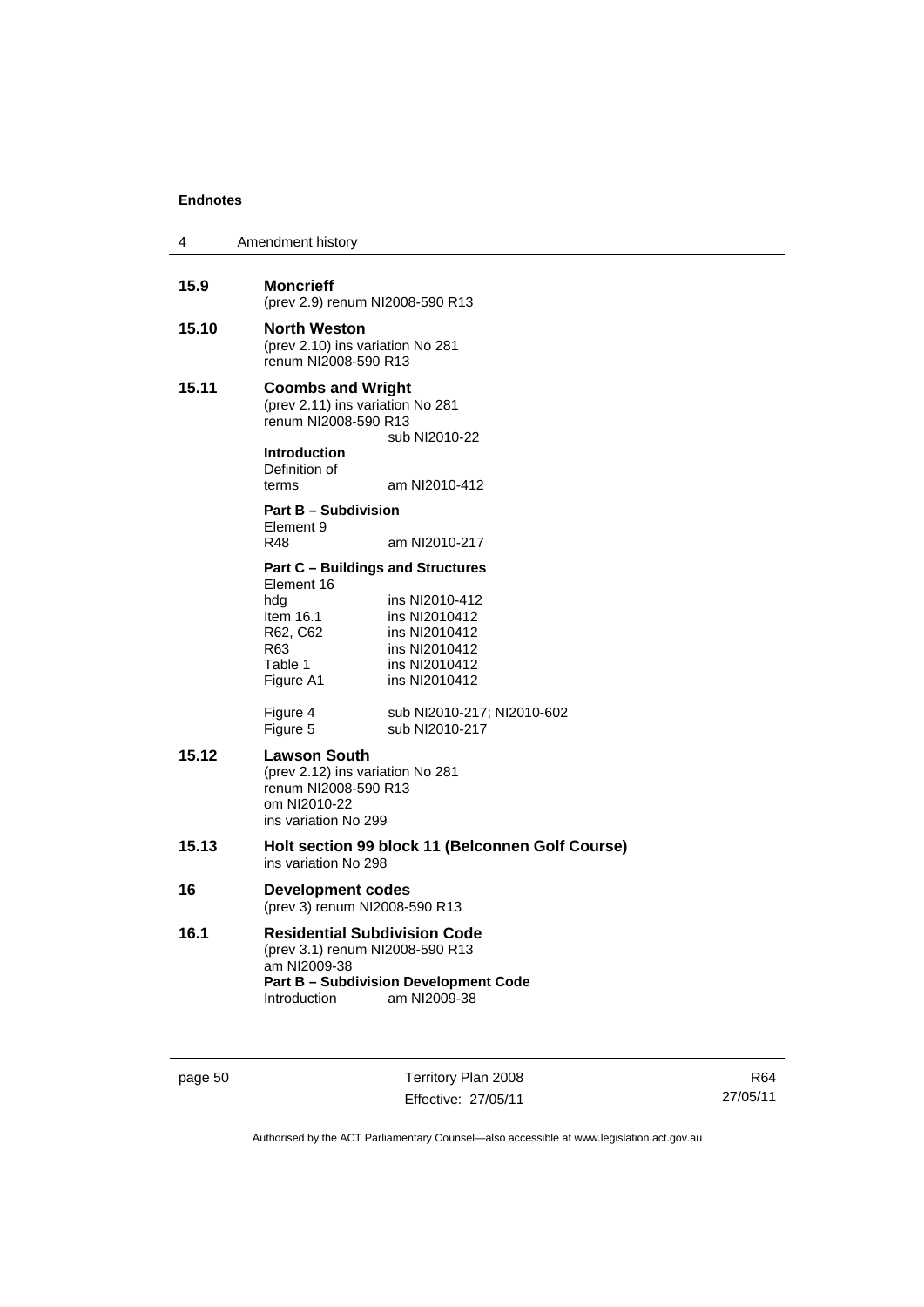```
Part B(1) – Estate Development Plans supported by a Precinct Code 
Element 2 
Item 2.8 hdg sub NI2009-324<br>R26, C26 am NI2009-324
R26, C26 am NI2009-324<br>R27, C27 am NI2009-324
                     am NI2009-324
Element 6<br>Item 6.5 hdg
                     am NI2009-324
Part B(2) – Additional requirements that apply when an Estate 
Element 1 
Item 1.4<br>C109
                     am NI2008-541
Element 2 
Item 2.1 am NI2009-487 
Element 5 
Item 5.3 
C130 am NI2008-541<br>C131 am NI2008-541
                     am NI2008-541
```
## **5 Earlier republications**

Some earlier republications were not numbered. The number in column 1 refers to the publication order.

Since 12 September 2001 every authorised republication has been published in electronic pdf format on the ACT legislation register. A selection of authorised republications have also been published in printed format. These republications are marked with an asterisk (\*) in column 1. Electronic and printed versions of an authorised republication are identical.

| <b>Republication</b><br>No and date | <b>Effective</b>              | Last<br>amendment<br>made by | <b>Republication</b><br>for                                         |
|-------------------------------------|-------------------------------|------------------------------|---------------------------------------------------------------------|
| R <sub>1</sub><br>31 Mar 2008       | 31 Mar 2008-<br>17 Apr 2008   | not amended                  | new instrument                                                      |
| R <sub>2</sub><br>18 Apr 2008       | 18 Apr 2008-<br>5 June 2008   | NI2008-123                   | variations by<br>Variation No 285<br>(as notified in<br>NI2008-123) |
| R <sub>3</sub><br>6 June 2008       | 6 June 2008-<br>10 July 2008  | NI2008-201                   | variations by<br>NI2008-201                                         |
| R4<br>11 July 2008                  | 11 July 2008-<br>31 July 2008 | NI2008-290                   | variations by<br>NI2008-289 and<br>NI2008-290                       |
|                                     |                               |                              |                                                                     |
|                                     | $- \cdot$                     |                              |                                                                     |

| R <sub>64</sub> | Territory Plan 2008 | page 51 |
|-----------------|---------------------|---------|
| 27/05/11        | Effective: 27/05/11 |         |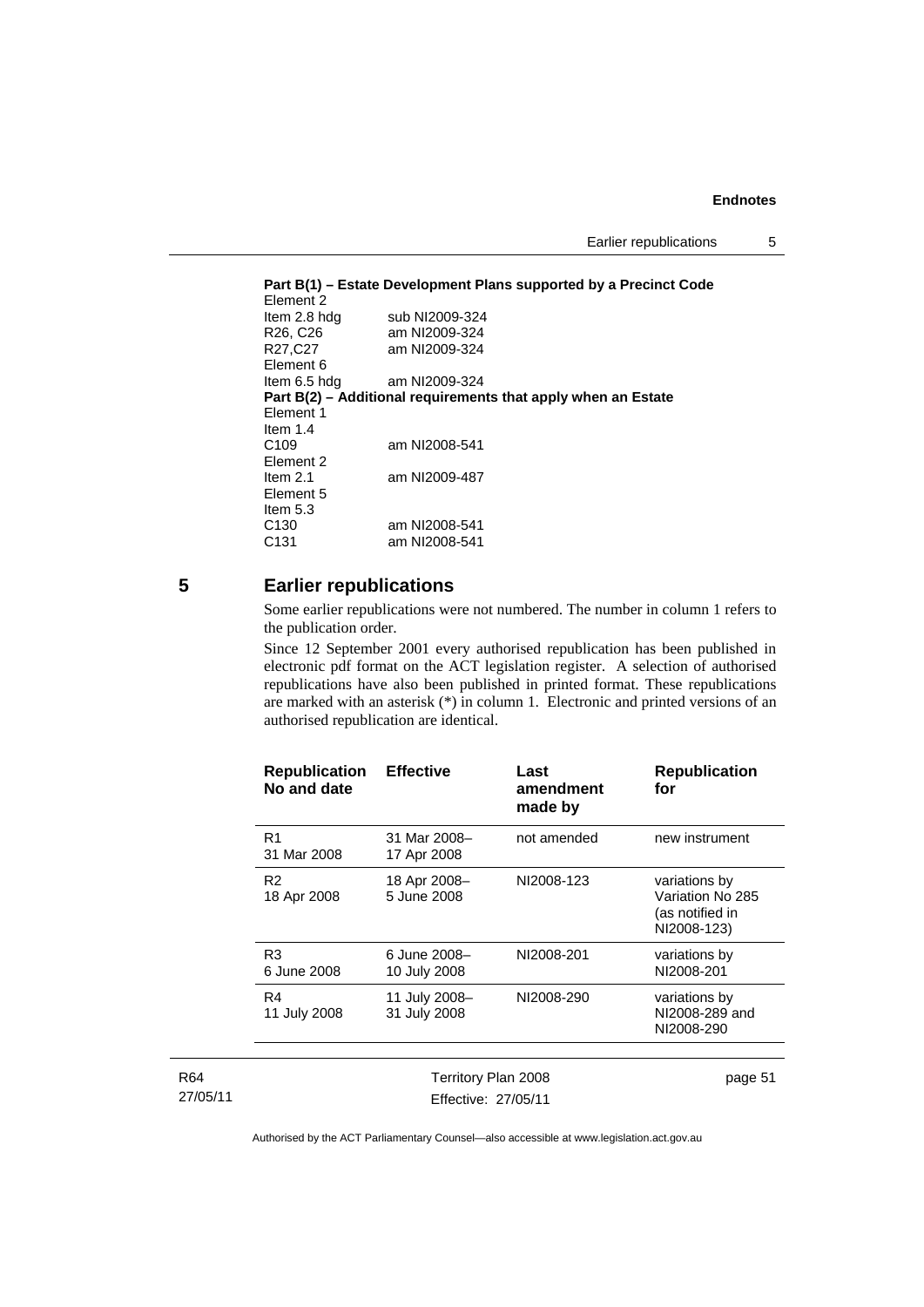| <b>Republication</b><br>No and date | <b>Effective</b>            | Last<br>amendment<br>made by | <b>Republication</b><br>for                                                                          |
|-------------------------------------|-----------------------------|------------------------------|------------------------------------------------------------------------------------------------------|
| R <sub>5</sub>                      | 1 Aug 2008-                 | NI2008-298                   | variations by                                                                                        |
| 1 Aug 2008                          | 14 Aug 2008                 |                              | NI2008-298                                                                                           |
| R <sub>6</sub><br>15 Aug 2008       | 15 Aug 2008-<br>28 Aug 2008 | NI2008-336                   | variations by<br>Variation No 293<br>(as notified in<br>NI2008-219),<br>NI2008-328 and<br>NI2008-336 |
| R7                                  | 29 Aug 2008-                | NI2008-358                   | variations by                                                                                        |
| 29 Aug 2008                         | 4 Sept 2008                 |                              | NI2008-358                                                                                           |
| R8<br>5 Sept 2008                   | 5 Sept 2008-<br>30 Oct 2008 | NI2008-358                   | variations by<br>Variation No 289<br>(as notified in<br>NI2008-339)                                  |
| R <sub>9</sub>                      | 31 Oct 2008-                | NI2008-499                   | variations by                                                                                        |
| 31 Oct 2008                         | 6 Nov 2008                  |                              | NI2008-499                                                                                           |
| R <sub>10</sub>                     | 7 Nov 2008-                 | NI2008-516                   | variations by                                                                                        |
| 7 Nov 2008                          | 20 Nov 2008                 |                              | NI2008-516                                                                                           |
| R <sub>11</sub><br>21 Nov 2008      | 21 Nov 2008-<br>11 Dec 2008 | NI2008-542                   | variations by<br>NI2008-541 and<br>NI2008-542                                                        |
| R <sub>12</sub><br>12 Dec 2008      | 12 Dec 2008-<br>18 Dec 2008 | NI2008-542                   | variations by<br>Variation No 281<br>(as notified in<br>NI2008-352)                                  |
| R <sub>13</sub>                     | 19 Dec 2008–                | NI2008-590                   | variations by                                                                                        |
| 19 Dec 2008                         | 8 Jan 2009                  |                              | NI2008-590                                                                                           |
| R <sub>14</sub>                     | 9 Jan 2009-                 | NI2009-6                     | variations by                                                                                        |
| 9 Jan 2009                          | 15 Jan 2009                 |                              | NI2009-6                                                                                             |
| R <sub>15</sub>                     | 16 Jan 2009-                | NI2009-17                    | variations by                                                                                        |
| 16 Jan 2009                         | 5 Feb 2009                  |                              | NI2009-17                                                                                            |
| R <sub>16</sub><br>6 Feb 2009       | 6 Feb 2009-<br>12 Feb 2009  | NI2009-38                    | variations by<br>NI2009-37 and<br>NI2009-38                                                          |

## 5 Earlier republications

page 52 Territory Plan 2008 Effective: 27/05/11

R64 27/05/11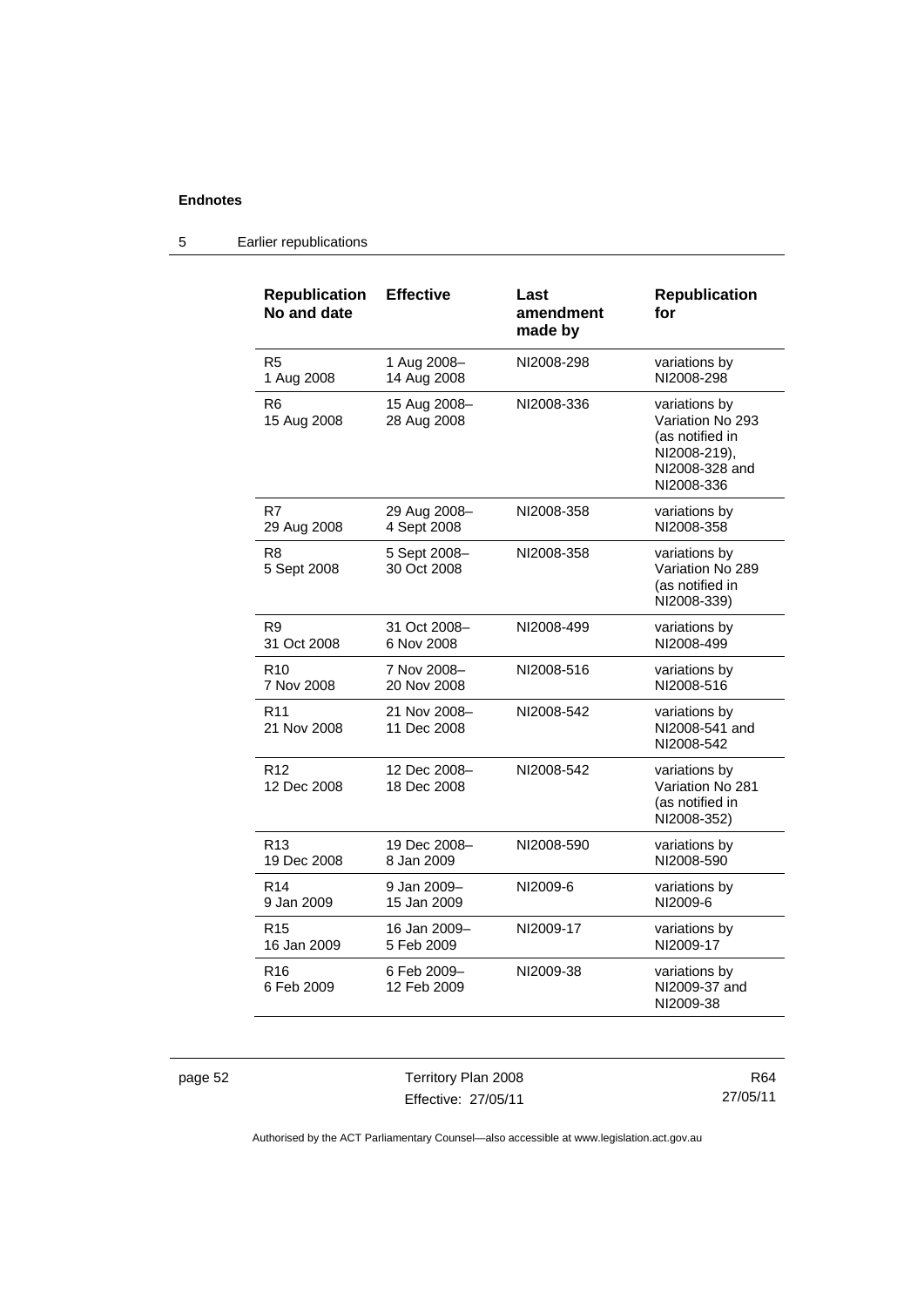Earlier republications 5

| <b>Republication</b><br>No and date | <b>Effective</b>              | Last<br>amendment<br>made by | <b>Republication</b><br>for                                                                                                     |
|-------------------------------------|-------------------------------|------------------------------|---------------------------------------------------------------------------------------------------------------------------------|
| R17<br>13 Feb 2009                  | 13 Feb2009-<br>26 Feb 2009    | NI2009-59                    | variations by<br>NI2009-59                                                                                                      |
| R18<br>27 Feb 2009                  | 27 Feb 2009-<br>19 Mar 2009   | NI2009-70                    | variations by<br>NI2009-70                                                                                                      |
| R <sub>19</sub><br>20 Mar 2009      | 20 Mar 2009-<br>16 Apr 2009   | NI2009-99                    | variations by<br>NI2009-99                                                                                                      |
| R20<br>17 Apr 2009                  | 17 Apr 2009-<br>30 Apr 2009   | NI2009-181                   | variations by<br>Variation No 261<br>(as notified in<br>NI2009-107),<br>No 296 (as notified<br>in NI2009-108) and<br>NI2009-181 |
| R21<br>1 May 2009                   | 1 May 2009-<br>14 May 2009    | NI2009-200                   | variations by<br>NI2009-199 and<br>NI2009-200                                                                                   |
| R <sub>22</sub><br>15 May 2009      | 15 May 2009-<br>21 May 2009   | NI2009-217                   | variations by<br>NI2009-216 and<br>NI2009-217                                                                                   |
| R <sub>23</sub><br>22 May 2009      | 22 May 2009-<br>4 June 2009   | NI2009-238                   | variations by<br>NI2009-237 and<br>NI2009-238                                                                                   |
| R <sub>24</sub><br>5 June 2009      | 5 June 2009-<br>18 June 2009  | NI2009-256                   | variations by<br>NI2009-254,<br>NI2009-255 and<br>NI2009-256                                                                    |
| R <sub>25</sub><br>19 June 2009     | 19 June 2009-<br>9 July 2009  | NI2009-272                   | variations by<br>NI2009-272                                                                                                     |
| R <sub>26</sub><br>10 July 2009     | 10 July 2009-<br>16 July 2009 | NI2009-324                   | variations by<br>NI2009-321,<br>NI2009-322 and<br>NI200-324                                                                     |
| R <sub>27</sub><br>17 July 2009     | 17July 2009-<br>23 July 2009  | NI2009-338                   | variations by<br>NI2009-323 and<br>NI2009-338                                                                                   |

R64 27/05/11

Territory Plan 2008 Effective: 27/05/11 page 53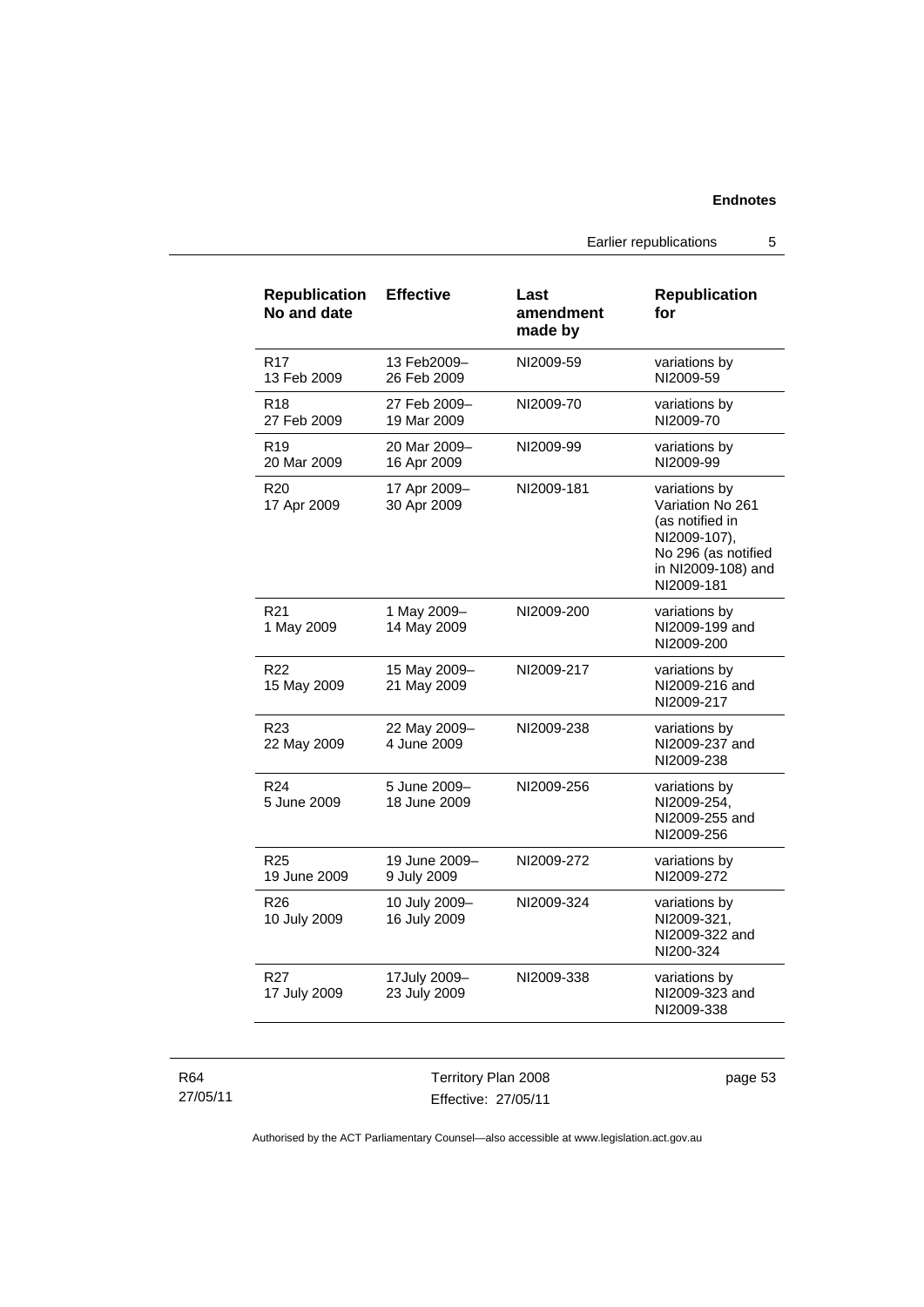| <b>Republication</b><br>No and date | <b>Effective</b>             | Last<br>amendment<br>made by | <b>Republication</b><br>for                                                           |
|-------------------------------------|------------------------------|------------------------------|---------------------------------------------------------------------------------------|
| R <sub>28</sub><br>24 July 2009     | 24 July 2009-<br>20 Aug 2009 | NI2009-342                   | variations by<br>NI2009-342                                                           |
| R <sub>29</sub><br>21 Aug 2009      | 21 Aug 2009-<br>27 Aug 2009  | NI2009-392                   | variations by<br>NI2009-392                                                           |
| R <sub>30</sub><br>28 Aug 2009      | 28 Aug 2009-<br>3 Sept 2009  | NI2009-410                   | variations by<br>NI2009-409 and<br>NI2009-410                                         |
| R31<br>4 Sept 2009                  | 4 Sept 2009-<br>1 Oct 2009   | NI2009-418                   | variations by<br>Variation No 288<br>(as notified in<br>NI2009-391) and<br>NI2009-418 |
| R32<br>2 Oct 2009                   | 2 Oct 2009-<br>12 Nov 2009   | NI2009-488                   | variations by<br>NI2009-487 and<br>NI2009-488                                         |
| R33<br>13 Nov 2009                  | 13 Nov 2009-<br>3 Dec 2009   | NI2009-570                   | variations by<br>NI2009-570                                                           |
| R34<br>4 Dec 2009                   | 4 Dec 2009-<br>21 Jan 2010   | NI2009-619                   | variations by<br>NI2009-617,<br>NI2009-618 and<br>NI200-619                           |
| R35<br>22 Jan 2010                  | 22 Jan 2010-<br>4 Feb 2010   | NI2010-23                    | variations by<br>NI2010-21,<br>NI2010-22 and<br>NI2010-23                             |
| R36<br>5 Feb 2010                   | 5 Feb 2010-<br>25 Feb 2010   | NI2010-45                    | variations by<br>NI2010-45                                                            |
| R37<br>26 Feb 2010                  | 26 Feb 2010-<br>18 Mar 2010  | NI2010-84                    | variations by<br>NI2010-82,<br>NI2010-83 and<br>NI2010-84                             |
| R38<br>19 Mar 2010                  | 19 Mar 2010-<br>6 May 2010   | NI2010-125                   | variations by<br>NI2010-123,<br>NI2010-124 and<br>NI2010-125                          |

## 5 Earlier republications

page 54 Territory Plan 2008 Effective: 27/05/11

R64 27/05/11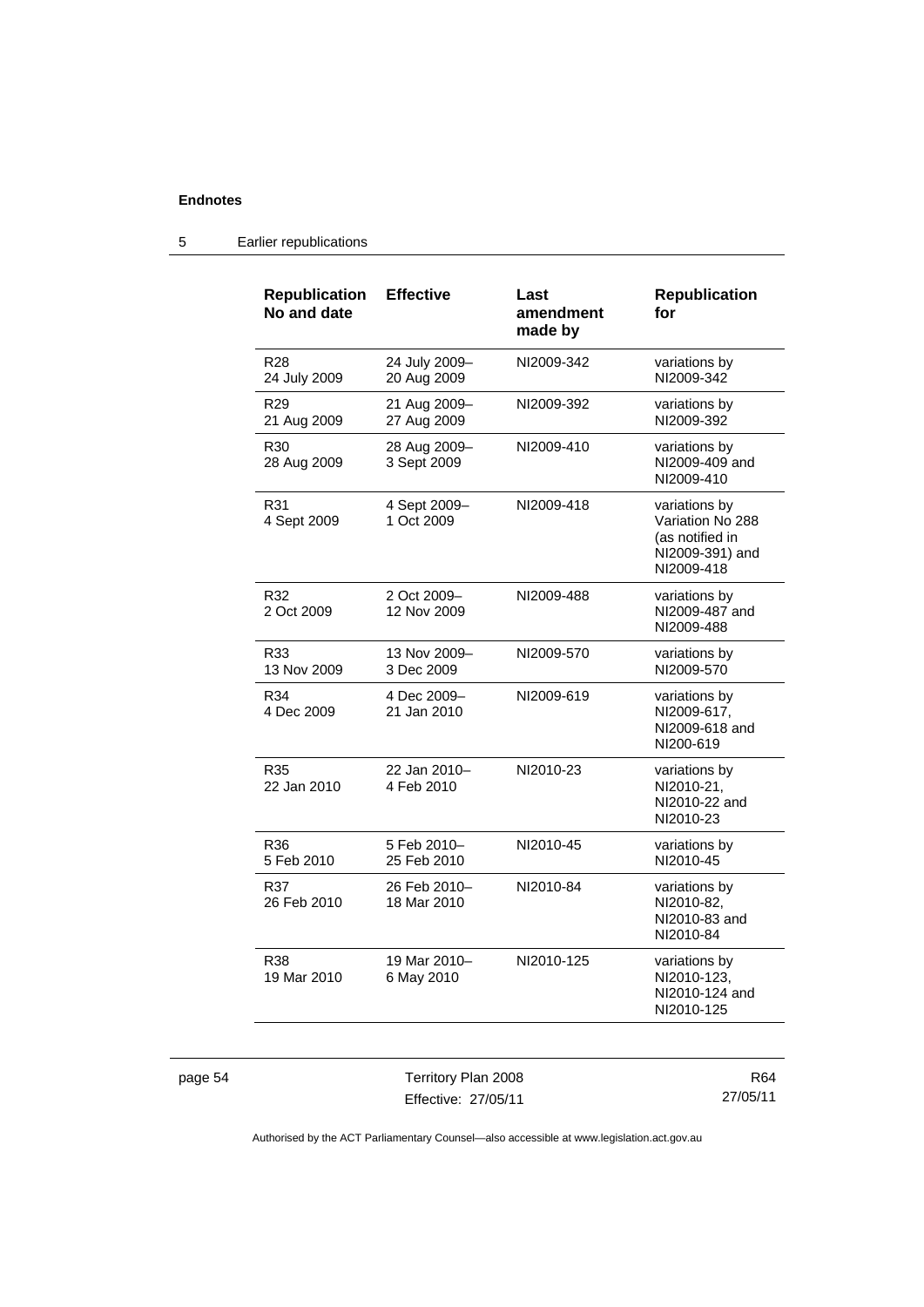Earlier republications 5

| <b>Republication</b><br>No and date | <b>Effective</b>              | Last<br>amendment<br>made by | <b>Republication</b><br>for                                                 |
|-------------------------------------|-------------------------------|------------------------------|-----------------------------------------------------------------------------|
| R39<br>7 May 2010                   | 7 May 2010-<br>27 May 2010    | NI2010-219                   | variations by<br>NI2010-217,<br>NI2010-218 and<br>NI2010-219                |
| R40<br>28 May 2010                  | 28 May 2010-<br>3 Jun 2010    | NI2010-258                   | variations by<br>NI2010-243,<br>NI2010-244 and<br>NI2001-258                |
| R41<br>4 Jun 2010                   | 4 Jun 2010-<br>24 Jun 2010    | NI2010-258                   | variations by<br>NI2010-246                                                 |
| R42<br>25 Jun 2010                  | 25 Jun 2010-<br>8 Jul 2010    | NI2010-321                   | variations by<br>NI2010-321                                                 |
| R43<br>9 July 2010                  | 9 July 2010-<br>15 July 2010  | NI2010-371                   | variations by<br>NI2010-370 and<br>NI2010-371                               |
| R44<br>16 July 2010                 | 16 July 2010-<br>22 July 2010 | NI2010-382                   | variations by<br>NI2010-382                                                 |
| R45<br>23 July 2010                 | 23 July 2010-<br>29 July 2010 | NI2010-409                   | variations by<br>NI2010-409                                                 |
| R46<br>30 July 2010                 | 30 July 2010-<br>12 Aug 2010  | NI2010-426                   | variations by<br>NI2010-410.<br>NI2010-411,<br>NI2010-412 and<br>NI2010-426 |
| R47<br>13 August 2010               | 13 Aug 2010-<br>23 Sept 2010  | NI2010-441                   | variations by<br>NI2010-440 and<br>NI2010-441                               |
| R48<br>24 Sept 2010                 | 24 Sept 2010-<br>7 Oct 2010   | NI2010-540                   | variations by<br>NI2010-538,<br>NI2010-539 and<br>NI2010-540                |
| R49<br>8 Oct                        | 8 Oct 2010-<br>28 Oct 2010    | NI2010-566                   | variations by<br>NI2010-566                                                 |

| R64      |  |
|----------|--|
| 27/05/11 |  |

Territory Plan 2008 Effective: 27/05/11

page 55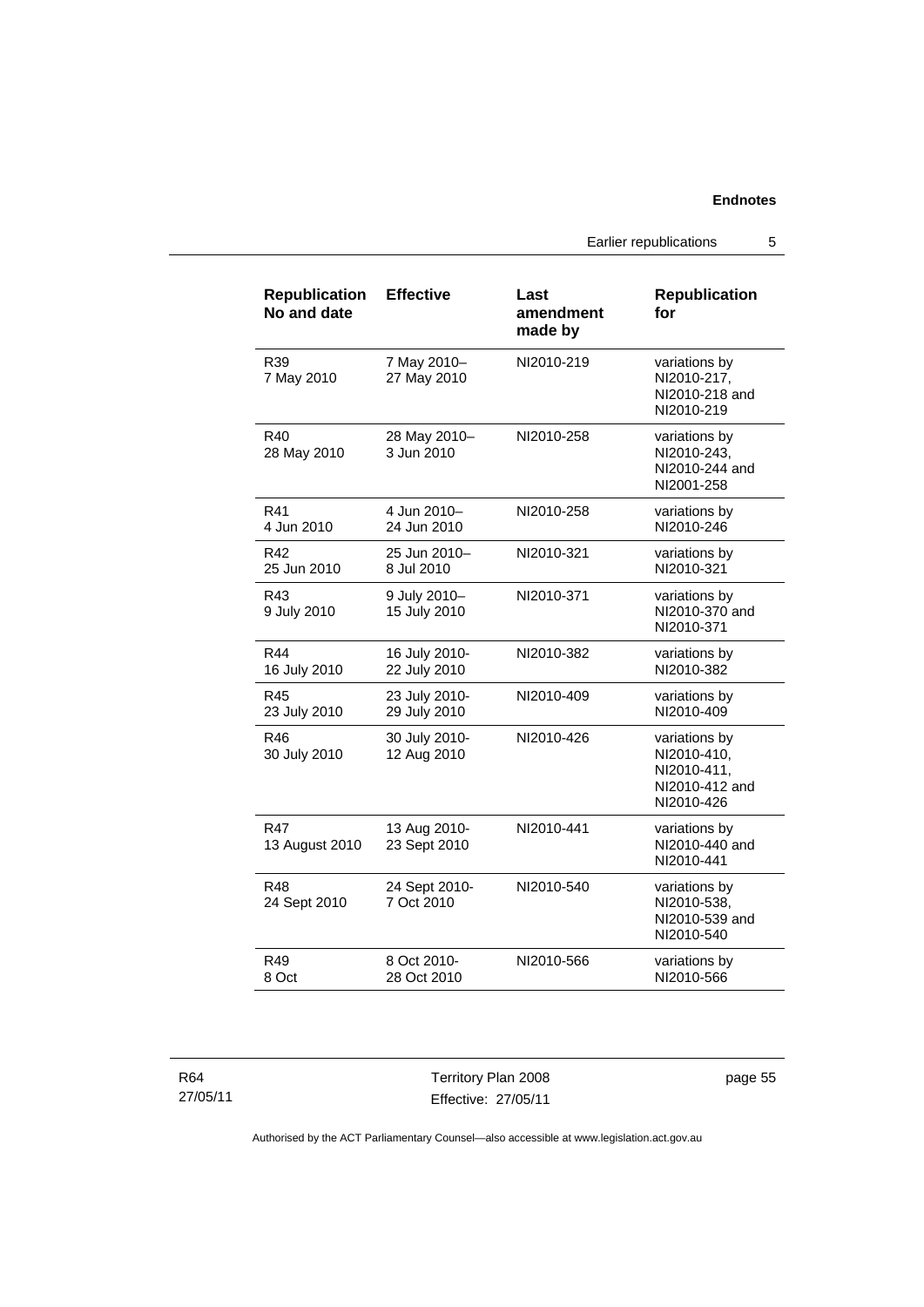| <b>Republication</b><br>No and date | <b>Effective</b>            | Last<br>amendment<br>made by | <b>Republication</b><br>for                                                           |
|-------------------------------------|-----------------------------|------------------------------|---------------------------------------------------------------------------------------|
| R <sub>50</sub><br>29 Oct 2010      | 29 Oct 2010-<br>4 Nov 2010  | NI2010-602                   | variations by<br>NI2010-601 and<br>NI2010-602                                         |
| <b>R51</b><br>5 Nov 2010            | 5 Nov 2010-<br>21 Dec 2010  | NI2010-602                   | variations by<br>Variation No 299<br>(as notified in<br>NI2010-575)                   |
| R <sub>52</sub>                     | 22 Dec 2010-                | NI2010-697                   | variations by                                                                         |
| 22 Dec 2010                         | 1 Feb 2011                  |                              | NI2010-697                                                                            |
| R <sub>53</sub>                     | 2 Feb 2011-                 | NI2011-23                    | variations by                                                                         |
| 2 Feb 2011                          | 3 Feb 2011                  |                              | NI2011-23                                                                             |
| <b>R54</b>                          | 4 Feb 2011-                 | NI2011-30                    | variations by                                                                         |
| 4 Feb 2011                          | 10 Feb 2011                 |                              | NI2011-30                                                                             |
| R <sub>55</sub>                     | 11 Feb 2011-                | NI2011-42                    | variations by                                                                         |
| 11 Feb 2011                         | 3 Mar 2011                  |                              | NI2011-42                                                                             |
| R56                                 | 4 Mar 2011-                 | NI2011-81                    | variations by                                                                         |
| 4 Mar 2011                          | 10 Mar 2011                 |                              | NI2011-81                                                                             |
| <b>R57</b>                          | 11 Mar 2011-                | NI2011-126                   | variations by                                                                         |
| 11 Mar 2011                         | 17 Mar 2011                 |                              | NI2011-126                                                                            |
| <b>R58</b><br>18 Mar 2011           | 18 Mar 2011-<br>14 Apr 2011 | NI2011-153                   | variations by<br>Variation No 298<br>(as notified in<br>NI2011-152) and<br>NI2011-153 |
| R <sub>59</sub><br>15 Apr 2011      | 15 Apr 2011-<br>20 Apr 2011 | NI2011-194                   | variations by<br>NI2011-193 and<br>NI2011-194                                         |
| R <sub>60</sub>                     | 21 Apr 2011-                | NI2011-204                   | variations by                                                                         |
| 21 Apr 2011                         | 28 Apr 2011                 |                              | NI2011-204                                                                            |
| R <sub>61</sub><br>29 Apr 2011      | 29 Apr 2011-<br>11 May 2011 | NI2011-207                   | variations by<br>NI2011-206 and<br>NI2011-207                                         |
| R <sub>62</sub>                     | 12 May 2011-                | NI2011-226                   | variations by                                                                         |
| 12 May 2011                         | 18 May 2011                 |                              | NI2011-226                                                                            |

## 5 Earlier republications

page 56 Territory Plan 2008 Effective: 27/05/11

R64 27/05/11